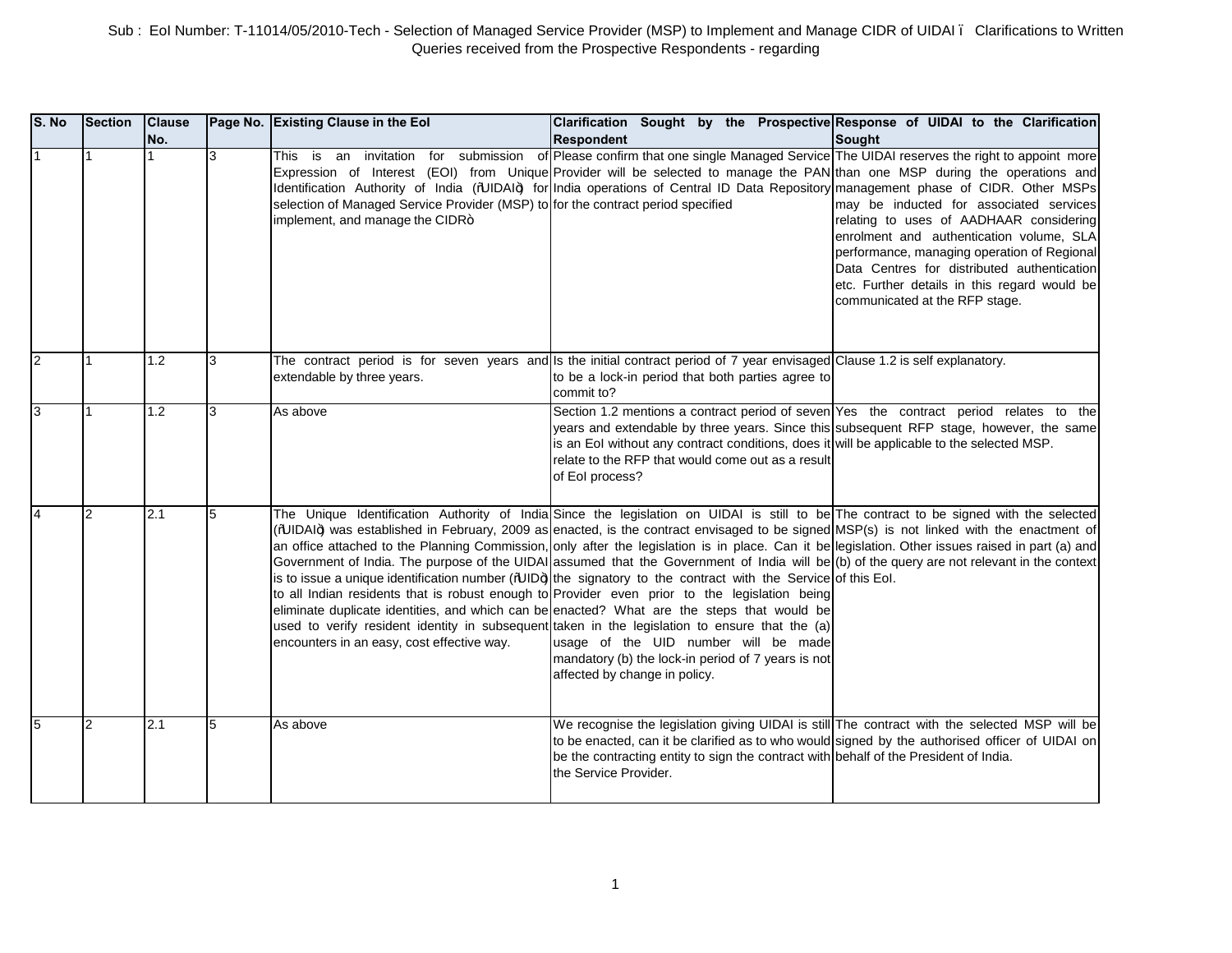| S. No | Section Clause | INo. |   | Page No. Existing Clause in the Eol                                                                                                                                                                                                                                                                                                                                                                                                                                                                                                                                                                                                                                                                                                                                                                                                                                                                                                                                                    | <b>Respondent</b> |            |     | Clarification Sought by the Prospective Response of UIDAI to the Clarification<br><b>Sought</b>                                                                 |
|-------|----------------|------|---|----------------------------------------------------------------------------------------------------------------------------------------------------------------------------------------------------------------------------------------------------------------------------------------------------------------------------------------------------------------------------------------------------------------------------------------------------------------------------------------------------------------------------------------------------------------------------------------------------------------------------------------------------------------------------------------------------------------------------------------------------------------------------------------------------------------------------------------------------------------------------------------------------------------------------------------------------------------------------------------|-------------------|------------|-----|-----------------------------------------------------------------------------------------------------------------------------------------------------------------|
| 6     |                | 2.4  | 5 | The UIDAI will start issuing Unique ID based on (i) Please confirm if management of end user (i) No, the end user infrastructure in registrar<br>a partnership model. UIDAI will partner with infrastructure in registrar locations would be in locations would not be in scope of work of the<br>Central and State Government departments and scope<br>Public Sector agencies who will act as (ii) Would the management of end user enable the necessary interface at the registrar<br>Registrarsq for UIDAI. Registrars will process infrastructure in UIDAI offices be in scope the locations.<br>UID applications and the demographic and MSP?<br>biographic data shall be captured and<br>transmitted to the CIDR. Based on the data<br>received, the CIDR shall perform de-duplication<br>based on the residentos biometrics and generate<br>UID numbers.                                                                                                                        | of                | work<br>of | the | MSP? MSP. However, the MSP shall have to<br>(ii) Yes, the management of end user<br>infrastructure in UIDAI offices will be in the<br>scope of work of the MSP. |
|       |                | 3.2  |   | An EMD of Rs. 2,00,00,000 (Rupees Two EMD, if the Partnering/Consortium position The EMD has to be submitted by the Prime<br>crores only) in form of a bank guarantee issued changes, such as a number of vendors Respondent only. Therefore, the question of<br>by a Nationalized / Scheduled Bank valid for 60 integrate their proposal at the RFP stage, will the returning the EMD to Non-Prime Respondent<br>days beyond the validity period of the EOI, in EMD be returned to non primes as officially they doesn't arise.<br>the pro-forma provided as Annexe - B, should have not withdrawn.<br>be submitted along with the EOI response. The<br>EMD of the unsuccessful bidders would be<br>returned within one month of issuing of RFP to<br>successful bidders. In case of successful<br>bidders, the bank guarantee would remain in<br>force till RFP evaluation process is complete.<br>Accordingly, the successful bidders may have to<br>extend the EMD till such time. |                   |            |     |                                                                                                                                                                 |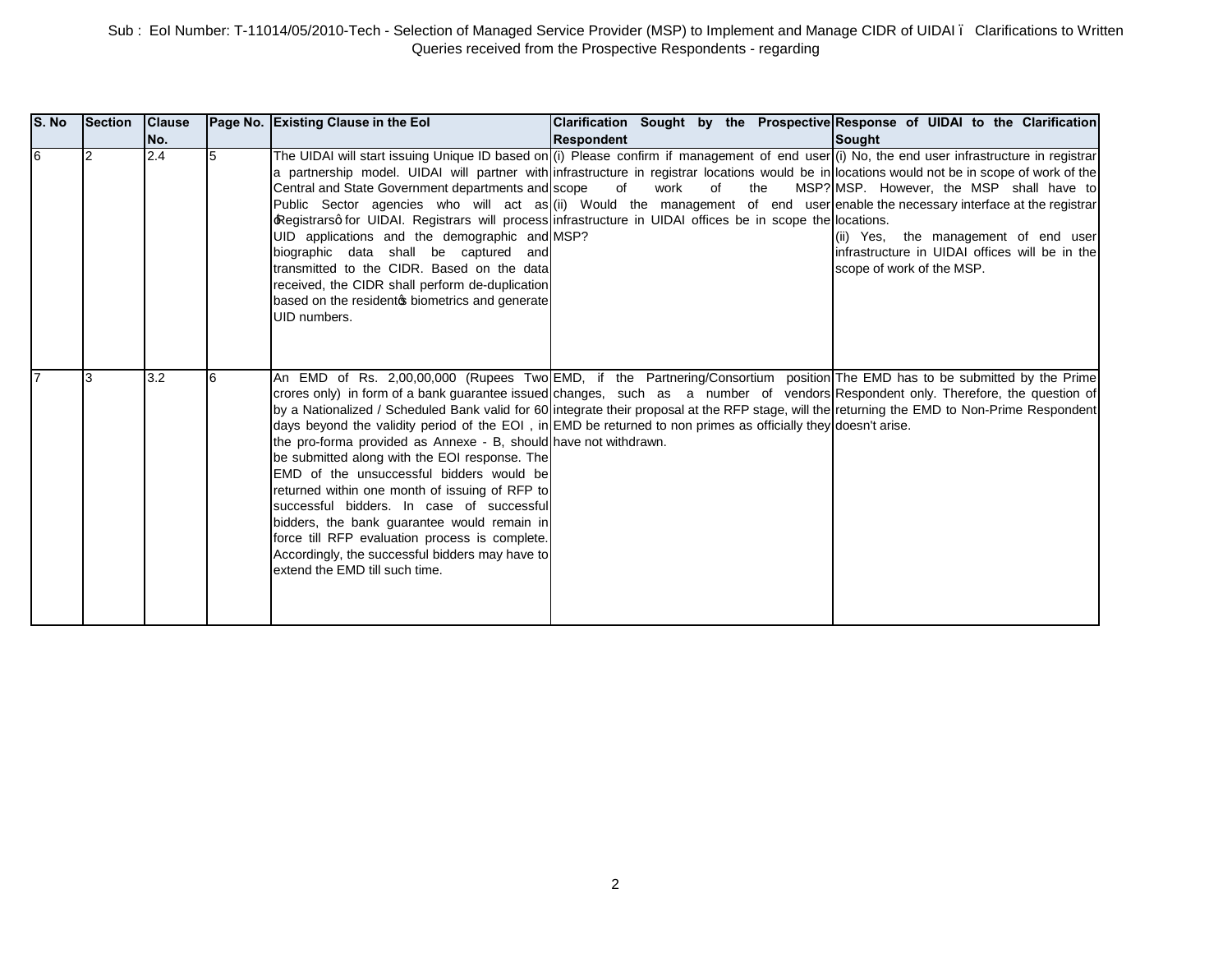| S. No | <b>Section</b> | <b>Clause</b><br>No. |   | Page No. Existing Clause in the Eol                                                                                                                                                                                                                                                                                                                                                                                                                                                                                                                                                                                                                                                                                                                                                                                                                                                                                  | Clarification Sought by the Prospective Response of UIDAI to the Clarification<br><b>Respondent</b>                                                                                                                                                                                                                                                                                                                                                                                                                                                                                                                                                                                                                                                                                                                                                                                                                                                                                                                                                                                                                                                                                                                                                                                                                                                                                                                                                       | <b>Sought</b> |
|-------|----------------|----------------------|---|----------------------------------------------------------------------------------------------------------------------------------------------------------------------------------------------------------------------------------------------------------------------------------------------------------------------------------------------------------------------------------------------------------------------------------------------------------------------------------------------------------------------------------------------------------------------------------------------------------------------------------------------------------------------------------------------------------------------------------------------------------------------------------------------------------------------------------------------------------------------------------------------------------------------|-----------------------------------------------------------------------------------------------------------------------------------------------------------------------------------------------------------------------------------------------------------------------------------------------------------------------------------------------------------------------------------------------------------------------------------------------------------------------------------------------------------------------------------------------------------------------------------------------------------------------------------------------------------------------------------------------------------------------------------------------------------------------------------------------------------------------------------------------------------------------------------------------------------------------------------------------------------------------------------------------------------------------------------------------------------------------------------------------------------------------------------------------------------------------------------------------------------------------------------------------------------------------------------------------------------------------------------------------------------------------------------------------------------------------------------------------------------|---------------|
| 8     | 3              | 3.3                  | 6 | However, the Prime Bidder shall be responsible Service Provider?<br>Consortium Member(s) may assist the Prime manufactured by Service Provider?<br>Bidder in the implementation of the project in the (iii) Can the Service Provider have<br>indicating<br>scope<br>clearly<br>their<br>accounts only. The MSP is allowed to form a OEM and provide the same under<br>consortium with<br>Original Equipment Manufacturer (OEM) for<br>supply of servers and storage subject to the<br>condition that the OEM would not be allowed to<br>partner with more than three Prime Bidders.<br>2. a Telecom Company (TC) for commissioning<br>the network architecture and for provisioning of<br>bandwidth subject to the condition that the TC<br>would not be allowed to partner with more than<br>three<br>Prime<br>Bidders.<br>UIDAI reserves the right to amend the<br>consortium related conditions at the RFP stage. | The Prime Bidder shall have the option to (i) Is the Service Provider required to have a Please refer to Corrigendum I<br>submit the EOI response either alone or in consortium arrangement with all the OEMs of<br>consortium with other partners/agencies. products that are not manufactured by the<br>for the Managed Services that include Design, (ii) Does the Service Provider need to<br>Supply, Integration, Installation, Commissioning necessarily have a consortium arrangement with<br>and Maintenance of all the services. The all OEMs of all products other than those<br>area of their responsibility. However, the Prime   % ubcontractor arrangement+ as opposed to a<br>Bidder shall be responsible to UIDAI for meeting \%onsortium arrangement+ with product vendors<br>all the obligations. The Prime Bidder other than with the Telecom Service Provider?<br>participating with consortium approach shall For eg. if the Service Provider is the OEM for all<br>briefly define the role of each Consortium components other than say the Fraud Detection<br>Member including itself in its EOI Response component then does the Service Provider need<br>of to include the OEM of the Fraud Detection<br>work/responsibilities and relationship. However, component as a consortium member or can the<br>consortium partnership is allowed on two Service Provider procure the same from the<br>1. an subcontractor arrangement? |               |
| 9     | 3              | 3.3                  | 6 | As above                                                                                                                                                                                                                                                                                                                                                                                                                                                                                                                                                                                                                                                                                                                                                                                                                                                                                                             | Kindly explain why MPLS ISP only, and not LL The Clause remains unchanged.<br>based ISP <sub>\$</sub> also.                                                                                                                                                                                                                                                                                                                                                                                                                                                                                                                                                                                                                                                                                                                                                                                                                                                                                                                                                                                                                                                                                                                                                                                                                                                                                                                                               |               |
| 10    | 3              | 3.3                  | 6 | As above                                                                                                                                                                                                                                                                                                                                                                                                                                                                                                                                                                                                                                                                                                                                                                                                                                                                                                             | Our question on this is that is this Clause This Clause is applicable for the Prime<br>applicable for a Telecom Company (NLD/ILD Respondent.<br>licensed operator) that is bidding in as a Prime<br>Responder.                                                                                                                                                                                                                                                                                                                                                                                                                                                                                                                                                                                                                                                                                                                                                                                                                                                                                                                                                                                                                                                                                                                                                                                                                                            |               |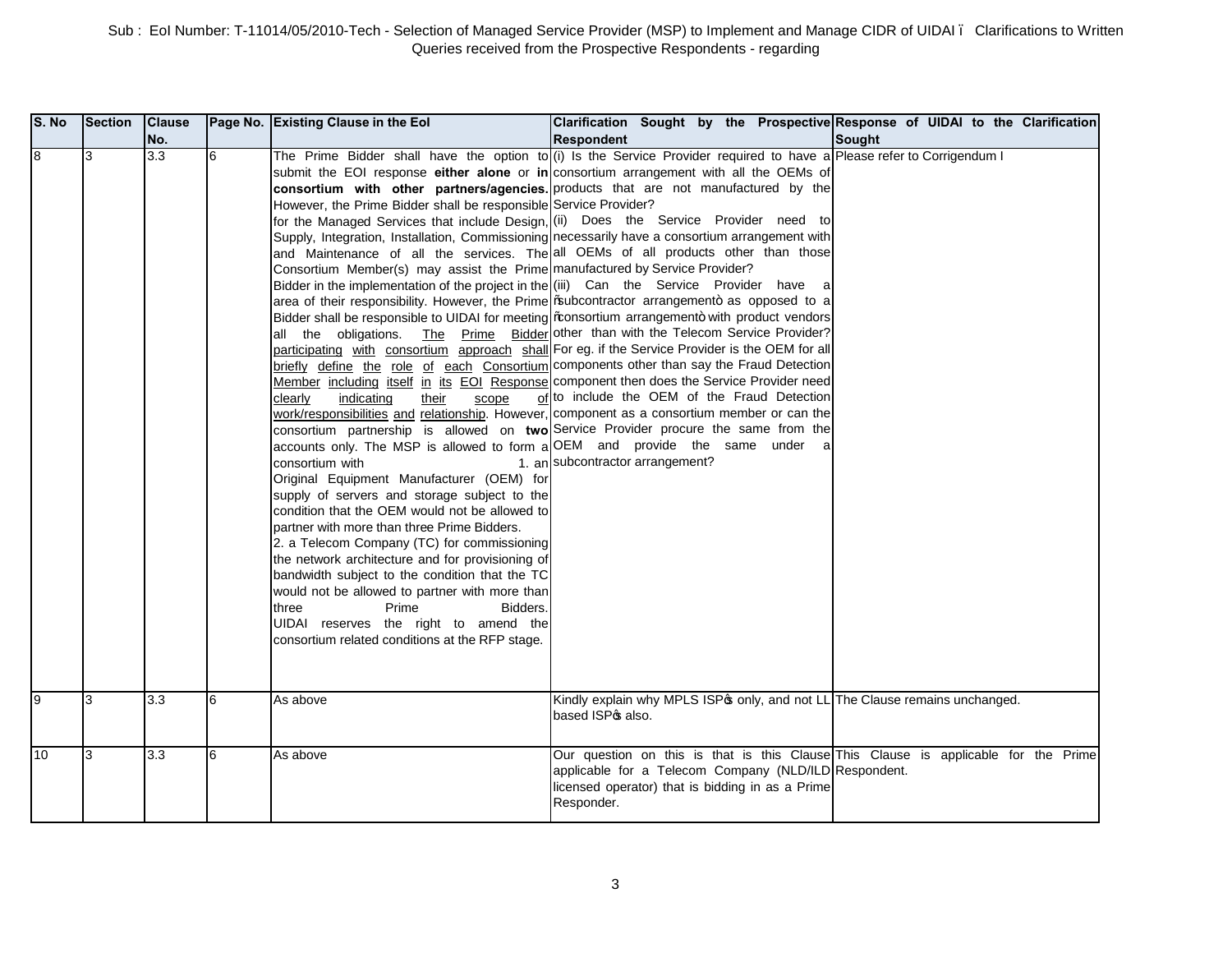| S. No | <b>Section</b> | <b>Clause</b><br>No. |   | Page No. Existing Clause in the Eol | Clarification Sought by the Prospective Response of UIDAI to the Clarification<br><b>Respondent</b>                                                                                                                                                                                                                                                                                                                                                                                                                                                                                                                                                                                                                 | Sought |
|-------|----------------|----------------------|---|-------------------------------------|---------------------------------------------------------------------------------------------------------------------------------------------------------------------------------------------------------------------------------------------------------------------------------------------------------------------------------------------------------------------------------------------------------------------------------------------------------------------------------------------------------------------------------------------------------------------------------------------------------------------------------------------------------------------------------------------------------------------|--------|
| 11    | 3              | $\overline{3.3}$     | 6 | As above                            | Request change in clause where Prime Please refer to Corrigendum I.<br>Respondent is allowed to form consortium with<br>other SI vendors. This will allow Prime<br>Respondent to:<br>1. Offer best of talent from multiple sources<br>2. Hedge its risk<br>3. Allow Tier2 companies to participate, as it has<br>been encouraged by UIDAI till now<br>Experience of consortium members should also<br>be considered.                                                                                                                                                                                                                                                                                                |        |
| 12    | 3              | 3.3                  | 6 | As above                            | The clause mentions UIDAI reserves the right to Please refer to Corrigendum I.<br>amend consortium related conditions at the RFP<br>stage. Any change/terms of the consortium<br>constructs and scope by UIDAI during the RFP<br>stage can have significant bearing on the overall<br>Proposal/solution. Given this situation, kindly<br>advise if EOI respondent<br>A) has the flexiblity to change the consortium<br>partners based on the RFP scope at a later date<br>prior to RFP submission<br>B) Can EOI be submitted without naming<br>consortium members but respondent provides<br>the necessary track record of having executed<br>similar assignments as per qualification criteria<br>requested in EOI |        |
| 13    | 3              | 3.3                  | 6 | As above                            | This clause states that prime respondant is Please refer to Corrigendum I.<br>allowed to form consortium with two types of<br>consortuim members, namely OEMs and<br>Telecom company. Within this category, is it<br>allowed to form consortuim with multiple OEMs<br>and Multiple Telecom companies ? Also, there<br>are many other smaller components needed (eg.<br>security), is it mandatory to have them as<br>consortium members?                                                                                                                                                                                                                                                                            |        |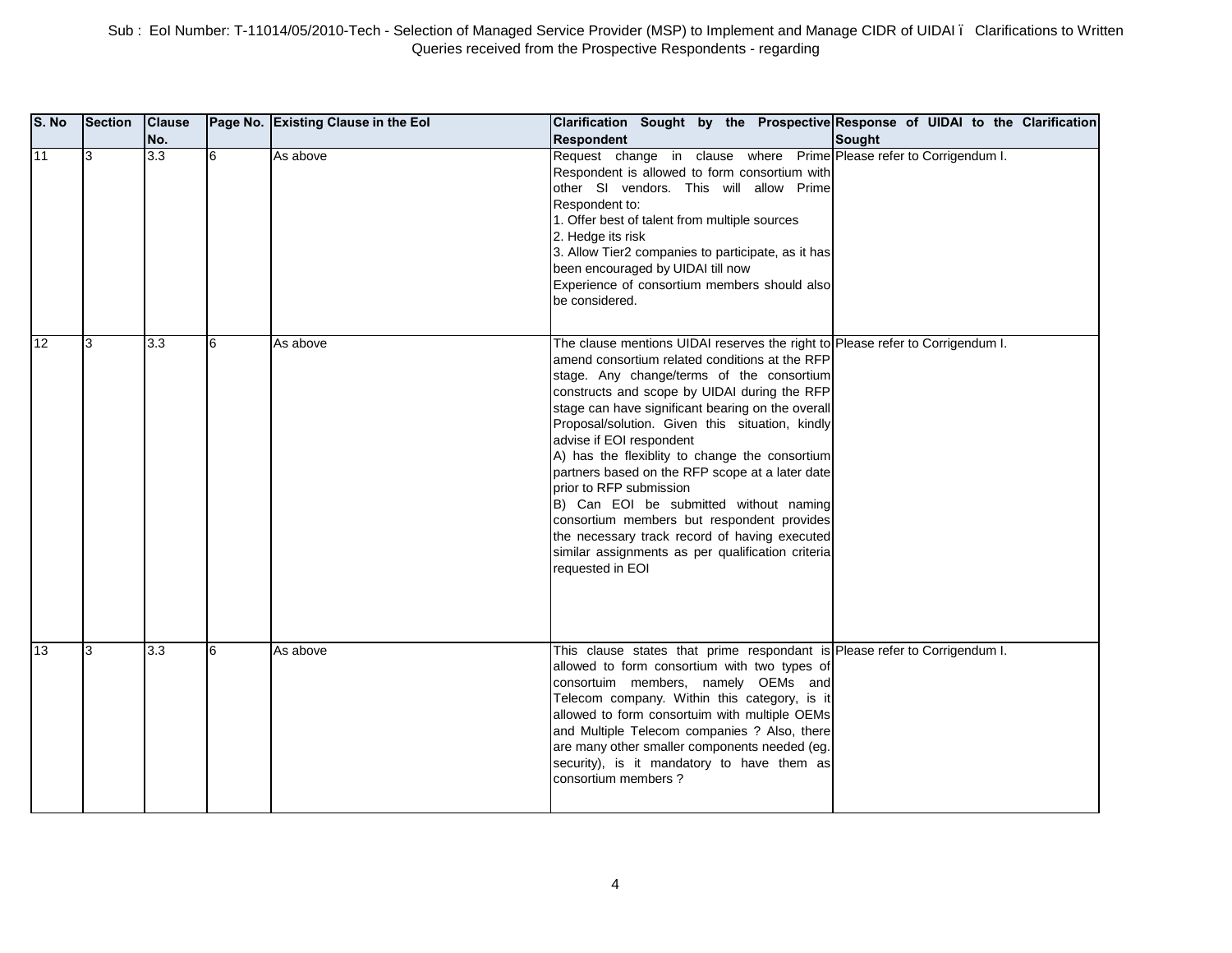| S. No | <b>Section</b> | <b>Clause</b><br>No. |    | Page No. Existing Clause in the Eol | Clarification Sought by the Prospective Response of UIDAI to the Clarification<br><b>Respondent</b>                                                                                                                                                                                                                                                                                                                                                                                                                                                                                             | <b>Sought</b>                  |
|-------|----------------|----------------------|----|-------------------------------------|-------------------------------------------------------------------------------------------------------------------------------------------------------------------------------------------------------------------------------------------------------------------------------------------------------------------------------------------------------------------------------------------------------------------------------------------------------------------------------------------------------------------------------------------------------------------------------------------------|--------------------------------|
| 14    | 3              | 3.3                  | l6 | As above                            | Under what conditions UIDAI expects a Please refer to Corrigendum I.<br>consortium?Can a Consortium member be<br>inducted at the RFPstage?                                                                                                                                                                                                                                                                                                                                                                                                                                                      |                                |
| 15    | 3              | 3.3                  | 6  | As above                            | We request you to consider allowing the OEM of Please refer to Corrigendum I.<br>Servers and Storage to partner with at least 4<br>prime respondents (including one bid as a Prime<br>bidder if the OEM of Servers and Storage is<br>itself a System Integrator)                                                                                                                                                                                                                                                                                                                                |                                |
| 16    | 3              | 3.3                  | 6  | As above                            | As per our understanding the MPLS network Query is not relevant at this stage.<br>asked as part of the "implementation of high<br>definition video conference solution with<br>telepresense" RFP will be dedicatedly used for<br>video<br>conferencing.<br>MPLS network asked as part of this RFP will be<br>separate and dedicatedly used for DATA. Kindly<br>confirm.                                                                                                                                                                                                                         |                                |
| 17    | l3             | 3.3                  | 6  | As above                            | At EOI stage the type, configuration<br>specifications and other details of the server and<br>storage platform is not know to the bidders and<br>also the type of connectivity, number of<br>locations, address of the locations, etc has not<br>been declared, it will be not be possible for<br>bidders to enter into consortium with right<br>partners since the detail specifications are<br>expected at RFP stage. Hence without above<br>information, UIDAI is requested to allow<br>bidders to respond to EOI without consortium<br>details. The same should be allowed at RFP<br>stage. | Please refer to Corrigendum I. |
| 18    | 13             | 3.3                  | 6  | As above                            | Apart from consortium, can the prime bidder Please refer to Corrigendum I.<br>subcontract few of the services (e.g. Data<br>centre, hosting, logistics) mentioned in the<br>scope?                                                                                                                                                                                                                                                                                                                                                                                                              |                                |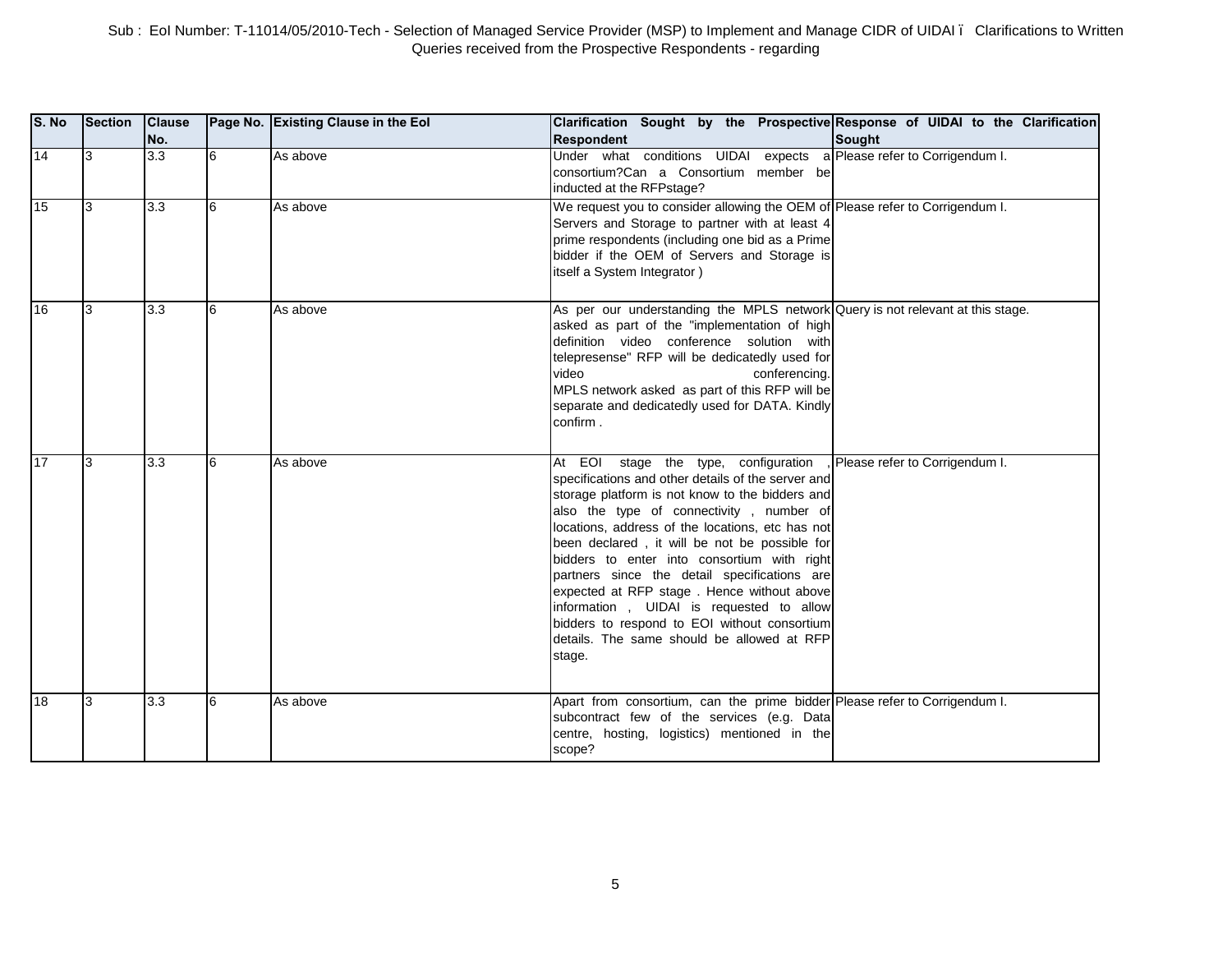| <b>S. No</b> | Section | <b>Clause</b><br>No. |   | Page No. Existing Clause in the Eol                                                                                                          | Clarification Sought by the Prospective Response of UIDAI to the Clarification<br><b>Respondent</b>                                                                                                                                                                                                                                                                                                                                                                                                                                                                                                                                                                                                                                                                                                                                                                                                                                                                                                                                                                                                                                  | Sought  |
|--------------|---------|----------------------|---|----------------------------------------------------------------------------------------------------------------------------------------------|--------------------------------------------------------------------------------------------------------------------------------------------------------------------------------------------------------------------------------------------------------------------------------------------------------------------------------------------------------------------------------------------------------------------------------------------------------------------------------------------------------------------------------------------------------------------------------------------------------------------------------------------------------------------------------------------------------------------------------------------------------------------------------------------------------------------------------------------------------------------------------------------------------------------------------------------------------------------------------------------------------------------------------------------------------------------------------------------------------------------------------------|---------|
| 19           | 3       | $\overline{3.3}$     | 6 | As above                                                                                                                                     | Can consortium member, being an OEM Yes<br>supplier of servers and other hardware, also<br>provide other services like Data centre build,<br>hosting, logistics services, etc.?                                                                                                                                                                                                                                                                                                                                                                                                                                                                                                                                                                                                                                                                                                                                                                                                                                                                                                                                                      |         |
| 20           | 3       | 3.3                  | 6 | As above                                                                                                                                     | a) Is it the intent of UIDAI to make available the $(a)$ No<br>UID enrolment and verification services only (b) Details will be provided at the RFP stage.<br>through a closed network?<br>b) Would providing the connectivity required by (d) Yes<br>registrars and verification agencies in scope of<br>work of the MSP?<br>c) Would the MSP be required to inter-connect<br>all UIDAI offices spread across India?<br>d) Would the provision of broadband connectivity<br>be in scope of MSP?<br>At a high level, the intent of the above mentioned<br>questions is to understand the extent of<br>coverage required for provision of MPLS based<br>VPN and band-width                                                                                                                                                                                                                                                                                                                                                                                                                                                            | (c) Yes |
| 21           | 3       | 3.4                  |   | summarily at pre-qualification stage. The within the group.<br>bidders will be assessed on the following<br>prequalification<br>XXXXXXXXXXXX | The EOI response envelopes of only those Section 3.4 - Bidder is a subsidiary of UK Please refer to Corrigendum I.<br>bidders, whose EMD and bid processing fees headquartered publicly listed firm. The group<br>are in order, shall be opened in the same company and its other entities meet the requisite<br>session. The Eol response bids will then be financial, experience and technical qualification<br>evaluated. The bidders will be assessed on the of the EOI for all points under section 3.4 '<br>prequalification criteria. The bidders should PreQualification criteria". For execution and<br>clearly indicate, giving explicit documentary delivery of projects, the Bidding entity wherever<br>evidence with respect to the criteria, in absence necessary, leverages the experience and<br>of which, the response would be rejected expertise available globally with any of entities<br>criteria: In this particular case, for the purposes of<br>meeting the financials, experience & technical<br>evaluation criteria can the experience of other<br>Bidder group entities or Group Company be<br>included. |         |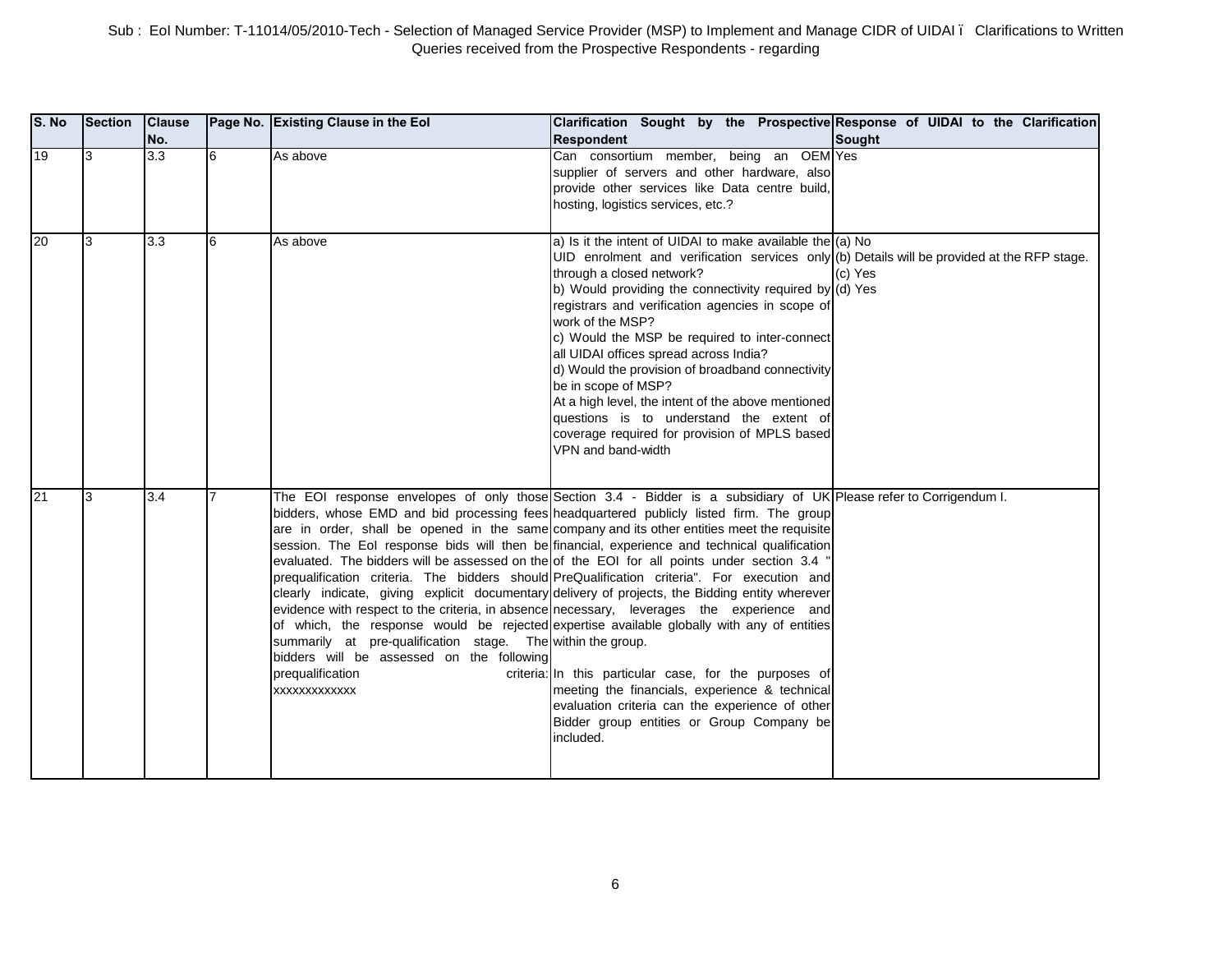| S. No | <b>Section</b> | <b>Clause</b><br>No. | Page No. Existing Clause in the Eol                                                                                                                                                                       | Clarification Sought by the Prospective Response of UIDAI to the Clarification<br><b>Respondent</b>                                                                                                                                                                                                                                                                                                                                                                                                         | <b>Sought</b> |
|-------|----------------|----------------------|-----------------------------------------------------------------------------------------------------------------------------------------------------------------------------------------------------------|-------------------------------------------------------------------------------------------------------------------------------------------------------------------------------------------------------------------------------------------------------------------------------------------------------------------------------------------------------------------------------------------------------------------------------------------------------------------------------------------------------------|---------------|
| 22    | 13             | 3.4                  | As above                                                                                                                                                                                                  | Section 3.4.2 - 3.4.6, talks about the pre Please refer to Corrigendum I.<br>qualification criteria. For a global company to<br>qualify, will UIDAI consider group wise financial<br>no.s and capabilities for qualification. Pls. clarify.                                                                                                                                                                                                                                                                 |               |
| 23    | 3              | 3.4.2                | 08, 2008-09, 2009-10)                                                                                                                                                                                     | The Prime Respondent should have an average 1. When the estimated project budget is INR Condition remains unchanged.<br>annual turnover of INR 6,000 Crore, over last 3 1000 cr., what is the reasoning behind the<br>financial years immediately preceding the last turnover ask of 6000 crores? This is not as per<br>date of submission of Response to EOI (2007- CVC guidelines. Request you to make it 3000<br>crores                                                                                  |               |
| 24    | l3             | 3.4.2                | 08, 2008-09, 2009-10)                                                                                                                                                                                     | The Prime Respondent should have an average We would request UIDAI to consider for relaxing Please refer to reply against query at S.No.<br>annual turnover of INR 6,000 Crore, over last 3 the average annual turnover over the last $3 23$ .<br>financial years immediately preceding the last financial years to INR 1000 crores inplace of INR<br>date of submission of Response to EOI (2007-16000 crores so that many good mid sized<br>companies can participate as prime respondent<br>in this EOI. |               |
| 25    | l3             | 3.4.3                | Managed Services of INR 500 Crore, over last 3 Integration & Managed Services.<br>financial years immediately preceding the last<br>date of submission of Response to EOI (2007-<br>08, 2008-09, 2009-10) | The Prime Respondent should have an average Request you to consider INR 250 crores over Condition remains unchanged.<br>Annual Turnover from Systems Integration & last 3 years as Annual Turnover from Systems                                                                                                                                                                                                                                                                                             |               |
| 26    | 3              | 3.4.3                | date of submission of Response to EOI (2007- respondent.<br>08, 2008-09, 2009-10)                                                                                                                         | The Prime Respondent should have an average We would request UIDAI to relax this criteria to Please refer to reply against query at S.No.<br>Annual Turnover from Systems Integration & Average Annual Turnover of INR 30 Crores over 25.<br>Managed Services of INR 500 Crore, over last 3 the last three years so that many good mid sized<br>financial years immediately preceding the last companies can participate in this EOI as prime                                                               |               |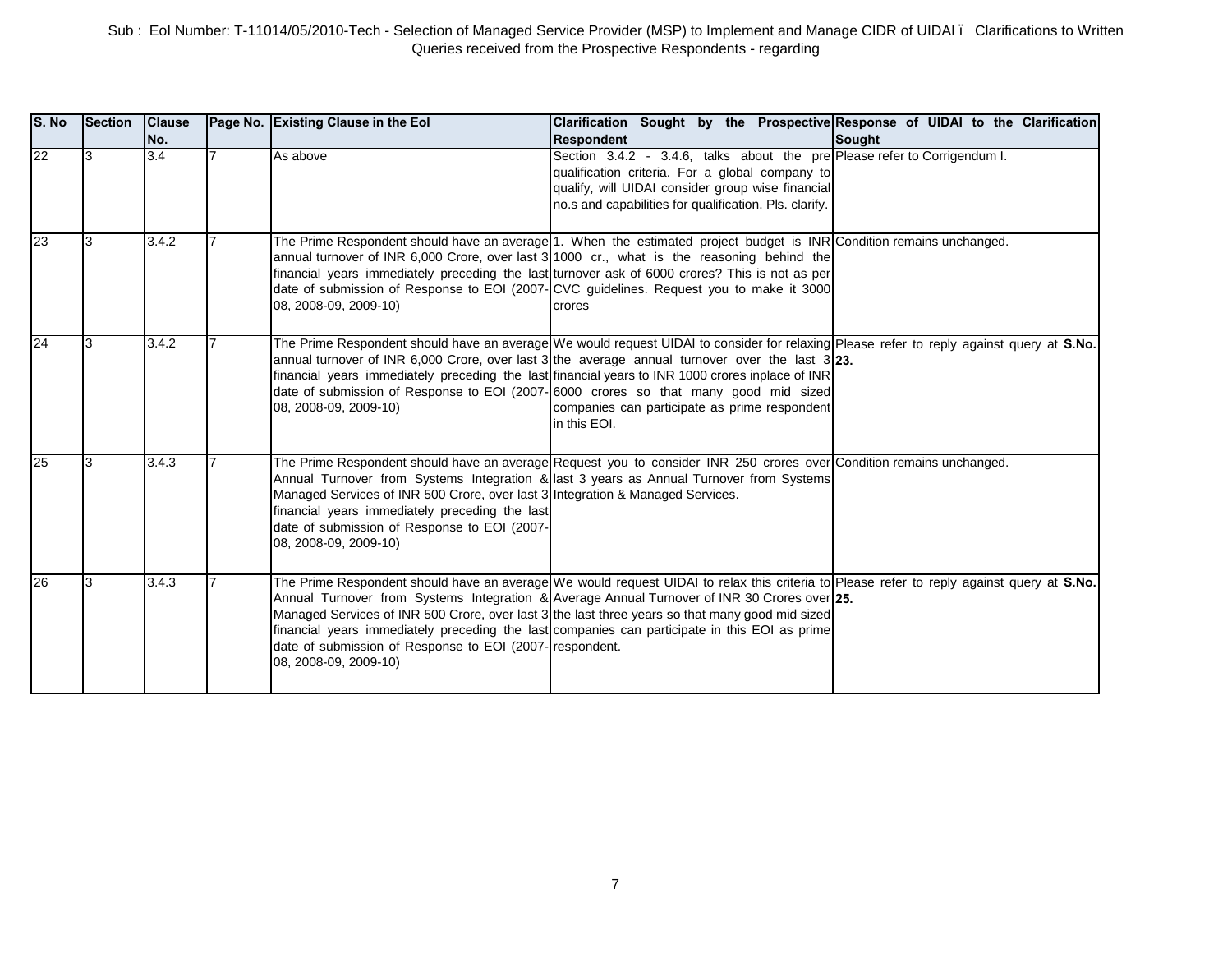| S. No | Section | <b>Clause</b><br>No. | Page No. Existing Clause in the Eol                                                                                                                                                                                                                                                                                                                                                                                                                                                                   | Clarification Sought by the Prospective Response of UIDAI to the Clarification<br><b>Respondent</b>                                                                                                                                                                                                                                                                                                                                                                                                                                                                                                 | Sought                                                         |
|-------|---------|----------------------|-------------------------------------------------------------------------------------------------------------------------------------------------------------------------------------------------------------------------------------------------------------------------------------------------------------------------------------------------------------------------------------------------------------------------------------------------------------------------------------------------------|-----------------------------------------------------------------------------------------------------------------------------------------------------------------------------------------------------------------------------------------------------------------------------------------------------------------------------------------------------------------------------------------------------------------------------------------------------------------------------------------------------------------------------------------------------------------------------------------------------|----------------------------------------------------------------|
| 27    | 3       | 3.4.4                | at least Rs. 4000 Crore or equivalent USD determining<br>computed as the Networth based on unconsolidated accounts<br>unconsolidated audited annual accounts of any<br>of the last 3 financial years immediately<br>preceding the last date of submission of<br>Response to EOI (2007-08, 2008-09, 2009-10).<br>{Networth = Equity share capital + Reserves.<br>(Revaluation Reserves + Intangible Assets +<br>Miscellaneous expenditures to the extent not<br>written off and carry forward losses)} | Networth of the prime Bidder should be equal to Please elaborate on the evalution criteria for The clause stands deleted. Please also see<br>the<br>Networth<br>basis                                                                                                                                                                                                                                                                                                                                                                                                                               | the Corrigendum I for revised pre-qualification<br>conditions. |
| 28    | 3       | 3.4.4                | USD computed as the Networth based on qualifying number as 2000 crores<br>unconsolidated audited annual accounts of any<br>of the last 3 financial years immediately<br>preceding the last date of submission of<br>Response to EOI (2007-08, 2008-09, 2009-10).                                                                                                                                                                                                                                      | Networth of the Prime Respondent should be Could you pls. highlight the basis of selecting Please refer to reply against query at S.No.<br>equal to at least Rs. 4000 Crore or equivalent 4000 crores Request you to kindly make the 27.                                                                                                                                                                                                                                                                                                                                                            |                                                                |
| 29    | 3       | 3.4.4                | Response to EOI (2007-08, 2008-09, 2009-10). Response to EOI (2007-08, 2008-09, 2009-10).                                                                                                                                                                                                                                                                                                                                                                                                             | Networth of the Prime Respondent should be We would request UIDAI to consider for relaxing Please refer to reply against query at S.No.<br>equal to at least Rs. 4000 Crore or equivalent this criteria to atleast INR 500 Crore or 27.<br>USD computed as the Networth based on equivalent USD as the Networth based on<br>unconsolidated audited annual accounts of any unconsolidated audited annual accounts of any<br>of the last 3 financial years immediately of the last 3 financial years immediately<br>preceding the last date of submission of preceding the last date of submission of |                                                                |
| 30    | l3      | 3.4.6                | least 2 projects of INR 100 Crore or more in 4 projects of INR 50 crores?<br>Services as a major component of the scope of with completed projects?<br>value will be accepted.                                                                                                                                                                                                                                                                                                                        | The Prime Respondent should have executed at 1. Options should be given in terms of providing Condition remains unchanged.<br>gross value with System Integration or Managed 2. Work in Progress should be considered, along<br>work in the field of IT Services. International 3. Pls. confirm if multiple PO's(purchase orders<br>projects with similar scope of work and similar of same project over 5 or more years) with<br>combined value of 100 cores will qualify?                                                                                                                         |                                                                |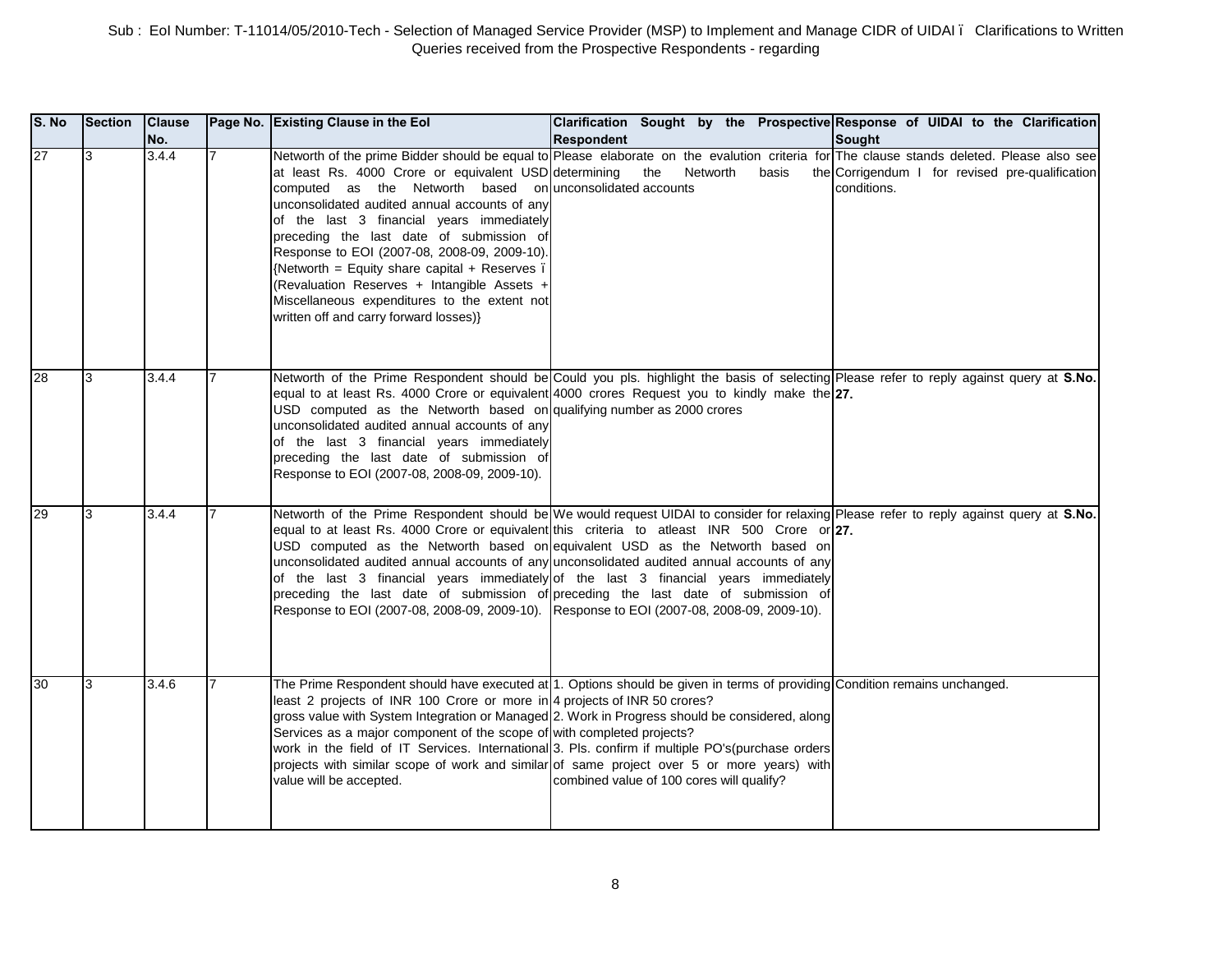| S. No | <b>Section</b> | <b>Clause</b><br>No. |                | Page No. Existing Clause in the Eol                                                                                                                                                                                                                                                                                                                                                                                                                                                                                                                                                                                                                                                                                                                                                    | Clarification Sought by the Prospective Response of UIDAI to the Clarification<br><b>Respondent</b>                                                                                                                                                                                                                                                                                                                                                                                                                                                                                                                                             | <b>Sought</b>                                                                                                                                           |
|-------|----------------|----------------------|----------------|----------------------------------------------------------------------------------------------------------------------------------------------------------------------------------------------------------------------------------------------------------------------------------------------------------------------------------------------------------------------------------------------------------------------------------------------------------------------------------------------------------------------------------------------------------------------------------------------------------------------------------------------------------------------------------------------------------------------------------------------------------------------------------------|-------------------------------------------------------------------------------------------------------------------------------------------------------------------------------------------------------------------------------------------------------------------------------------------------------------------------------------------------------------------------------------------------------------------------------------------------------------------------------------------------------------------------------------------------------------------------------------------------------------------------------------------------|---------------------------------------------------------------------------------------------------------------------------------------------------------|
| 31    | 3              | 3.4.6                | $\overline{7}$ | value will be accepted.                                                                                                                                                                                                                                                                                                                                                                                                                                                                                                                                                                                                                                                                                                                                                                | The Prime Respondent should have executed at We would request UIDAI to relax this criteria to Condition remains unchanged.<br>least 2 projects of INR 100 Crore or more in atleast two projects executed of INR 6 Crores or<br>gross value with System Integration or Managed more in value with System Integration or<br>Services as a major component of the scope of Managed Services as a component of the scope<br>work in the field of IT Services. International of work in the field of IT Services so that good<br>projects with similar scope of work and similar mid sized companies can participate in this EOI<br>as prime bidder. |                                                                                                                                                         |
| 32    | $\overline{4}$ | 4.2.1                | 9              | performing the core UID functions. Mainly, DR Data Centre+<br><b>UIDAI</b><br>can<br>have:<br>i. A Primary Data Centre (PDC), a BCP-DR and<br>a near DR Data Centre. Auxiliary data centres<br>performing only verification, can be distributed in<br>many locations where UIDAI Regional offices<br>are located or geographically in other cities in<br>India.<br>ii. The CIDR will have<br>BCP-DR in different seismic zone from the<br>Primary Data Centre. The Data Centre location<br>is subject to change based on UIDAI decisions.<br>The Primary Data Centre and Disaster<br>Recovery<br>are<br>of<br>equal<br>capacity.<br>The MSP will have to take into account the<br>infrastructure,<br>required<br>integration<br>and<br>management services for all these data centres. | There can be a number of Data Centres Please elaborate more on the statement "Near Near DR Data Centre is planned to be in                                                                                                                                                                                                                                                                                                                                                                                                                                                                                                                      | close proximity of the Primary Data Centre.<br>The data will be replicated synchronously<br>between Primary Data Centre and the Near<br>DR Data Centre. |
| 33    |                | 4.2.1                | 9              | As above                                                                                                                                                                                                                                                                                                                                                                                                                                                                                                                                                                                                                                                                                                                                                                               | Please provide a ballpark number of these Initially Data Centres will be located in<br>auxillary datacentres. Also, if we can get an idea Bengaluru and Delhi. Further details will be<br>of what would exist in these centres and where provided at the RFP stage.<br>these data centres would be located, it would be<br>of help.                                                                                                                                                                                                                                                                                                             |                                                                                                                                                         |
| 34    | $\overline{4}$ | 4.2.1                | 9              | As above                                                                                                                                                                                                                                                                                                                                                                                                                                                                                                                                                                                                                                                                                                                                                                               | This section mentions taking into account the Facilities management services will also be<br>integrations<br>reauired<br>infrastructure,<br>management services for all these data centres<br>please confirm this is IT services management<br>only, and not facilities management for example                                                                                                                                                                                                                                                                                                                                                  | and within the scope of work of the MSP.                                                                                                                |
| 35    | $\overline{4}$ | 4.2.1                | 9              | As above                                                                                                                                                                                                                                                                                                                                                                                                                                                                                                                                                                                                                                                                                                                                                                               | What kind of infrastucture will be required in Details will be provided at the RFP stage.<br>Auxiliary data centres?                                                                                                                                                                                                                                                                                                                                                                                                                                                                                                                            |                                                                                                                                                         |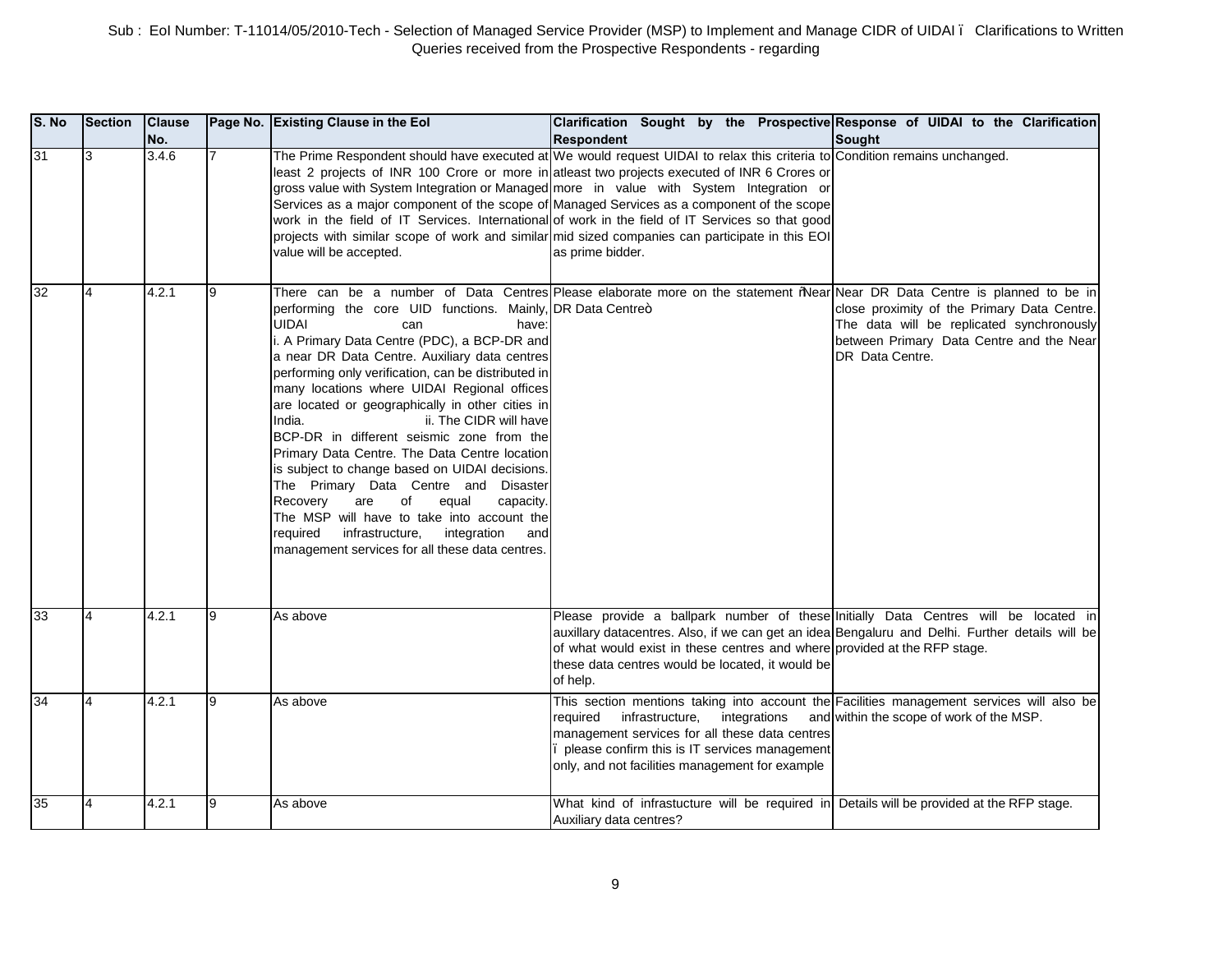| S. No | Section | <b>Clause</b><br>INo. |   | Page No. Existing Clause in the Eol | Clarification Sought by the Prospective Response of UIDAI to the Clarification<br><b>Respondent</b>                                                                                                                                                                                                                                                                                                                                                                                                                  | Sought                                             |
|-------|---------|-----------------------|---|-------------------------------------|----------------------------------------------------------------------------------------------------------------------------------------------------------------------------------------------------------------------------------------------------------------------------------------------------------------------------------------------------------------------------------------------------------------------------------------------------------------------------------------------------------------------|----------------------------------------------------|
| 36    |         | 4.2.1                 | 9 | As above                            | (i) Would setting up of Data centre be in scope (i) Yes<br>of the RFP?<br>(ii) If yes, would the space required for setting stage.<br>up the DC/DRC set-up be provided by UIDAI.<br>(iii) Alternatively, would UIDAI expect the MSP<br>to provide Data centre services on lease basis.<br>The answer to this question will have an impact<br>on the partnership approach adopted by MSP. If<br>Data centre services has to be provided on a<br>lease basis, can data centre hosting activity it be<br>sub-contracted | (ii) and (iii) Details will be provided at the RFP |
| 37    |         | 4.2.1                 | 9 | As above                            | As the scope of work do not cover built part of No clarification is sought.<br>Data centres, for Auxiliary Data centres shall be<br>built (Non-IT) fresh infrastructure or hosting<br>shall be preferred.                                                                                                                                                                                                                                                                                                            |                                                    |
| 38    |         | 4.2.1                 |   | As above                            | As the scope of work do not cover built part of No clarification is sought.<br>Data centres, for PDC, BCP-DR and Near DR<br>shall be built (Non-IT)fresh infrastructure or<br>hosting shall be preferred.                                                                                                                                                                                                                                                                                                            |                                                    |
| 39    |         | 4.2.1                 | 9 | As above                            | How many data centres will be there totally Details will be provided at the RFP stage.<br>(including the Auxiliary DCs). Are the Auxiliary<br>DC locations same as the UIDAI RO's?                                                                                                                                                                                                                                                                                                                                   |                                                    |
| 40    |         | 4.2.1                 |   | As above                            | Will the DCs be in Build-up mode (meaning Details will be provided at the RFP stage.<br>UIDAI will provide the space and the MSP has to<br>do the flooring, ceiling, AC, etc . that is<br>traditional DC Buildup) or a DC on a<br>leased/rental model has to be given to UIDAI?<br>Please Clarify                                                                                                                                                                                                                    |                                                    |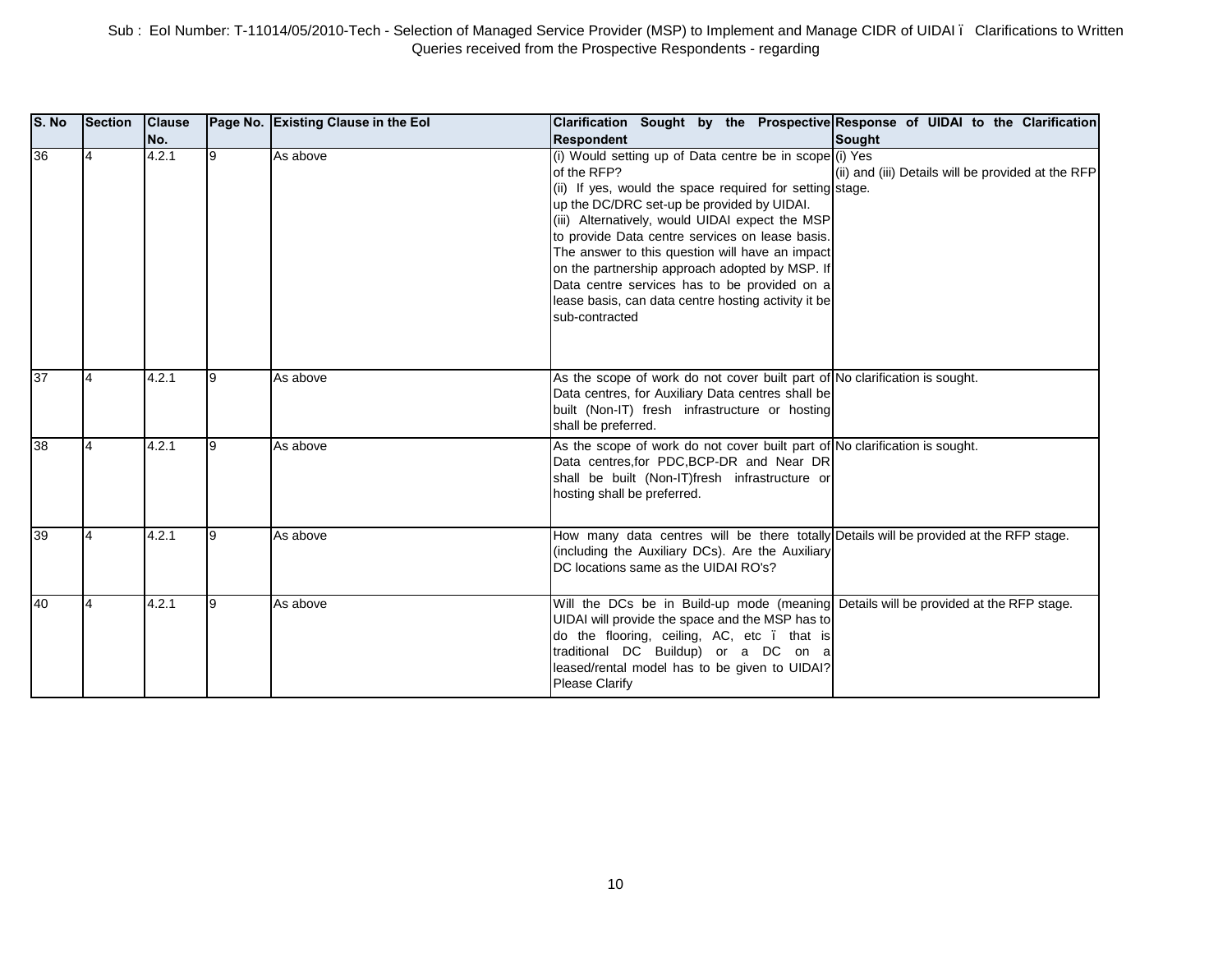| S. No | Section        | <b>Clause</b><br>No. |   | Page No. Existing Clause in the Eol                                                                                                                                                                                                                                                                                                                                      | Clarification Sought by the Prospective Response of UIDAI to the Clarification<br><b>Respondent</b>                                                                                                                                                                                                                                                                                                    | <b>Sought</b>                                                                                                                 |
|-------|----------------|----------------------|---|--------------------------------------------------------------------------------------------------------------------------------------------------------------------------------------------------------------------------------------------------------------------------------------------------------------------------------------------------------------------------|--------------------------------------------------------------------------------------------------------------------------------------------------------------------------------------------------------------------------------------------------------------------------------------------------------------------------------------------------------------------------------------------------------|-------------------------------------------------------------------------------------------------------------------------------|
| 41    |                | 4.2.1                | 9 | As above                                                                                                                                                                                                                                                                                                                                                                 | Has UIDAI formed a strategy for replicating the Details will be provided at the RFP stage.<br>authenticated data at the Auxilary DC for<br>performing only verifications keeping in mind the<br>requirements of Licensing cost of Biometric s/w<br>developed by BSP and application s/w<br>developed by ASDMSA? Please provide the<br>strategy for replicating, in case it has been<br>formulated.     |                                                                                                                               |
| 42    | $\overline{4}$ | 4.2.1                | 9 | As above                                                                                                                                                                                                                                                                                                                                                                 | Who will propose the DC, DP-DR and near DR UIDAI.<br>data centre locations. Will it be UID or MSP                                                                                                                                                                                                                                                                                                      |                                                                                                                               |
| 43    | 4              | 4.2.1                | 9 | As above                                                                                                                                                                                                                                                                                                                                                                 | What shall be the capacity of Near DR, is it only Details will be provided at RFP stage<br>for storage or it shall be of 100% capacity of<br>PDC?                                                                                                                                                                                                                                                      |                                                                                                                               |
| 44    | $\overline{4}$ | 4.2.1                | 9 | As above                                                                                                                                                                                                                                                                                                                                                                 | PDC & DR shall be of equal sizes, do you mean PDC and Near DR Data Centre shall not be<br>BCP-DR?                                                                                                                                                                                                                                                                                                      | of equal size. On the other hand, PDC and<br>BCP-DR shall be of equal size. Further<br>details will be provided at RFP stage. |
| 45    |                | 4.2.1                | 9 | As above                                                                                                                                                                                                                                                                                                                                                                 | Shall PDC, BCP-DR, Near DR preferably be The query is not relevant to this Eol. It may<br>located below seismic zone-5? If not, then do however be noted that it is the responsibility<br>you suggest to have Data centre seismic of UIDAI to decide on the location of PDC,<br>complied?                                                                                                              | BCP-DR and Near DR Data Centre.                                                                                               |
| 46    | $\overline{4}$ | 4.2.2                | 9 | The<br>escalations, coordination and resolution of the NOC/SOC be outside of Indian Territory?<br>issues as required. Network Operations Centre<br>is the extension of the Network Security and<br>Management<br>framework.<br>The network equipment would be as per the<br>network architecture which will be shared with<br>the short-listed Bidders at a later stage. | Operations Centre is a dedicated Implies that the NOC will combine SOC NOC/SOC would have to be appropriately<br>framework for monitoring all system elements capabilities rather than separate, please confirm setup in the UIDAI data centre(s). There will<br>within UIDAI network. It involves monitoring, this is the correct understanding. Can fall back be no remote NOC/SOC outside of Indian | territory.                                                                                                                    |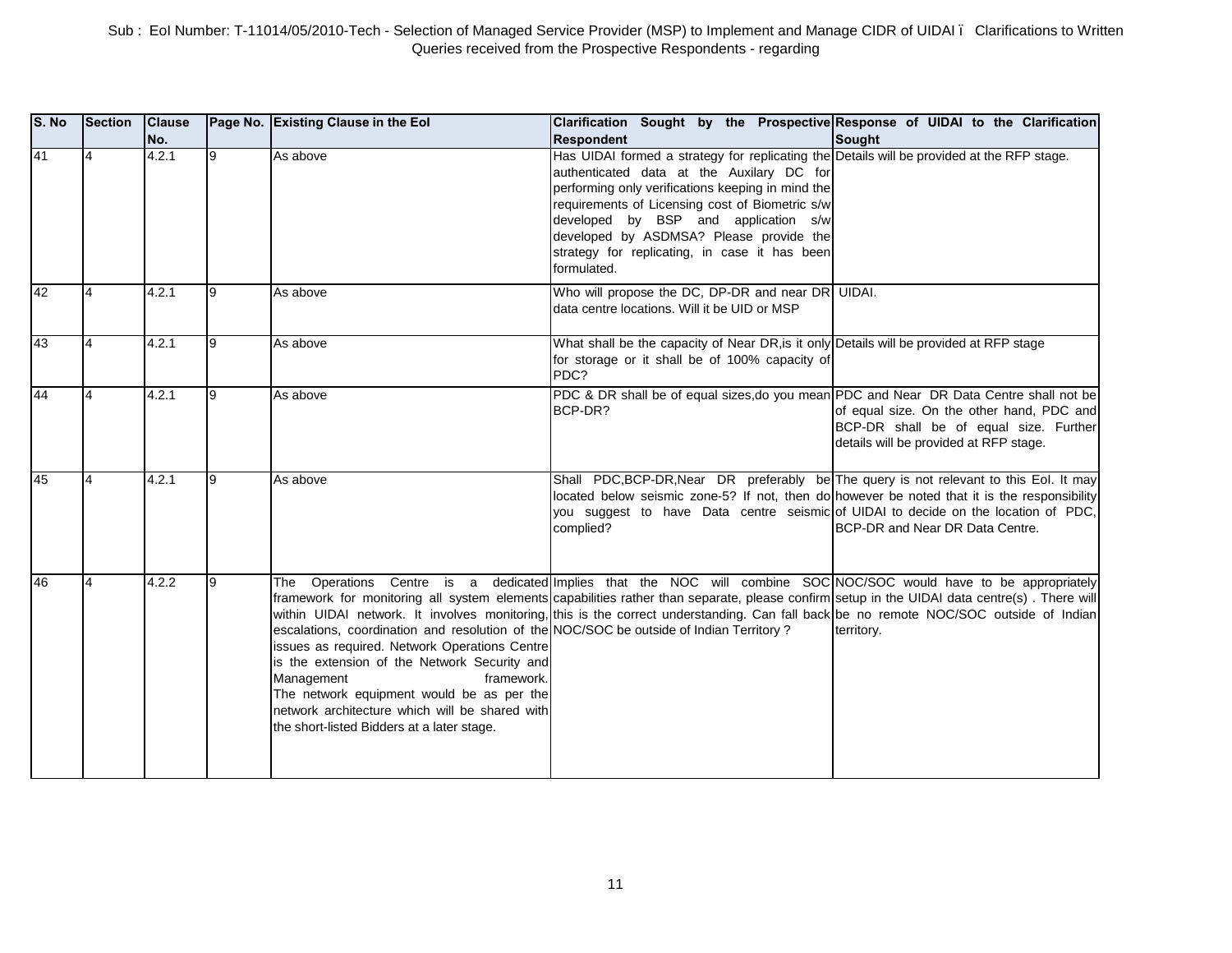| S. No | <b>Section</b> | <b>Clause</b><br>No. |    | Page No. Existing Clause in the Eol | Clarification Sought by the Prospective Response of UIDAI to the Clarification<br><b>Respondent</b>                                                                                                                                                                                                                                                                                                                                    | Sought                                                                                                                                      |
|-------|----------------|----------------------|----|-------------------------------------|----------------------------------------------------------------------------------------------------------------------------------------------------------------------------------------------------------------------------------------------------------------------------------------------------------------------------------------------------------------------------------------------------------------------------------------|---------------------------------------------------------------------------------------------------------------------------------------------|
| 47    |                | 4.2.2                | 9  | As above                            | Request clarification on<br>1. Whether respondent should have a Network S.No. 46.<br>Operations centre.<br>2. Whether Bandwidth provisioning a part of this scope of work of the selected MSP.<br>response.<br>3. Whether supply of Network equipment will be within the scope of work of the selected MSP.<br>within scope.                                                                                                           | (1) Please refer to reply against query at<br>(2) Yes, Bandwidth provisioning is within the<br>(3) Yes, supply of Network equipment will be |
| 48    | $\overline{4}$ | 4.2.2                | 9  | As above                            | For NOC and facilities management is remote Please refer to reply against query at S.No.<br>mangement model acceptable?                                                                                                                                                                                                                                                                                                                | 46.                                                                                                                                         |
| 49    | $\overline{4}$ | 4.2.2                | 9  | As above                            | Where will be the NOC? Can it be MSP's own Please refer to reply against query at S.No.<br>NOC or will it be based out of Proposed DC?                                                                                                                                                                                                                                                                                                 | 46.                                                                                                                                         |
| 50    | $\overline{4}$ | 4.2.3                | 10 | As above                            | Is there an existing System design from which to Details will be provided at the RFP stage.<br>base the Servers and Storage requirements on,<br>Capacity sizing based on known application<br>attributes, OS, DB Vendor ? etc ?                                                                                                                                                                                                        |                                                                                                                                             |
| 51    | 14             | 4.2.3                | 10 | As above                            | Separate tools will be required for manage and Yes<br>monitor servers and storages. Will this be part of<br>SOW.                                                                                                                                                                                                                                                                                                                       |                                                                                                                                             |
| 52    | $\overline{4}$ | 4.2.3                | 10 | As above                            | The bidder should be updated prior hand on the Yes<br>business<br>anticipated<br>to<br>cater<br>to<br>Rampup/Rampdown and business continuity as<br>anticipated by UIDAI                                                                                                                                                                                                                                                               |                                                                                                                                             |
| 53    | $\overline{4}$ | 4.2.3                | 10 | As above                            | What kind of Server & storage is expected by Details will be provided at the RFP stage.<br>UIDAI. Kindly provide detailed specifications for<br>each and sizing.                                                                                                                                                                                                                                                                       |                                                                                                                                             |
| 54    | 14             | 4.2.3                | 10 | business continuity                 | Install, configure and commission the Servers As equal capacity will be procured at both Business continuity here means continuity of<br>and Storage in a planned/incremental manner primary and DR site, does business continuity in operations while ensuring the scalability<br>so that the system can ramp up/down to ensure this clause means scalability to meet the requirements.<br>unexpected performance growth requirement? |                                                                                                                                             |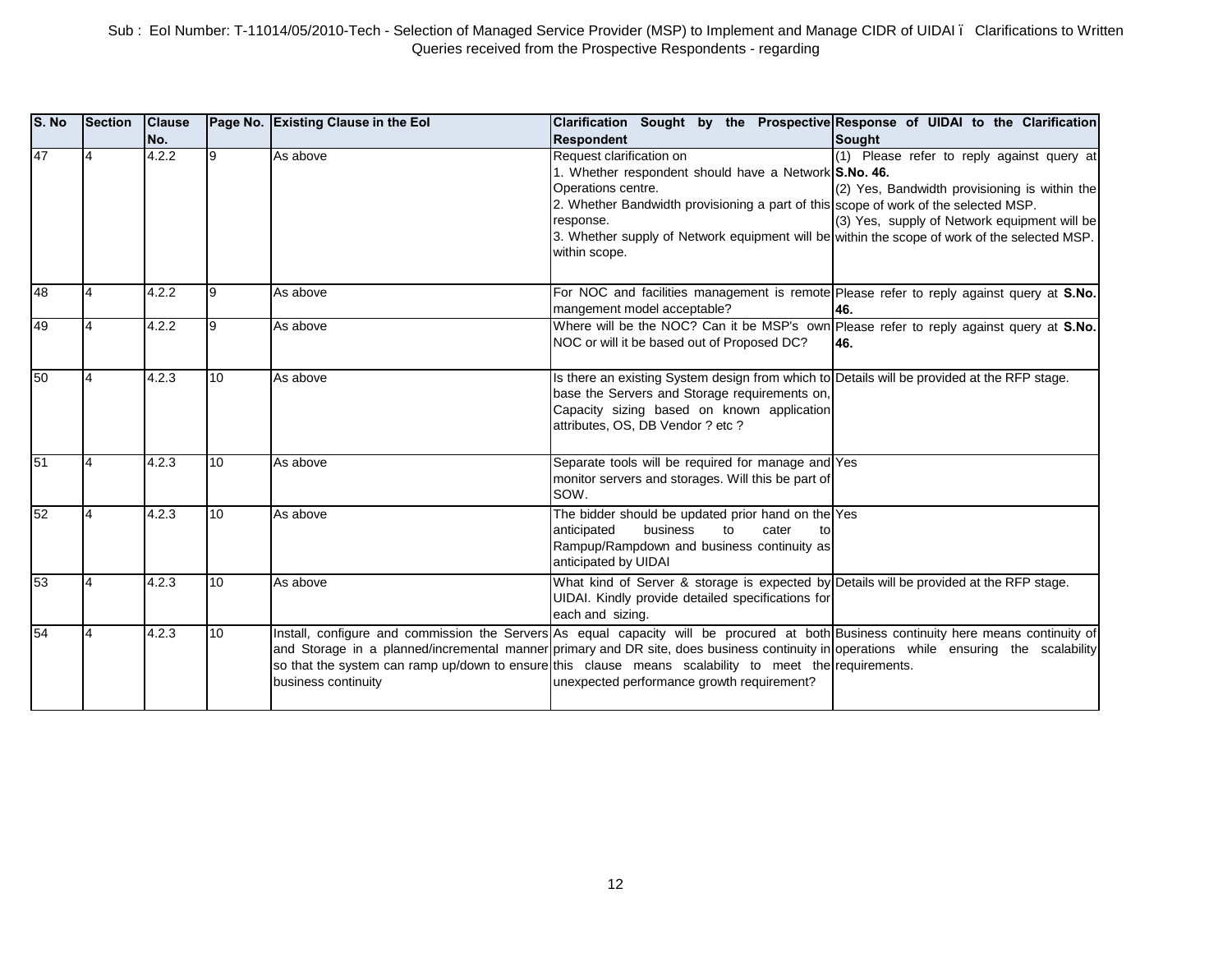| S. No | <b>Section</b> | <b>Clause</b><br>No. |    | Page No. Existing Clause in the Eol                                                                                                                                                                                                                                                                       | Clarification Sought by the Prospective Response of UIDAI to the Clarification<br><b>Respondent</b>                                                                                                                                                                                                                                                                                                                                                                                                                                                                   | <b>Sought</b>                                                                |
|-------|----------------|----------------------|----|-----------------------------------------------------------------------------------------------------------------------------------------------------------------------------------------------------------------------------------------------------------------------------------------------------------|-----------------------------------------------------------------------------------------------------------------------------------------------------------------------------------------------------------------------------------------------------------------------------------------------------------------------------------------------------------------------------------------------------------------------------------------------------------------------------------------------------------------------------------------------------------------------|------------------------------------------------------------------------------|
| 55    |                | 4.2.3                | 10 | and Storage in a planned/incremental manner ASDMSA and BSP-s in this?<br>so that the system can ramp up/down to ensure<br>business<br>continuity.<br>3. Manage and administer the servers and<br>storage as part of the overall MSP services.                                                             | The MSP is expected to do the following: Does procurement of server include layered Details will be provided at the RFP stage.<br>1. Procure the Servers and Storage devices. products and other relevant system software?<br>2. Install, configure and commission the Servers What is the handover of scope with the                                                                                                                                                                                                                                                 |                                                                              |
| 56    |                | 4.2.4                | 10 | The selected Respondent would be required to "Live/Live loadshare"<br>ensure the performance of the UID-APP and (or)<br>Biometrics solution jointly with the ASDMSA and "live / live failover" ?<br>the biometrics vendor(s) in %we+ condition at<br>both the sites (Primary Data Centre and BCP-<br>DR). |                                                                                                                                                                                                                                                                                                                                                                                                                                                                                                                                                                       | Both. Further details will be provided in the<br>RFP.                        |
| 57    |                | 4.2.4                | 10 | The selected Respondent would be required to Has UIDAI decided on the solution?<br>ensure the performance of the UID-APP and<br>Biometrics solution jointly with the ASDMSA and<br>the biometrics vendor(s) in %we+ condition at<br>both the sites (Primary Data Centre and BCP-<br>DR).                  |                                                                                                                                                                                                                                                                                                                                                                                                                                                                                                                                                                       | Yes.                                                                         |
| 58    |                | 4.2.4                | 10 | The selected Respondent would be required to How will we ensure on performance.<br>ensure the performance of the UID-APP and elaborate.<br>Biometrics solution jointly with the ASDMSA and<br>the biometrics vendor(s) in %we+ condition at<br>both the sites (Primary Data Centre and BCP-<br>DR).       |                                                                                                                                                                                                                                                                                                                                                                                                                                                                                                                                                                       | kindly Performance will be monitored as per the<br>SLAs in the MSP contract. |
| 59    |                | 4.2.4                | 10 | DR).                                                                                                                                                                                                                                                                                                      | The selected Respondent would be required to The performance of UID-APP and Biometrics Performance will be monitored as per the<br>ensure the performance of the UID-APP and Solution will largely depend on the appropriate SLAs in the MSP contract.<br>Biometrics solution jointly with the ASDMSA and application sizing of hardware by respective<br>the biometrics vendor(s) in ‰ve+ condition at application vendors. Hence request UIDAI to<br>both the sites (Primary Data Centre and BCP- clarify the role of MSP from the application<br>performance SLA's |                                                                              |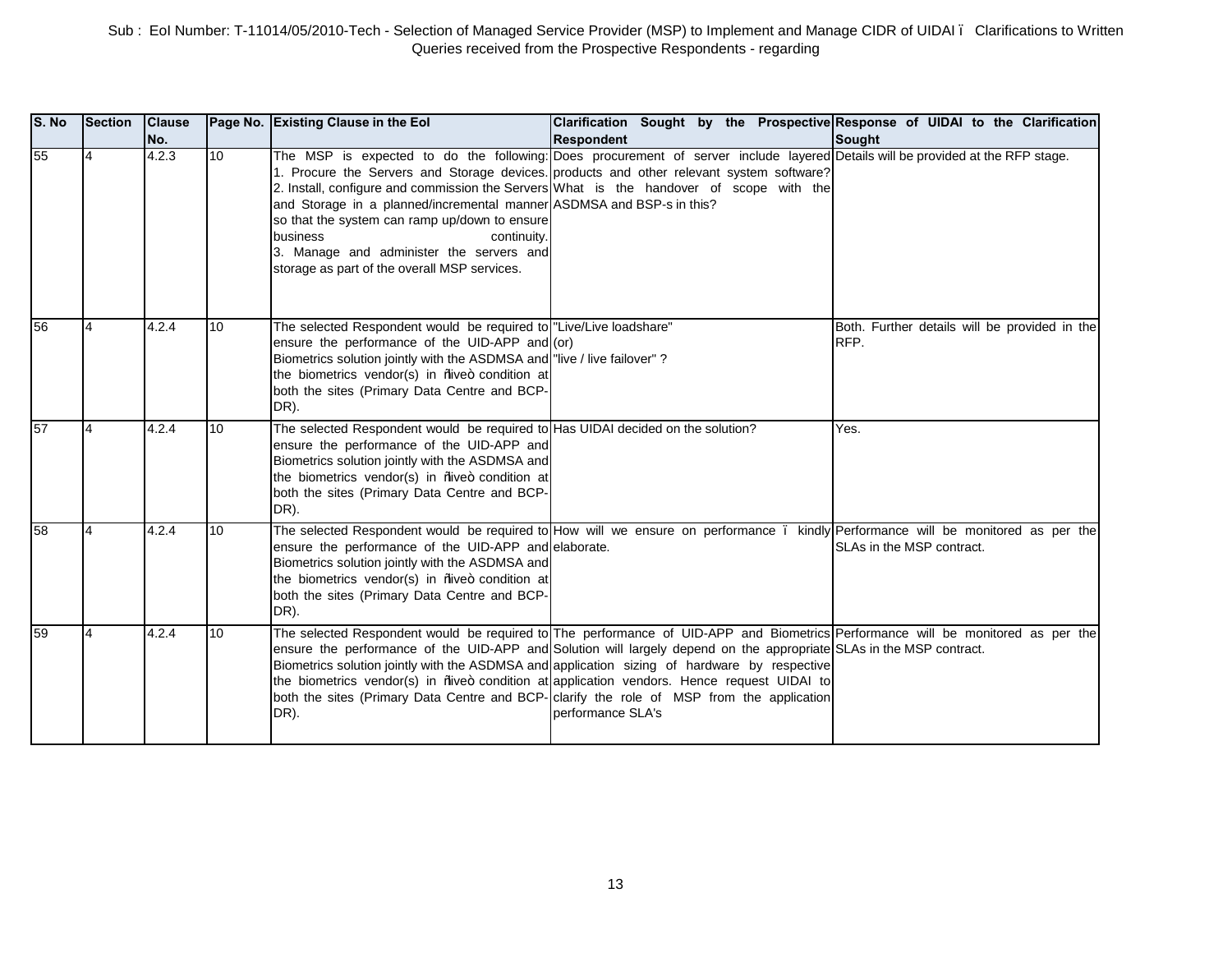| S. No | <b>Section</b> | <b>Clause</b><br>No. |                  | Page No. Existing Clause in the Eol                                                                                                                                                                                                                                                     | Clarification Sought by the Prospective Response of UIDAI to the Clarification<br><b>Respondent</b>                                                                                                                                                                                                                                                                                                                                                                                                                                                                                                           | Sought                                         |
|-------|----------------|----------------------|------------------|-----------------------------------------------------------------------------------------------------------------------------------------------------------------------------------------------------------------------------------------------------------------------------------------|---------------------------------------------------------------------------------------------------------------------------------------------------------------------------------------------------------------------------------------------------------------------------------------------------------------------------------------------------------------------------------------------------------------------------------------------------------------------------------------------------------------------------------------------------------------------------------------------------------------|------------------------------------------------|
| 60    |                | 4.2.4                | 10 <sup>10</sup> | ensure the performance of the UID-APP and Verification system -<br>the biometrics vendor(s) in <i>Nive</i> + condition at environment<br>both the sites (Primary Data Centre and BCP- # scaling up<br>DR).                                                                              | The selected Respondent would be required to What is the role of MSP in Bio-metric ABIS & The query is not relavant to the clause.<br>Biometrics solution jointly with the ASDMSA and # roll out of the application at DC/DR under live<br># provide service as per SLA<br># provide h/w & other infra for the application                                                                                                                                                                                                                                                                                    |                                                |
| 61    | 14             | 4.2.4                | 10               | DR).                                                                                                                                                                                                                                                                                    | The selected Respondent would be required to Will these vendors and the contracts be taken Details will be provided at the RFP stage.<br>ensure the performance of the UID-APP and over by the MSP provider or will they be directly<br>Biometrics solution jointly with the ASDMSA and under UIDAI? If they are governed by UIDAI,<br>the biometrics vendor(s) in ‰ve+ condition at then the scope of MSP will be limited to Vendor<br>both the sites (Primary Data Centre and BCP- Management? How are we expected to ensure<br>performance if we do not have much control<br>over the sizing they provide? |                                                |
| 62    |                | 4.2.4                | 10               | both the sites (Primary Data Centre and BCP-by UIDAI and assured?<br>DR).                                                                                                                                                                                                               | The selected Respondent would be required to How is the bidder going to ensure the high Performance will be monitored as per the<br>ensure the performance of the UID-APP and performance and availability ASDMSA wherein SLAs in the MSP contract.<br>Biometrics solution jointly with the ASDMSA and this will be owned by a third party? Are the<br>the biometrics vendor(s) in ‰ve+ condition at performance SLA's of the application governed                                                                                                                                                            |                                                |
| 63    | $\overline{4}$ | 4.2.5                | 10               | Software<br>Application<br>Maintenance, & Support Services are provided treated as consortium?<br>by ASDMSA for designing, developing, testing,<br>ASDMSA should be based on a collaborative owns the application.<br>application development model principled on<br>quality and trust. | Development, $(i)$ Is this ASDMSA collaborative support be (i) Please refer to Corrigendum I<br>integrating, supporting and maintaining quality (ii) How will the SLA's and contract be No 62<br>UID Application (UID-APP) software. The nature managed, wherein the bidder is responsible for<br>of this relationship between the MSP and end to end SLA's, though the bidder doesnot                                                                                                                                                                                                                        | (ii) Please refer to reply against query at S. |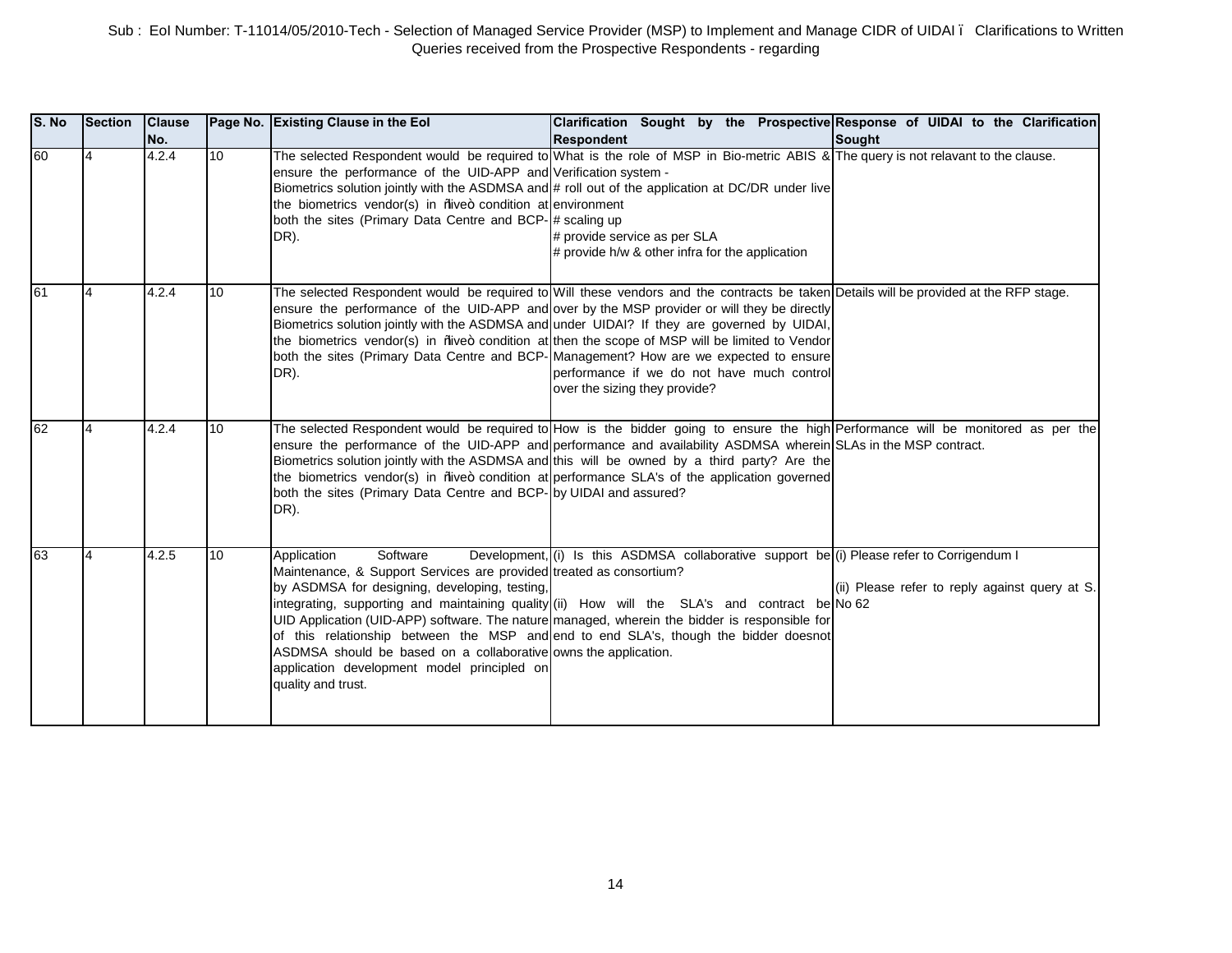| S. No | <b>Section</b> | <b>Clause</b><br>No. |    | Page No. Existing Clause in the Eol                                                                                                                                                                                                                                                                                                                                                                                 | Clarification Sought by the Prospective Response of UIDAI to the Clarification<br><b>Respondent</b>                                                                                                                                                                                                                                                                                  | Sought                                                          |
|-------|----------------|----------------------|----|---------------------------------------------------------------------------------------------------------------------------------------------------------------------------------------------------------------------------------------------------------------------------------------------------------------------------------------------------------------------------------------------------------------------|--------------------------------------------------------------------------------------------------------------------------------------------------------------------------------------------------------------------------------------------------------------------------------------------------------------------------------------------------------------------------------------|-----------------------------------------------------------------|
| 64    |                | 4.2.5                | 10 | Software<br>Application<br>Maintenance, & Support Services are provided will be totally not in scope for MSP?<br>by ASDMSA for designing, developing, testing,<br>UID Application (UID-APP) software. The nature<br>application development model principled on expected to be developed by the Respondent?<br>quality and trust.                                                                                   | Development, (i) On-going Application Management Services (i) & (ii) The assumption is wrong.<br>integrating, supporting and maintaining quality (ii) Only co-ordination with ASDMSA is in scope?<br>of this relationship between the MSP and (iii) If collaborative application development is<br>ASDMSA should be based on a collaborative envisaged, what application modules are | (iii) Details will be provided in the MSP RFP                   |
| 65    |                | 4.2.5                | 10 | Software<br>Application<br>Maintenance, & Support Services are provided once the award is made.<br>by ASDMSA for designing, developing, testing,<br>integrating, supporting and maintaining quality<br>UID Application (UID-APP) software. The nature<br>of this relationship between the MSP and<br>ASDMSA should be based on a collaborative<br>application development model principled on<br>quality and trust. | Development, Please share the plan for Knowledge Transition Details will be provided at the RFP stage.                                                                                                                                                                                                                                                                               |                                                                 |
| 66    |                | 4.2.5                | 10 | Software<br>Development, Pls<br>Application<br>integrating, supporting and maintaining quality Or, is it Application release management?<br>UID Application (UID-APP) software. The nature<br>of this relationship between the MSP and<br>ASDMSA should be based on a collaborative<br>application development model principled on<br>quality and trust.                                                            | explain<br>collaborative<br>Maintenance, & Support Services are provided development model. Is it pure Application operations. Further details will be provided in<br>by ASDMSA for designing, developing, testing, development? OR, is it Application operations? the MSP RFP.                                                                                                      | <b>Application Application</b><br>Release<br>management<br>andl |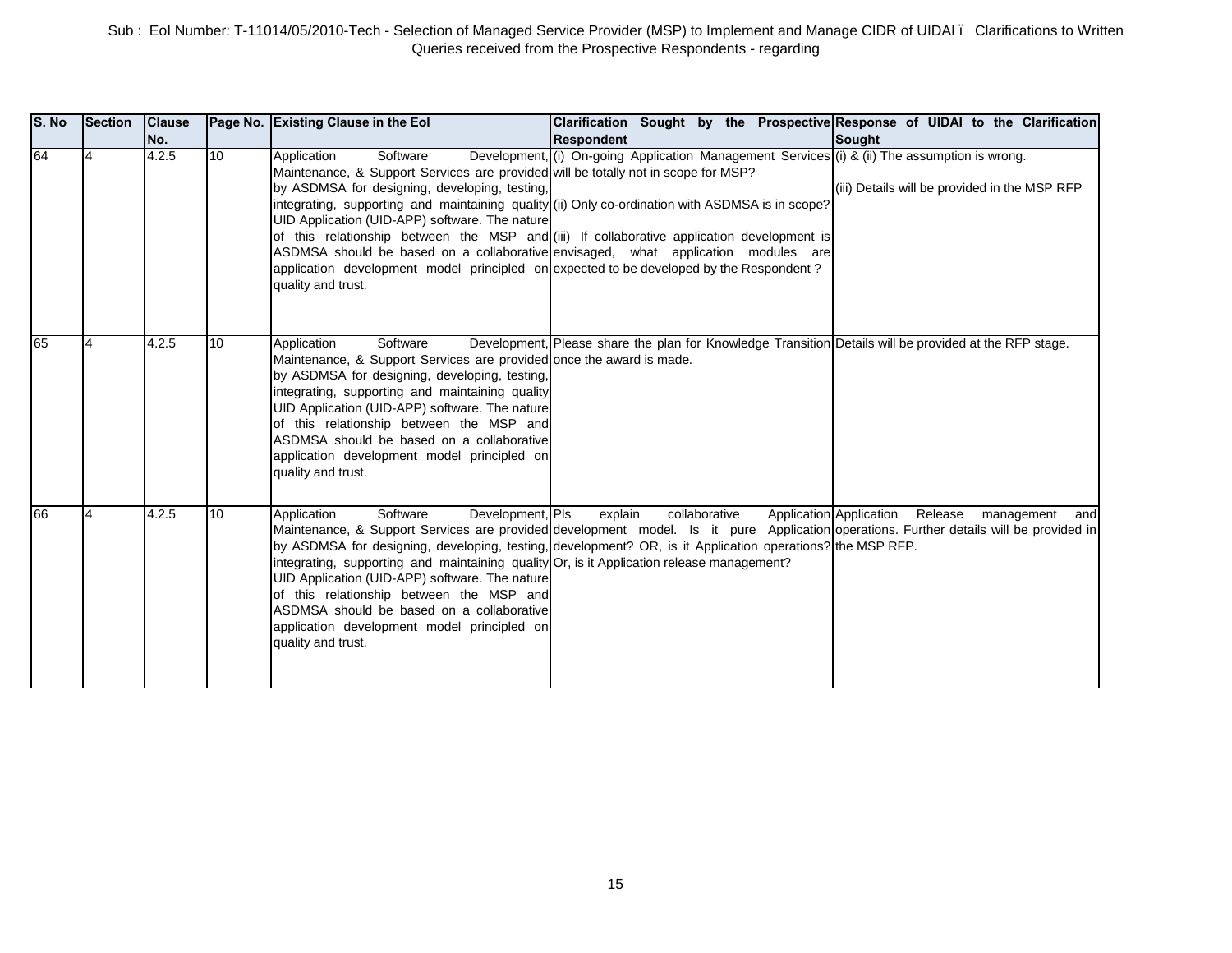| <b>S. No</b> | <b>Section</b>           | <b>Clause</b><br>No. |    | Page No. Existing Clause in the Eol                                                                                                                                                                                                                                                                                                                                                                                                                                                                                                                                                                                                                                    | Clarification Sought by the Prospective Response of UIDAI to the Clarification<br><b>Respondent</b>                                                                                      | Sought                                     |
|--------------|--------------------------|----------------------|----|------------------------------------------------------------------------------------------------------------------------------------------------------------------------------------------------------------------------------------------------------------------------------------------------------------------------------------------------------------------------------------------------------------------------------------------------------------------------------------------------------------------------------------------------------------------------------------------------------------------------------------------------------------------------|------------------------------------------------------------------------------------------------------------------------------------------------------------------------------------------|--------------------------------------------|
| 67           | $\overline{4}$           | 4.2.5                | 10 | Software<br>Application<br>by ASDMSA for designing, developing, testing, environment<br>integrating, supporting and maintaining quality # scaling up<br>UID Application (UID-APP) software. The nature # provide service as per SLA<br>of this relationship between the MSP and # provide $h/w$ & other infra for the application<br>ASDMSA should be based on a collaborative<br>application development model principled on<br>quality and trust.                                                                                                                                                                                                                    | Development, What is the role of MSP in ASDMSA -<br>Maintenance, & Support Services are provided # roll out of the application at DC/DR under live                                       | Details will be provided at the RFP stage. |
| 68           | $\overline{\mathcal{A}}$ | 4.2.5                | 10 | 4.2.5:<br>Application<br><b>Clause</b><br>are provided by ASDMSA for designing, & MSP)?<br>developing, testing, integrating, supporting and<br>maintaining quality UID Application (UID-APP)<br>software. The nature of this relationship<br>between the MSP and ASDMSA should be<br>collaborative<br>application<br>based<br>on a<br>development model principled on quality and<br>trust.<br>and Clause 4.2.4: The selected Respondent<br>would be required to ensure the performance of<br>the UID-APP and Biometrics solution jointly with<br>the ASDMSA and the biometrics vendor(s) in<br>%iwe+ condition at both the sites (Primary Data<br>Centre and BCP-DR). | Software Who would own the responsibility of ASDMS - Details will be provided at the RFP stage.<br>Development, Maintenance, & Support Services ASDMSA, BSP, MSP or jointly (ASDMSA, BSP |                                            |
| 69           |                          | 4.2.6                | 10 | technical support in all forms to have the new documents available?<br>applications installed and the current ones<br>running, thereby facilitating smooth enrolment<br>and verification process.                                                                                                                                                                                                                                                                                                                                                                                                                                                                      | Technical Support: The MSP needs to ensure Are detailed interface and Interface mapping Query is not clear.                                                                              |                                            |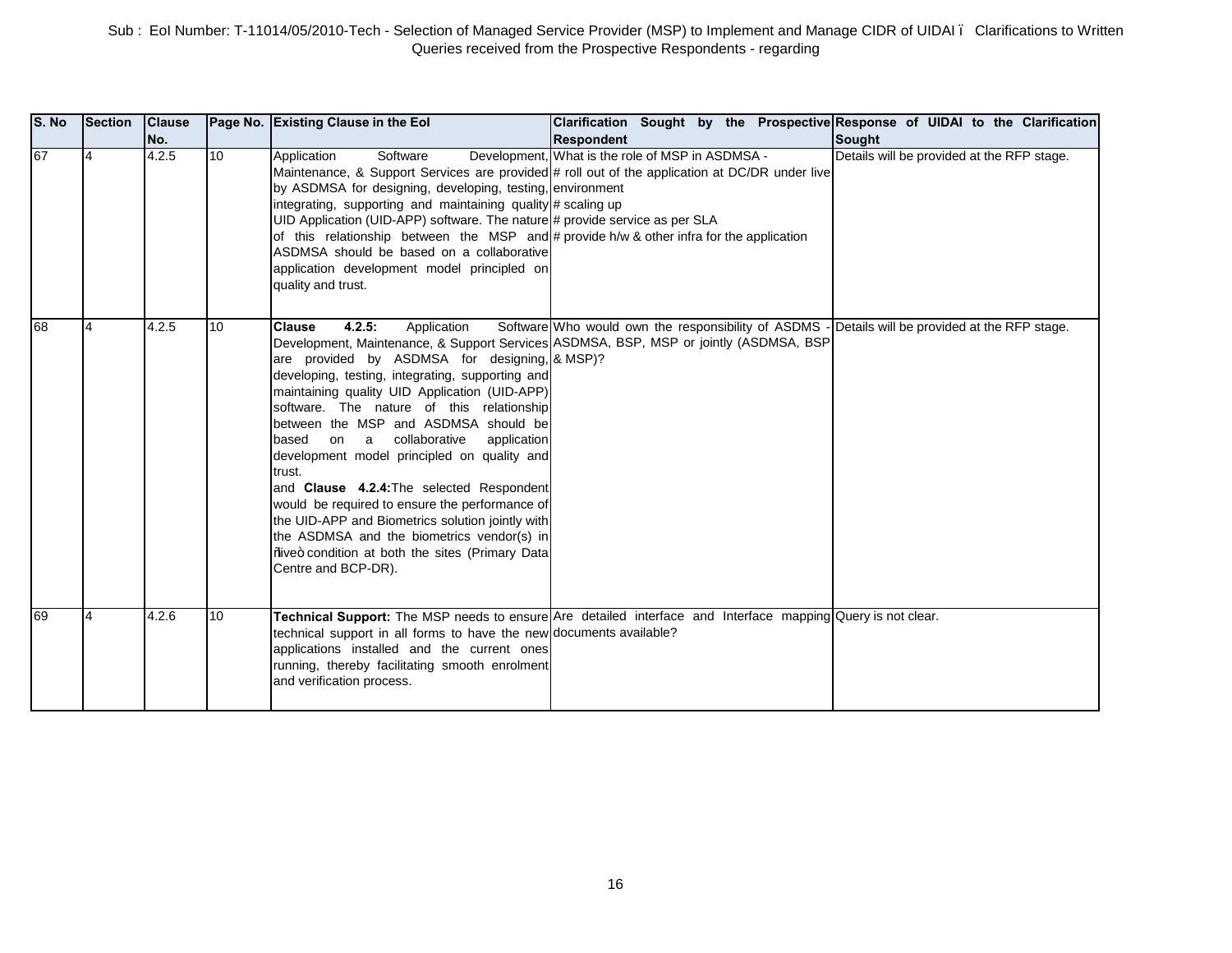| S. No | Section | <b>Clause</b><br>No. |    | Page No. Existing Clause in the Eol                                                                                                                                                                                              | <b>Clarification</b><br><b>Respondent</b>                                                                                                                                                                                                                                                                                                                                                     | Sought by the Prospective Response of UIDAI to the Clarification<br>Sought |
|-------|---------|----------------------|----|----------------------------------------------------------------------------------------------------------------------------------------------------------------------------------------------------------------------------------|-----------------------------------------------------------------------------------------------------------------------------------------------------------------------------------------------------------------------------------------------------------------------------------------------------------------------------------------------------------------------------------------------|----------------------------------------------------------------------------|
| 70    |         | 4.2.6                | 10 | technical support in all forms to have the new new and current applications?<br>applications installed and the current ones<br>and verification process.                                                                         | Technical Support: The MSP needs to ensure (i) Have support models been developed for the Details will be provided at the RFP stage.<br>running, thereby facilitating smooth enrolment (ii) Is the MSP to prime support for application<br>related issues in collaboration with the<br>application development teams?<br>(iii) Are there any expected SLA <sub>S</sub> that can be<br>shared? |                                                                            |
| I71   |         | 4.2.6                | 10 | Technical Support: The MSP needs to ensure (i) Is it not conflicting with 4.2.5 above?<br>technical support in all forms to have the new<br>running, thereby facilitating smooth enrolment Support.<br>and verification process. | applications installed and the current ones (ii) Need to define the scope of Applications (II) Details will be provided at the RFP stage<br>(III) Also, any new application support needs to<br>be taken through some mutually agreed change<br>control process.                                                                                                                              | (i) No.<br>(iii) Suggestion is noted                                       |
| 72    |         | 4.2.6                | 10 | technical support in all forms to have the new part of the Scope of MSP contract?<br>applications installed and the current ones<br>running, thereby facilitating smooth enrolment<br>and verification process.                  | Technical Support: The MSP needs to ensure Will in-scope applications enhancements be a This will be part of the transition plan, details                                                                                                                                                                                                                                                     | of which, will be provided at the RFP stage.                               |
| 73    |         | 4.2.6                | 10 | technical support in all forms to have the new ?<br>applications installed and the current ones<br>running, thereby facilitating smooth enrolment<br>and verification process.                                                   | Technical Support: The MSP needs to ensure Will source code be provided by the ISV to MSP The issue raised is not relevant to the Eol.                                                                                                                                                                                                                                                        |                                                                            |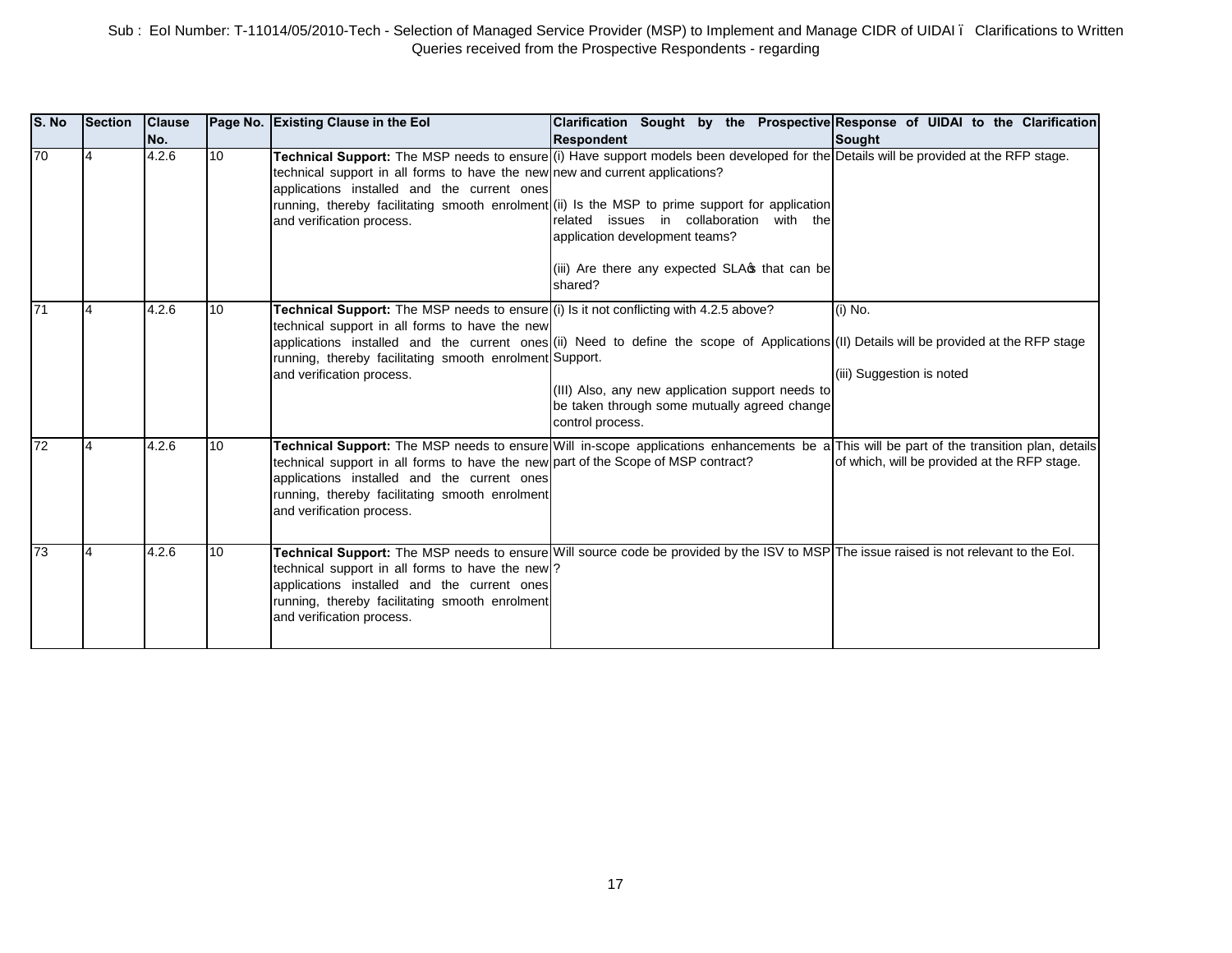| S. No | Section        | <b>Clause</b><br>No. |    | Page No. Existing Clause in the Eol                                                                                                                                                                                             | Clarification Sought by the Prospective Response of UIDAI to the Clarification<br><b>Respondent</b>                                                                                                                                                                                                                                                                                                                                                                                                                                                                                                                                                                                                                                                                                                              | <b>Sought</b>                                                                          |
|-------|----------------|----------------------|----|---------------------------------------------------------------------------------------------------------------------------------------------------------------------------------------------------------------------------------|------------------------------------------------------------------------------------------------------------------------------------------------------------------------------------------------------------------------------------------------------------------------------------------------------------------------------------------------------------------------------------------------------------------------------------------------------------------------------------------------------------------------------------------------------------------------------------------------------------------------------------------------------------------------------------------------------------------------------------------------------------------------------------------------------------------|----------------------------------------------------------------------------------------|
| 74    | 4              | 4.2.6                | 10 | verification<br>enrolment<br>and<br>and Clause 4.3.4 Technical Support Centre                                                                                                                                                   | Clause 4.2.6: Technical Support: The MSP In section 4.2.6, it is mentioned that the Clause 4.3.4 Technical Support Centre,<br>needs to ensure technical support in all forms to respondent (implying MSP) would be required to stands deleted.<br>have the new applications installed and the provide the required technical support and in<br>current ones running, thereby facilitating smooth Section 4.3, it is mentioned that technical Further details on technical support will be<br>process. support centre will be a service provider who provided at the RFP stage.<br>has already come on board or will come on<br>board shortly. In this context, please clarify what<br>this technical support to be provided by MSP<br>and technical support centre to be provided by<br>external agency refer to |                                                                                        |
| 75    |                | 4.2.7                | 10 | control. The cycle time in identifying and application also?<br>enabling timely corrective action on frauds<br>needs would be required to be reduced.                                                                           | The MSP needs to bring effectiveness in (i) Is the Fraud detection limited to the Hardware (i) Both<br>reducing incidence of fraud and enhanced loss Network breach only or the applicability of the (ii) ASDMSA is liable to UIDAI only.<br>(ii) If applicability is also included, then how will<br>UIDAI ensure that the said ASDMSA is liable to<br>the bidder?<br>(iii) Will UIDAI share ASDMSA's contract value<br>with the bidder for understanding of the scope of<br>work?                                                                                                                                                                                                                                                                                                                              | (iii) No.                                                                              |
| 76    | $\overline{4}$ | 4.2.7                | 10 | reducing incidence of fraud and enhanced loss ITIL, SOX etc.?<br>control. The cycle time in identifying and<br>enabling timely corrective action on frauds<br>needs would be required to be reduced.                            | The MSP needs to bring effectiveness in Is there any special compliance requirement like Not relevant at the Eol stage. However Govt                                                                                                                                                                                                                                                                                                                                                                                                                                                                                                                                                                                                                                                                             | of India IT security guidelines and UIDAI<br>Information Security Policies will apply. |
| 77    | 4              | 4.2.7                | 10 | reducing incidence of fraud and enhanced loss installed in DC. Will this be part of SOW.<br>control. The cycle time in identifying and<br>enabling timely corrective action on frauds<br>needs would be required to be reduced. | The MSP needs to bring effectiveness in This will require separate software product to be Yes                                                                                                                                                                                                                                                                                                                                                                                                                                                                                                                                                                                                                                                                                                                    |                                                                                        |
| 78    | $\overline{4}$ | 4.2.8                | 10 | Intelligence<br>The<br><b>Business</b><br>and<br>Warehousing would need to be developed by<br>MSP with the tools to extract, transform and<br>load, to ensure complete reporting and analysis.                                  | Data Are there any preferred tools for BI-DW                                                                                                                                                                                                                                                                                                                                                                                                                                                                                                                                                                                                                                                                                                                                                                     | Should be state-of-art tools with field proven<br>technology.                          |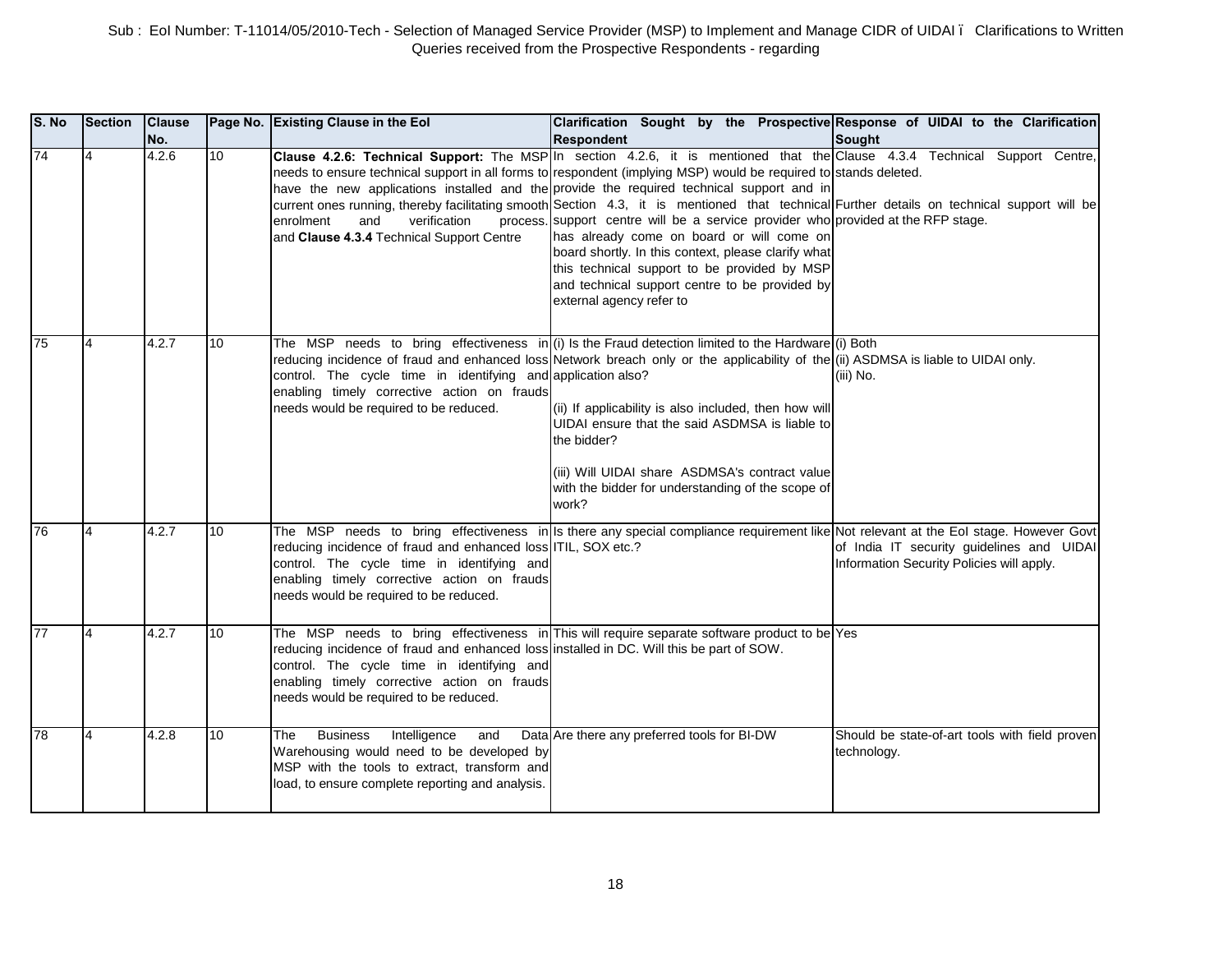| S. No | Section | <b>Clause</b><br>No. |                 | Page No. Existing Clause in the Eol                                                                                                                                                                                                                 | Clarification Sought by the Prospective Response of UIDAI to the Clarification<br><b>Respondent</b>                                                                                                                                                                                                                                                                                                                                       | <b>Sought</b>                                                                                                              |
|-------|---------|----------------------|-----------------|-----------------------------------------------------------------------------------------------------------------------------------------------------------------------------------------------------------------------------------------------------|-------------------------------------------------------------------------------------------------------------------------------------------------------------------------------------------------------------------------------------------------------------------------------------------------------------------------------------------------------------------------------------------------------------------------------------------|----------------------------------------------------------------------------------------------------------------------------|
| 79    | 4       | 4.2.8                | 10              | <b>Business</b><br>Intelligence<br>The<br>and<br>load, to ensure complete reporting and analysis. level, how many departments and groups.                                                                                                           | Data Decision Support Systems/Data Warehouse.<br>Warehousing would need to be developed by (i) Has the client decided on what information, (ii) Such information/reports etc will be for the<br>MSP with the tools to extract, transform and reports, format and media is required to what use of UIDAI and/or its authorised/ nominated<br>(ii) Will this include external agencies/registrars<br>or is it solely for the Ministries use | $(i)$ No<br>agencies.                                                                                                      |
| 80    |         | 4.2.8                | 10              | <b>Business</b><br>Intelligence<br>The<br>and<br>Warehousing would need to be developed by requirements.<br>MSP with the tools to extract, transform and (i) Number of reports to be developed.<br>load, to ensure complete reporting and analysis. | Data Kindly provide detailed scope of BIDW (i) & (ii) This will be indicated at the RFP<br>(ii) Number of DB from where data to be proven technology.<br>extracted.<br>(iii) Any tool preference for ETL, BI & DW.                                                                                                                                                                                                                        | stage.<br>(iii) Should be state-of-art tools with field                                                                    |
| 81    | 4       | 4.2.8                | 10 <sup>1</sup> | <b>Business</b><br>Intelligence<br>and<br>The<br>MSP with the tools to extract, transform and develop with BI/DW tools ?<br>load, to ensure complete reporting and analysis.                                                                        | Data Please elaborate on the "reporting and analysis" Details will be provided at the RFP stage.<br>Warehousing would need to be developed by requirements that the Respondent need to                                                                                                                                                                                                                                                    |                                                                                                                            |
| 82    | 4       | 4.2.9                | 10              | The %Logistics Network+ is the %LID letter Logistics:<br>ability to print the voluminous UID letters. The integration requirement;<br>logistics centre maybe housed at the third party<br>offices / regional office or head office.                 | dispatch centre+. This network provides the (i) Assume that this is an infrastructure and<br>(ii) UIDAI will provide and undertake physical<br>dispatching?                                                                                                                                                                                                                                                                               | (i) Yes.<br>(ii) No. Initially, India Post will be responsible<br>for the physical dispatching.                            |
| 83    | 4       | 4.2.9                | 10              | dispatch centre+. This network provides the scope.<br>ability to print the voluminous UID letters. The<br>offices / regional office or head office.                                                                                                 | The ‰ogistics Network+ is the ‰JID letter (i) It seems printing, sorting etc. is part of MSP (i) No<br>logistics centre maybe housed at the third party (ii) Is the logistics provider also part of scope /<br>consortium arrangement?<br>(iii) If not, then there needs to be defined<br>process of responsbilty hand-over.                                                                                                              | (ii) Details will be provided at the RFP Stage<br>(iii) The point made is noted and will be<br>addressed at the RFP stage. |
| 84    |         | 4.3.2                | 11              | Biometric Solutions Provider (BSP)                                                                                                                                                                                                                  | Please share details of the service providers                                                                                                                                                                                                                                                                                                                                                                                             | The query is not relavant to the clause.                                                                                   |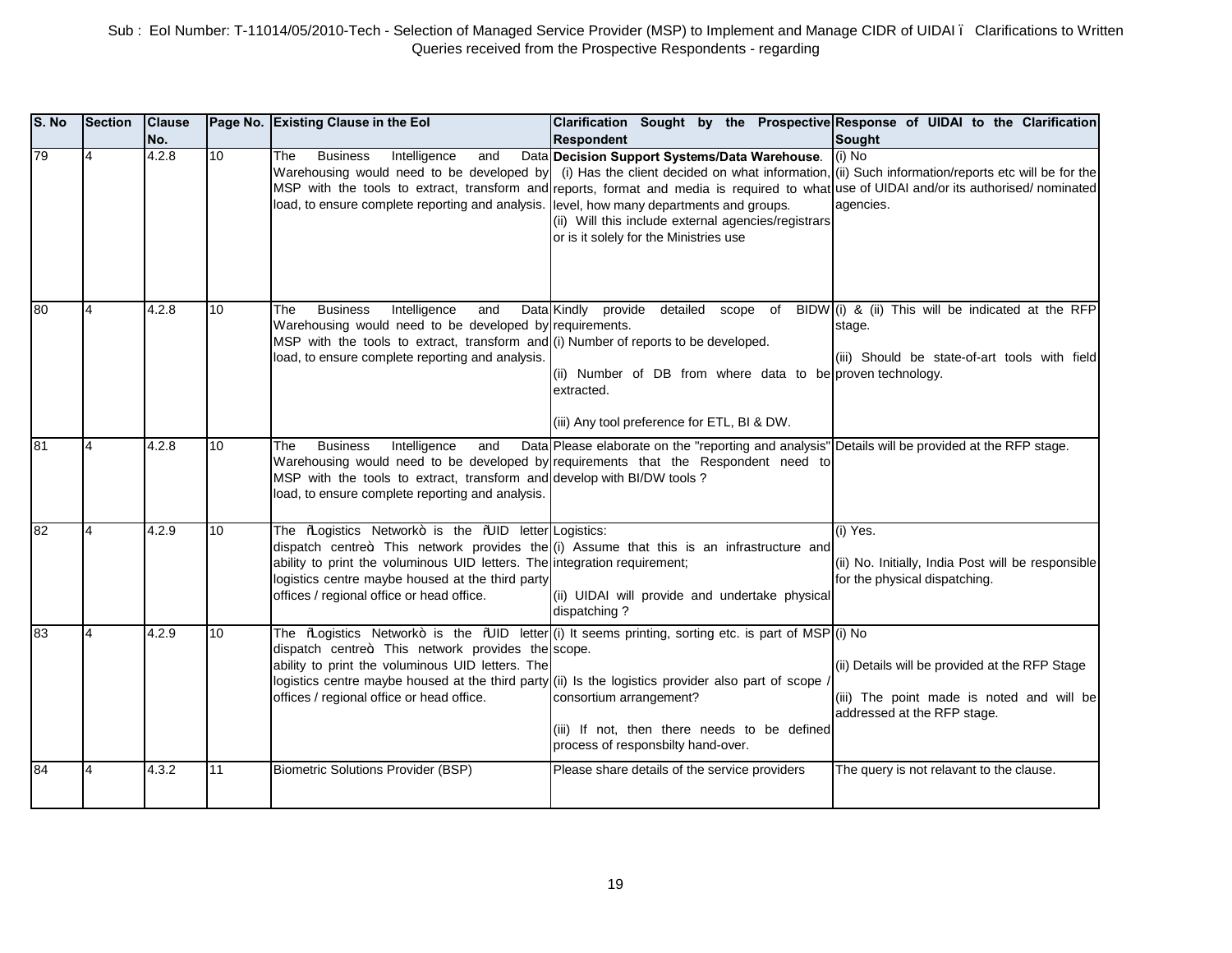| S. No | <b>Section</b> | <b>Clause</b><br>No. |    | Page No. Existing Clause in the Eol                                                 | Clarification Sought by the Prospective Response of UIDAI to the Clarification<br><b>Respondent</b>                                                                                                                                                                                                                                                                                                                                                                                                                                                                                                               | Sought                   |
|-------|----------------|----------------------|----|-------------------------------------------------------------------------------------|-------------------------------------------------------------------------------------------------------------------------------------------------------------------------------------------------------------------------------------------------------------------------------------------------------------------------------------------------------------------------------------------------------------------------------------------------------------------------------------------------------------------------------------------------------------------------------------------------------------------|--------------------------|
| 85    | $\overline{4}$ | 4.3.3                | 11 | (PDC / BCP-DR)                                                                      | Service Providers already on board or to come Will the data centre service provider build the The query is not relavant to the clause.<br>on board shortly: Data Centre Service Provider data centre? Will they also build the auxillary<br>ones as well?                                                                                                                                                                                                                                                                                                                                                         |                          |
| 86    | $\overline{4}$ | 4.3.3                | 11 | on board shortly: Data Centre Service Provider provider premises?<br>(PDC / BCP-DR) | Service Providers already on board or to come (i) Is the PDC/BCP-DR hosted at the service (i) Yes, at DCSP's premises.<br>(ii) Which tier of DC-DR facility is this?                                                                                                                                                                                                                                                                                                                                                                                                                                              | (ii) Tier III compliant. |
| 87    | $\overline{4}$ | 4.3.3                | 11 | (PDC / BCP-DR)                                                                      | Service Providers already on board or to come PDC/BCP-DR service provider will be on-board MSP has to work collaboratively with the<br>on board shortly: Data Centre Service Provider or will come on board shortly but in 5.2 Services PDC/BCP-DR provider, wherever required.<br>also include some of the services (such as 5.2.1<br>5.2.9) that may overlap. Does the respondent<br>work with PDC/BCP-DR provider collaboratively<br>or own these services completely?                                                                                                                                         |                          |
| 88    | $\overline{4}$ | 4.3.4                | 11 | board shortly: Technical Support Centre                                             | Service Providers already on board to come on What scope would be covered under this and Details will be provided at the RFP Stage.<br>who are the target users?                                                                                                                                                                                                                                                                                                                                                                                                                                                  |                          |
| 89    | $\overline{4}$ | 4.3.4                | 11 | board shortly:<br><b>Technical Support centre</b>                                   | Service Providers already on board to come on Request clarification on the scope of services Details will be provided at the RFP Stage.<br>that will be provided by the Technical Support<br>centre                                                                                                                                                                                                                                                                                                                                                                                                               |                          |
| 90    | $\overline{4}$ | 4.3.5                | 11 | on board shortly:<br>Logistics Provider                                             | Service Providers already on board to come Request clarification on the scope of services Details will be provided at the RFP Stage.<br>that will be provided by the Logistics Provider                                                                                                                                                                                                                                                                                                                                                                                                                           |                          |
| 91    | 5              | 5.1                  | 12 | Overview of Scope of Work                                                           | For the various components shown in the chart Details will be provided at the RFP Stage.<br>as per our understanding, some of these<br>components must have been procured as part<br>of other RFP's. Is bidder expected to do<br>management of these components or is bidder<br>expected to fill the gaps and provide the tools<br>also (like EMS tools , etc ) . If yes, detailed<br>information about the current components and<br>components that will come as part of future<br>RPF's will be required so that issues of<br>compatibility, integration, etc can be addressed<br>Kindly confirm and elaborate |                          |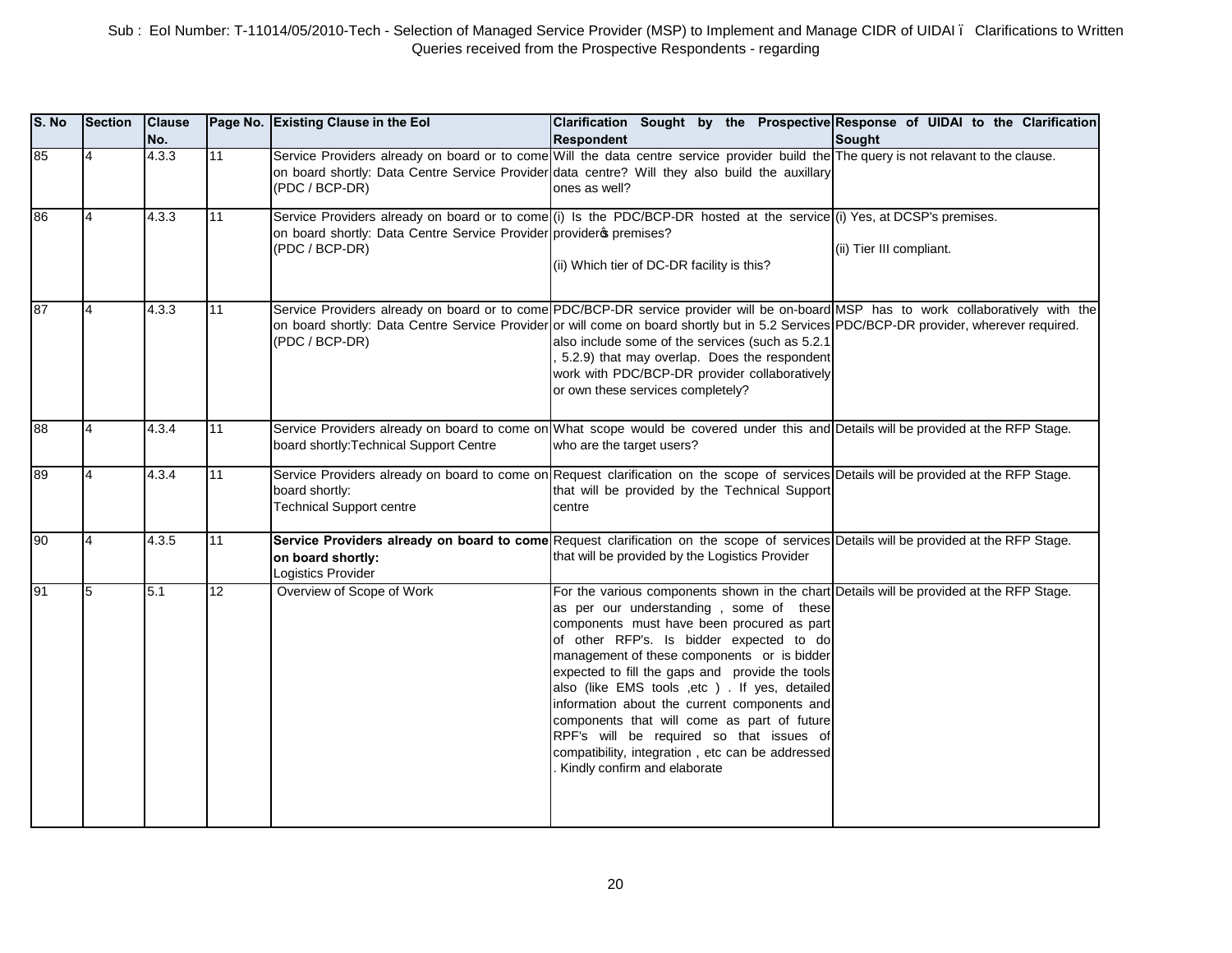| S. No | Section | <b>Clause</b><br>No. |                 | Page No. Existing Clause in the Eol                                                                                                                                                         | Clarification Sought by the Prospective Response of UIDAI to the Clarification<br><b>Respondent</b>                                                                                                                                                                                                                                                                                                                                                                                                                                            | <b>Sought</b>                                                                                                                                                                           |
|-------|---------|----------------------|-----------------|---------------------------------------------------------------------------------------------------------------------------------------------------------------------------------------------|------------------------------------------------------------------------------------------------------------------------------------------------------------------------------------------------------------------------------------------------------------------------------------------------------------------------------------------------------------------------------------------------------------------------------------------------------------------------------------------------------------------------------------------------|-----------------------------------------------------------------------------------------------------------------------------------------------------------------------------------------|
| 92    | 5       | 5.2                  | 12              | Benchmarking                                                                                                                                                                                | MSP Services - Clause 5.2.6 - Testing and Is this functional or non-functional testing. PIs Both. Details will be provided at the RFP<br>elaborate.                                                                                                                                                                                                                                                                                                                                                                                            | stage                                                                                                                                                                                   |
| 93    | 5       | 5.2                  | $\overline{12}$ | <b>MSP Services</b>                                                                                                                                                                         | Please confirm whether UIDAI expect the Details will be provided at the RFP Stage.<br>selected MSP<br>to Design, Develop, and<br>Implement the CIDR based on the functional<br>and technical requirements of the CIDR?<br>If so kindly share the technical & functional<br>requirements for CIDR.                                                                                                                                                                                                                                              |                                                                                                                                                                                         |
| 94    | 5       | 5.2                  | 12              | MSP Services - Clause 5.2.6 - Testing and Pls elaborate on benchmarking.<br>Benchmarking                                                                                                    |                                                                                                                                                                                                                                                                                                                                                                                                                                                                                                                                                | Details will be provided at the RFP Stage.                                                                                                                                              |
| 95    | 5       | 5.2.1                | 12 <sup>2</sup> | the CIDR based on the functional and technical done by us to what extent.<br>requirements of the CIDR                                                                                       | Design, Development, and Implementation of PIs explain on design of CIDR. Designing will be Details will be provided at the RFP Stage.                                                                                                                                                                                                                                                                                                                                                                                                         |                                                                                                                                                                                         |
| 96    | 5       | 5.2.3                | 12              | co-location facilities to the permanent CIDR infrastructure and Services, and<br>facilities                                                                                                 | Migration of the IT infrastructure from the interim (i) Is there an inventory list of the current IT (i) Yes.<br>(ii) where is the interim colocation facility?                                                                                                                                                                                                                                                                                                                                                                                | (ii) at Bengaluru                                                                                                                                                                       |
| 97    | 15      | 5.2.3                | 12              | Migration of the IT infrastructure from the interim Please provide details about Interim<br>co-location facilities to the permanent CIDR Permanent IT Infrastructure Location<br>facilities |                                                                                                                                                                                                                                                                                                                                                                                                                                                                                                                                                | & As at present, the IT Infrastructure relating to<br>CIDR are hosted at Bengaluru.<br>In future, the permanent IT Infrastructure is<br>proposed to be located in NCR and<br>Bengaluru. |
| 98    | 5       | 5.2.5                | 12              | for Biometrics, Applications, Logisitcs, as OEMS's and service providers?<br>enumerated in Section 4.2                                                                                      | Monitoring & Evaluation of current UIDAI (i) Whether the mentioned contracts are the (i) Yes.<br>contracts with respect to supply of deliverables same as ASDMSA and other Infrastructure<br>(ii) Will UIDAI publish the running contracts and stage.<br>their T&C to the bidders for understanding of<br>scope?<br>(iii) Are the respondent expected to consider end contract.<br>to end ownership/SLA for these services<br>including ASDMSA, OEM and other service<br>providers. (Refer 5.3.8 also as this clause needs<br>to be satisfied) | (ii) Details would be provided at thr RFP<br>(iii) Yes, as per the SLAs in the MSP                                                                                                      |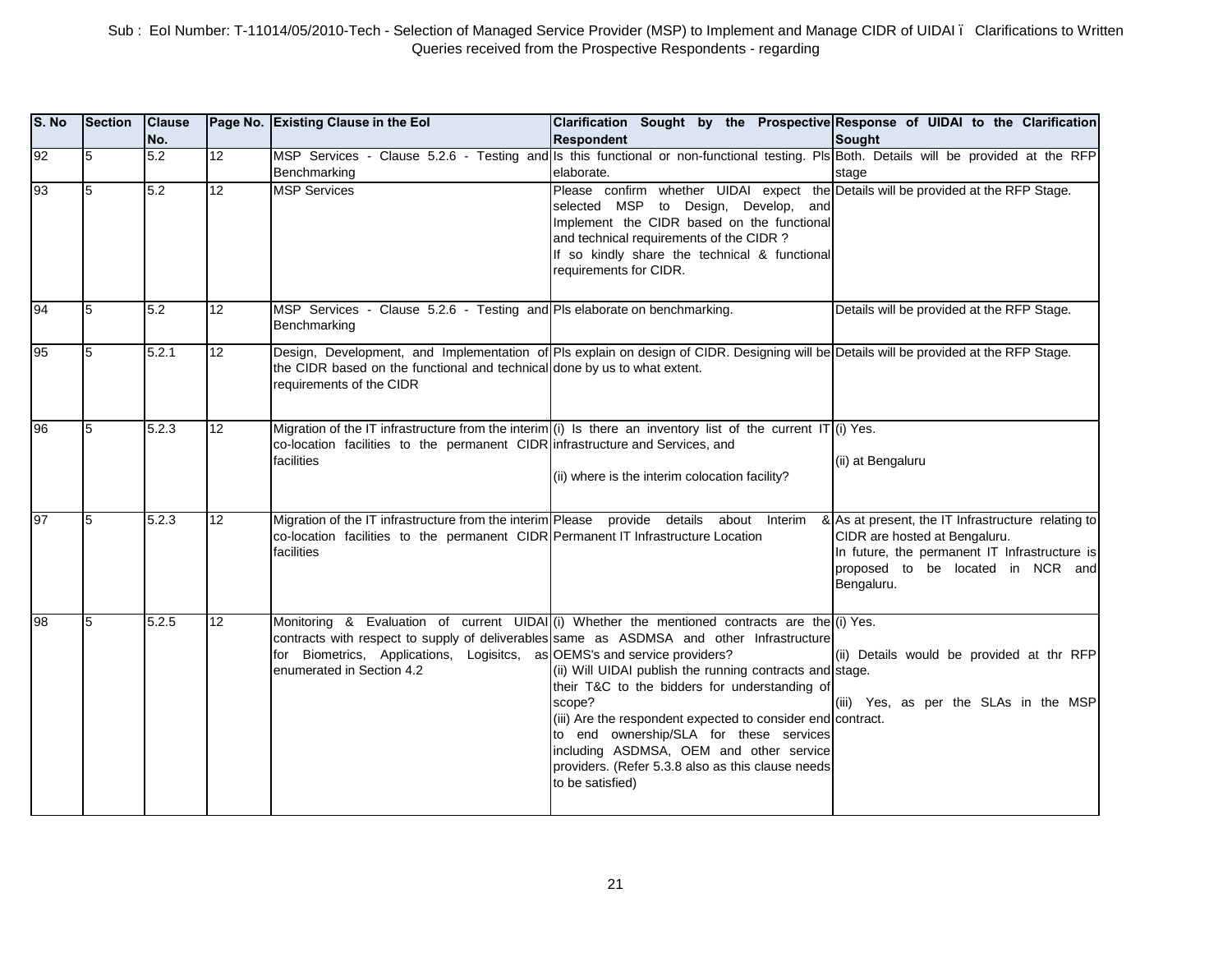| S. No | Section | <b>Clause</b><br>No. |    | Page No. Existing Clause in the Eol                                                                                                                                                                                                                                                                                 | <b>Clarification</b><br><b>Respondent</b>                                                                                                                                                                                                                                                                                                                                                                                    | Sought by the Prospective Response of UIDAI to the Clarification<br><b>Sought</b>                                                                                                                                                                               |
|-------|---------|----------------------|----|---------------------------------------------------------------------------------------------------------------------------------------------------------------------------------------------------------------------------------------------------------------------------------------------------------------------|------------------------------------------------------------------------------------------------------------------------------------------------------------------------------------------------------------------------------------------------------------------------------------------------------------------------------------------------------------------------------------------------------------------------------|-----------------------------------------------------------------------------------------------------------------------------------------------------------------------------------------------------------------------------------------------------------------|
| 99    |         | 5.2.5                | 12 | Clause 5.2.5 Monitoring & Evaluation of current Please explain activities in logistics.<br>UIDAI contracts with respect to supply of<br>deliverables<br>for Biometrics,<br>Applications,<br>Logistics, as enumerated in Section 4.2 and<br>5.2.11<br>End-to-end<br>Clause<br>Logistics<br>management of UID numbers |                                                                                                                                                                                                                                                                                                                                                                                                                              | Some of the main activities in logistics include<br>first and last mile activities for collection of<br>enrolment data, print, mail room operations<br>including despatch and tracking of postal<br>articles, etc.<br>More details will be shared at RFP stage. |
| 100   |         | 5.2.6                | 12 | Testing and Benchmarking                                                                                                                                                                                                                                                                                            | (i) Is the current UID Application benchmarked? $(i)$ No<br>(ii) If so, can the benchmark report be shared?                                                                                                                                                                                                                                                                                                                  | (ii) In view of above, Not applicable.                                                                                                                                                                                                                          |
| 101   | I5      | 5.2.10               | 13 | Technical Helpdesk and facilitation centres and How many of these are planned to be set up?<br>support services                                                                                                                                                                                                     |                                                                                                                                                                                                                                                                                                                                                                                                                              | This will be decided by UIDAI in consultation<br>with selected MSP based on support services<br>requirements.                                                                                                                                                   |
| 102   |         | 5.2.10               | 13 | support services                                                                                                                                                                                                                                                                                                    | Technical Helpdesk and facilitation centres and What services are expected to be provided by Details will be provided at the RFP Stage.<br>this Helpdesk and who are the target users?                                                                                                                                                                                                                                       |                                                                                                                                                                                                                                                                 |
| 103   |         | 5.2.11               | 13 | condition that the TC/ISP would not be allowed to shortly come on board<br>to partner with more than three Prime Prime<br>Respondents.                                                                                                                                                                              | 2. a Telecom Company (TC) / ISP, which owns End-to-end Logistics management of UID Please refer to reply at S.No. 99.<br>and operates an All-India MPLS based Virtual numbers - Can you please explain what all are<br>Private Network for providing network services included in this ? Section 4.3.5 already states<br>and for provisioning of bandwidth, subject to the that a logistics provider is on board or expected |                                                                                                                                                                                                                                                                 |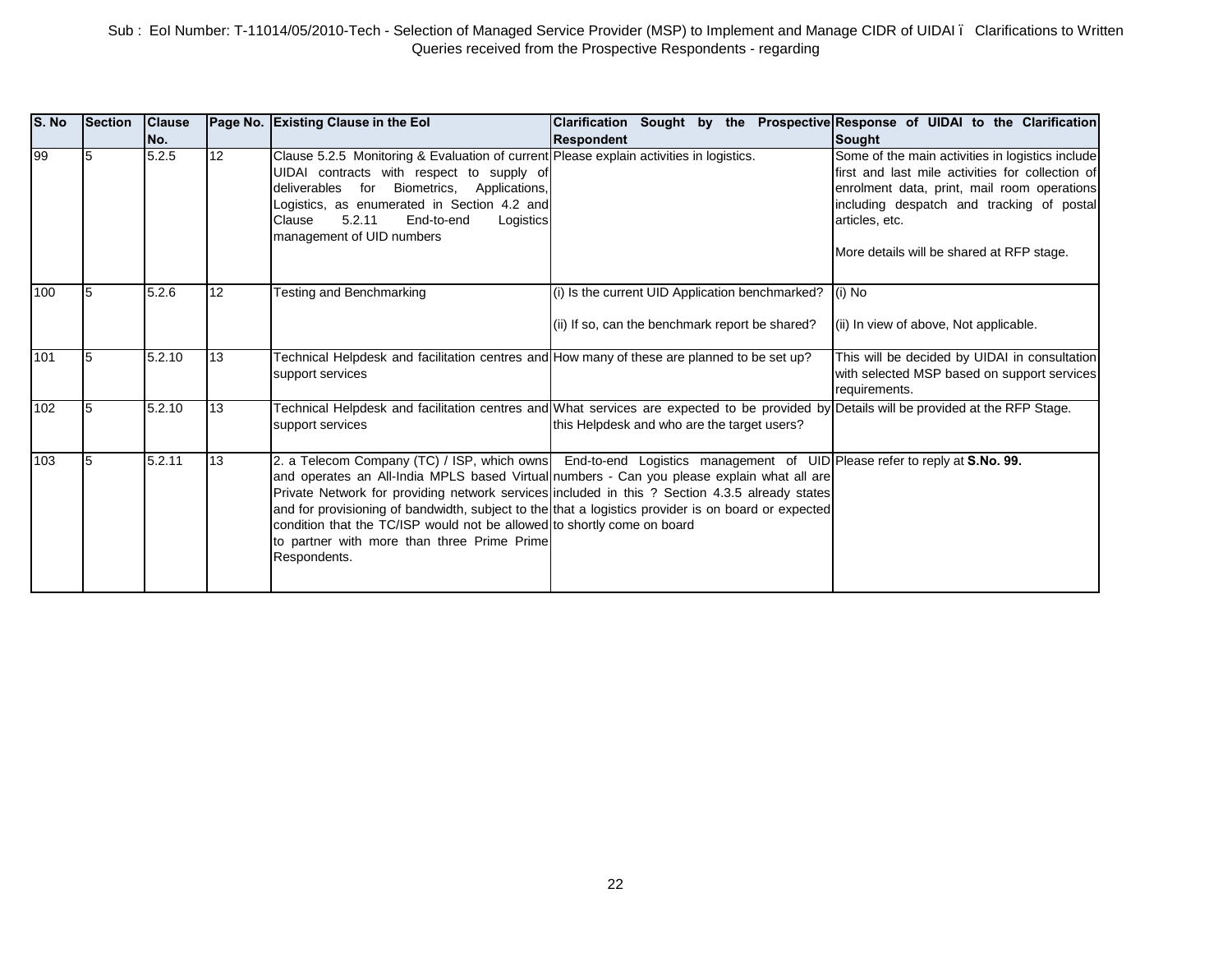| S. No | <b>Section</b> | <b>Clause</b><br>INo. |                 | Page No. Existing Clause in the Eol                | Clarification Sought by the Prospective Response of UIDAI to the Clarification<br><b>Respondent</b>                                                                                                                                                                                                                                                                                                                                                                                                                                                                                                                                                                                                     | <b>Sought</b> |
|-------|----------------|-----------------------|-----------------|----------------------------------------------------|---------------------------------------------------------------------------------------------------------------------------------------------------------------------------------------------------------------------------------------------------------------------------------------------------------------------------------------------------------------------------------------------------------------------------------------------------------------------------------------------------------------------------------------------------------------------------------------------------------------------------------------------------------------------------------------------------------|---------------|
| 104   | 5              | 5.2.11                | 13              | End-to-end Logistics Management                    | (Will the logistics provider also be part of MSP Please refer to reply at S.No. 99. Also, please<br>scope? In that case do we need to bring them as refer to Corrigendum I.<br>a consortium partner? If not in scope, then what<br>kind of obligations/contracts will the logistics<br>provider be bound with to ensure end-to-end<br>logistics control?) OR (What will be scope<br>boundry for MSP as far as Logistics activities<br>are concerned ? We understanding from Section<br>4.2.9 that prinitng and dispatching of letters is in<br>scope, but post-despatch activities such as<br>of letters<br>actual<br>transportation<br>and<br>acknowledgement from end user is part of MSP<br>scope ?) |               |
| 105   | 5              | 5.2.11                | 13              | Logistics Management of<br>End-to-end<br>numbers   | UID Logistics: Assume the logistics element for The assumption is wrong. Please refer to<br>managing the UID numbers is from a Managed Corrigendum I.<br>Services and IT perspective, not the physical<br>dispatch and logistics operation (BPO)?                                                                                                                                                                                                                                                                                                                                                                                                                                                       |               |
| 106   | 5              | 5.2.14                | 13              | IT Systems management of UIDAI regional<br>offices | IT Systems management of UIDAI regional Both. Details will be provided at the RFP<br>offices - Is this only remote monitoring from stage<br>CIDR central office, or onsite support as well?                                                                                                                                                                                                                                                                                                                                                                                                                                                                                                             |               |
| 107   | 5              | 5.3                   | $\overline{13}$ | Scope of Work                                      | We have found several sections (5.3.1, 5.3.2, Assumption is correct and information<br>5.3.3, 5.3.4, 5.3.6 & 5.3.7) in the Scope of Work provided against each section should be<br>(part-5) of the EOI that require specific restricted to 10 pages.<br>responses by the bidder but are not covered in<br>the Response Forms (Annexure 6.1, 6.2, 6.3<br>and $6.4$ )<br>We are assuming we can provide the<br>information asked in Part-5 of the Eol in a<br>separate document in addition to the Annexures<br>that are part of the response. Please clarify?                                                                                                                                           |               |
| 108   | 5              | 5.3.1                 | 13              | Scaling plan                                       | It is suggested that UIDAI share the year-wise Details will be provided at the RFP stage.<br>plan for achieving the scale given?                                                                                                                                                                                                                                                                                                                                                                                                                                                                                                                                                                        |               |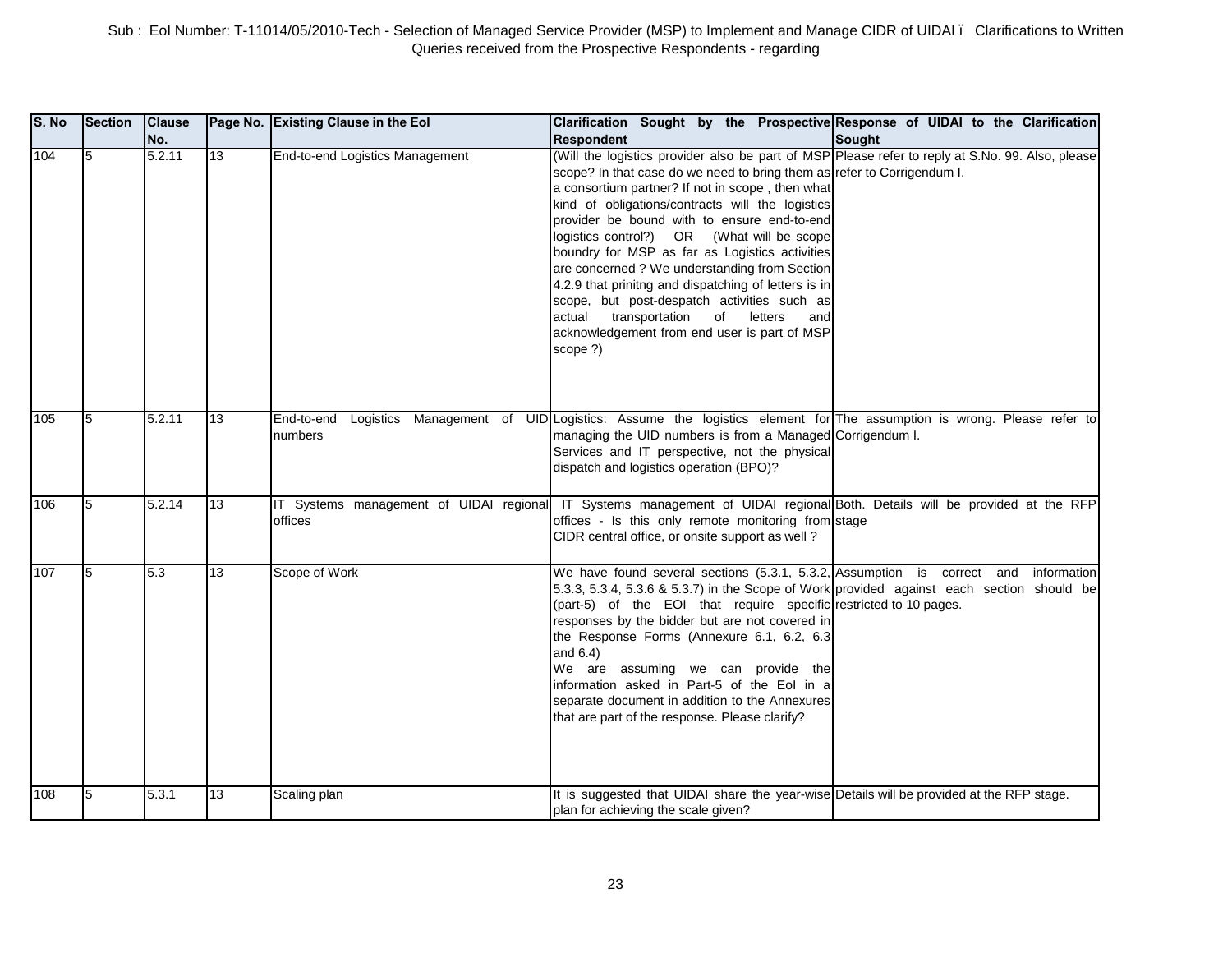| S. No | Section | <b>Clause</b><br>No. |                 | Page No. Existing Clause in the Eol                                                                                                                                                                                           | Clarification Sought by the Prospective Response of UIDAI to the Clarification<br>Respondent                                                                                                                                                                                                                                                              | Sought                                                        |
|-------|---------|----------------------|-----------------|-------------------------------------------------------------------------------------------------------------------------------------------------------------------------------------------------------------------------------|-----------------------------------------------------------------------------------------------------------------------------------------------------------------------------------------------------------------------------------------------------------------------------------------------------------------------------------------------------------|---------------------------------------------------------------|
| 109   | 5       | 5.3.1                | 13              | <b>Scaling Plan</b>                                                                                                                                                                                                           | Pls explain more on scaling up. We assume this Details will be provided at the RFP stage.<br>has to be responded in RFP.                                                                                                                                                                                                                                  |                                                               |
| 110   | 5       | 5.3.1                | 13              | Scaling<br>5.3.1.1 Modeling, Framework and Methodology against each scaling plan<br>for Scaling<br>5.3.1.1.1 Forecasting for scaling up/down<br>5.3.1.1.2 Decision making process<br>5.3.1.1.3 Implementation of scaling plan | Plan: We request UIDAI to kindly specify period Details will be provided at the RFP stage.                                                                                                                                                                                                                                                                |                                                               |
| 111   | 15      | 5.3.1                | 13              | 10 Crore, 10-20 Crore, 20-50 Crore, 50-70 scaling plan.<br>Crore, 70-100 Crore, 100. 110 Crore.                                                                                                                               | UIDAI plans to scale up the enrolment process Shall we consider rate of growth (YOY) of Data Yes<br>in a staggered manner as follows: 0-1 Crore ,1- centre over the period 7 years as per 5.3.1                                                                                                                                                           |                                                               |
| 112   | 15      | 5.3.2                | 13              | right to amend the consortium related conditions suppliers?<br>at the RFP stage.                                                                                                                                              | It should also be noted that UIDAI reserves the What is the proposed governance for all the Details will be provided at the RFP stage.                                                                                                                                                                                                                    |                                                               |
| 113   | 15      | 5.3.3                | 14              | Service Level Agreements                                                                                                                                                                                                      | It will be good if high level view of SLA's that will Not Accepted.<br>be applied on MSP is provided during EOI stage                                                                                                                                                                                                                                     |                                                               |
| 114   | 15      | 5.3.3                | 14              | Service Level Agreements                                                                                                                                                                                                      | What will be the back to back SLA commitments Details will be provided at the RFP stage.<br>with the service providers like BSP / ASDMSA to<br>ensure architecture robustness, proper sizing<br>and technology capability for expected<br>performance and accuracy? Clarity is sought at<br>least at a high level on the scope of work<br>assigned to MSP |                                                               |
| 115   | 5       | 5.3.4                | 14              | <b>Transition Plan</b>                                                                                                                                                                                                        | Which liabilities will get transferred?                                                                                                                                                                                                                                                                                                                   | Contractual liabilities will be provided at the<br>RFP Stage. |
| 116   | 5       | 5.3.4                | $\overline{14}$ | <b>Transition Plan</b>                                                                                                                                                                                                        | Why is transfer of software licenses necessary?<br>MSP will provide services in an outsourced<br>model                                                                                                                                                                                                                                                    | Query is not relevant to the clause.                          |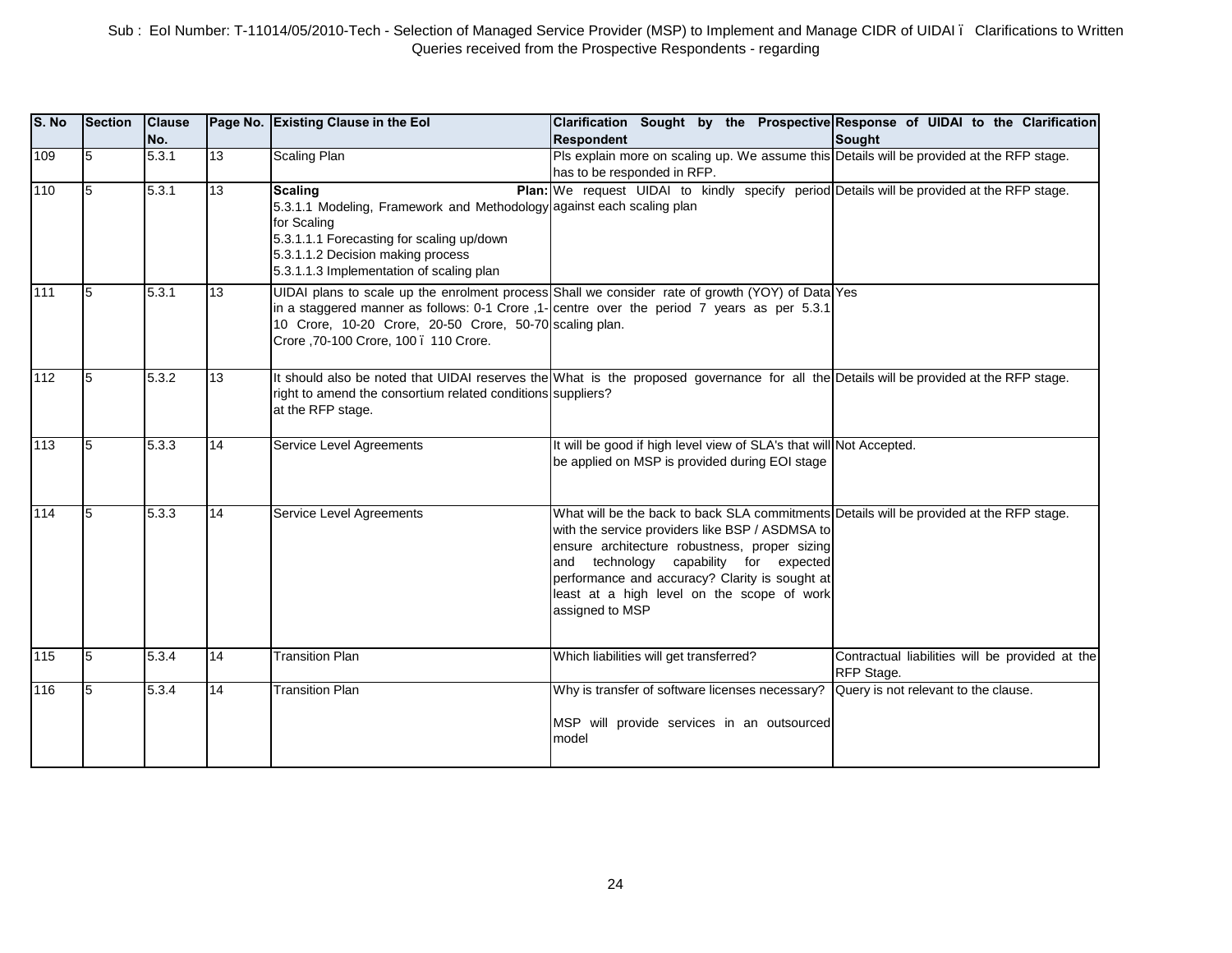| S. No      | <b>Section</b> | <b>Clause</b>  |          | Page No. Existing Clause in the Eol                                                                                                                                                                                                                                                                                                                                                                                                                                                                                                                                                                                                                                                                                                                                                                                                                                                                                                                                                                                                                                                   |                                                             |  | Clarification Sought by the Prospective Response of UIDAI to the Clarification                                                                                                                                                                                                                                  |
|------------|----------------|----------------|----------|---------------------------------------------------------------------------------------------------------------------------------------------------------------------------------------------------------------------------------------------------------------------------------------------------------------------------------------------------------------------------------------------------------------------------------------------------------------------------------------------------------------------------------------------------------------------------------------------------------------------------------------------------------------------------------------------------------------------------------------------------------------------------------------------------------------------------------------------------------------------------------------------------------------------------------------------------------------------------------------------------------------------------------------------------------------------------------------|-------------------------------------------------------------|--|-----------------------------------------------------------------------------------------------------------------------------------------------------------------------------------------------------------------------------------------------------------------------------------------------------------------|
|            |                | No.            |          |                                                                                                                                                                                                                                                                                                                                                                                                                                                                                                                                                                                                                                                                                                                                                                                                                                                                                                                                                                                                                                                                                       | <b>Respondent</b>                                           |  | Sought                                                                                                                                                                                                                                                                                                          |
| 117<br>118 | I5<br>5        | 5.3.4<br>5.3.4 | 14<br>14 | Transition Plan: According to the structure given Request UIDAI to specify period for Transition The respondents are expected to indicate the<br>detail<br>transition plan<br>below.<br>the<br>proposed<br>methodology and processes that you would<br>adopt for successful transition of each of the<br>following to reach the desired goals:<br>5.3.4.1 Technical Aspects of Transition<br>5.3.4.1.1 Transition of Data Centre<br>5.3.4.1.2 Transition of Biometric Solutions<br>5.3.4.1.3 Transition of UID-APP<br>5.3.4.1.4 Transition of Managed Services<br>5.3.4.1.5 Transition of hardware assets and<br>connectivity (ISP)<br>5.3.4.1.6 Transition of logistics<br>5.3.4.1.7 Transition of Technical Support Centre<br>5.3.4.1.8 Transition for BCP-DR<br>5.3.4.2 Non-Technical Aspects Transition<br>5.3.4.2.1 Transition of Contracts<br>5.3.4.2<br>(Termination/takeover/replacement/extension)<br>5.3.4.2.2 Transition of SLA<br>5.3.4.2.3 Transition of Staff<br>5.3.4.2.4 Transition of Documentation<br>5.3.4.2.5 Transition of Liabilities<br><b>Transition Plan</b> |                                                             |  | period as part of their proposed transition<br>methodology and processes that they would<br>adopt for successful transition of each of the<br>aspects stated under Clause 5.3.4.1 and<br>5.3.4.2 to reach the desired goals.<br>What is UIDAI of role in transition? How is Please refer to reply at S.No. 117. |
|            |                |                |          |                                                                                                                                                                                                                                                                                                                                                                                                                                                                                                                                                                                                                                                                                                                                                                                                                                                                                                                                                                                                                                                                                       | smooth transition ensured from earlier service<br>provider? |  |                                                                                                                                                                                                                                                                                                                 |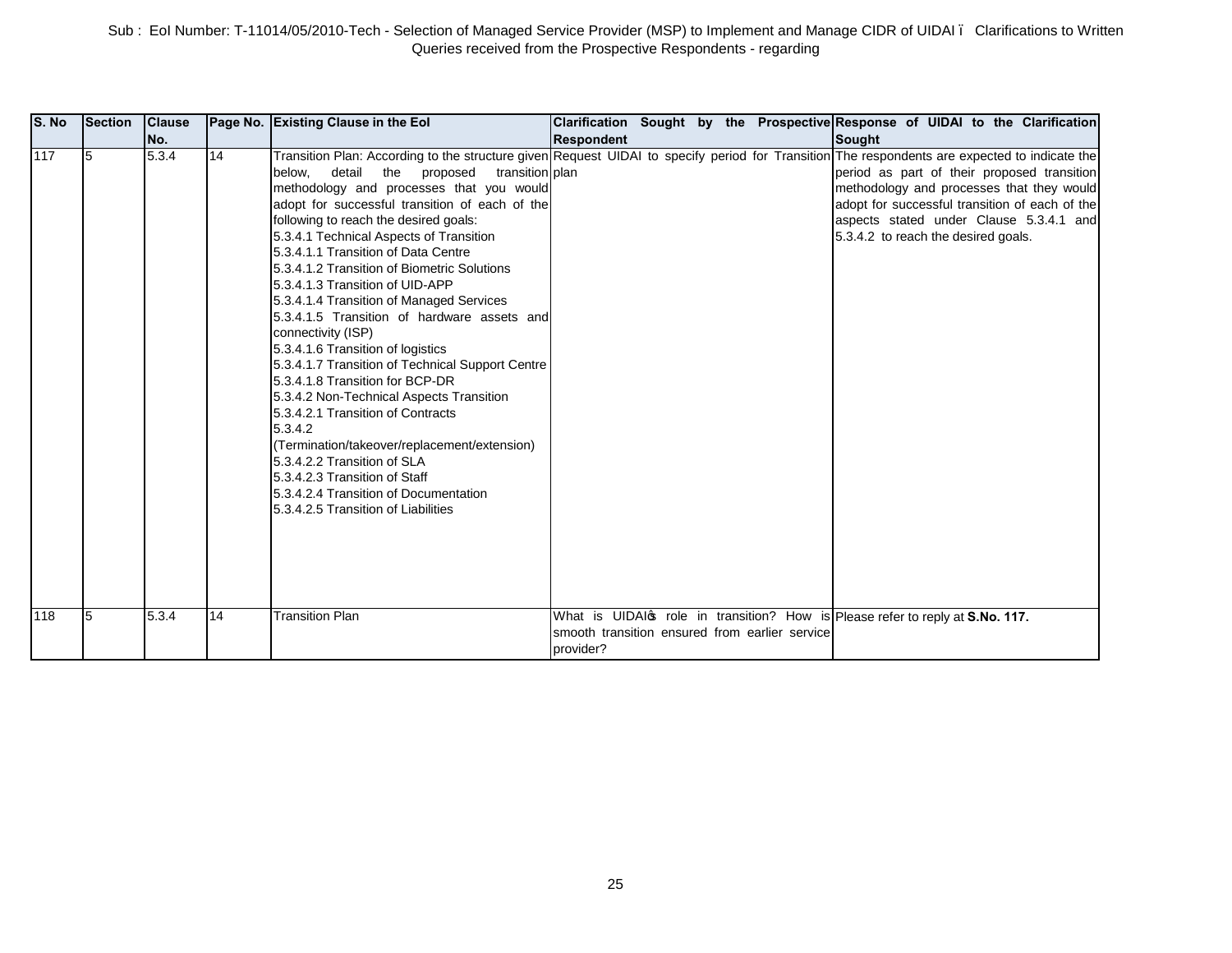| S. No | <b>Section</b> | <b>Clause</b><br>No. |    | Page No. Existing Clause in the Eol                                                                              | Clarification Sought by the Prospective Response of UIDAI to the Clarification<br><b>Respondent</b>                                                                                                                                                                                                                                                                                                                                                                                                                                                                                                                                                                         | Sought                                                                                                                   |
|-------|----------------|----------------------|----|------------------------------------------------------------------------------------------------------------------|-----------------------------------------------------------------------------------------------------------------------------------------------------------------------------------------------------------------------------------------------------------------------------------------------------------------------------------------------------------------------------------------------------------------------------------------------------------------------------------------------------------------------------------------------------------------------------------------------------------------------------------------------------------------------------|--------------------------------------------------------------------------------------------------------------------------|
| 119   | 5              | 5.3.4                | 14 |                                                                                                                  | Clause 5.3.4.1 - Technical Aspects of Transition (i) It will be good if clarity could be provided on (i) MSP will have to transition each of the<br>whether MSP will necessarily have to transition aspects stated under Clause 5.3.4.1 and<br>the ASDSMA, Bio-metric and other applications 5.3.4.2 to reach the desired goals. Further<br>there may be down the line if not immediately. details will be provided at the RFP stage.<br>Clarity on scope of work would come.<br>(ii) At a strategic level, is it envisaged that MSP S.No. 1.<br>will be one single player managing the entire UID<br>infrastructure including various hardware and<br>software components. | (ii) Please refer to reply against query at                                                                              |
| 120   | 5              | 5.3.4.2.2            | 14 | Clause 5.3.4.2.5 (Transition of Liabilities)                                                                     | 5.3 Scope of Work - Clause 5.3.3 (SLA), For existing contracted SLA . is it the UIDAI The MSP will intially collaborate with the<br>Clause 5.3.4.2.2 (Transition of SLA) and expectation that the MSP would inherit these, respective providers to ensure the SLA,<br>and would there be any MSP commercial liability however once the responsibility is transitioned<br>to those existing SLA $$$ ?                                                                                                                                                                                                                                                                        | to MSP, the MSP would inherit the same and<br>will have to perform according to those SLA's<br>as per the MSP agreement. |
| 121   | 5              | 5.3.4.2.3            | 14 | Clause 5.3.4.2.3 - Transition of Staff                                                                           | Can you advise how many operational support Transition plan of the RFP will cover this<br>staff, the roles and their responsibilities are aspect.<br>within the current projected SOW that may<br>require Transition                                                                                                                                                                                                                                                                                                                                                                                                                                                        |                                                                                                                          |
| 122   | 5              | 5.3.4.2.5            | 14 | Clause 5.3.4.2.5 - Transition of Liabilities                                                                     | Can you please explain what liabilities are Contractual liabilities will be provided at the<br>expected to be transitioned outside of standard RFP Stage.<br><b>Service Performance Credits</b>                                                                                                                                                                                                                                                                                                                                                                                                                                                                             |                                                                                                                          |
| 123   | 5              | 5.3.4.2.5            | 14 | Clause 5.3.4.2.5 - Transition of Liabilities                                                                     | Please explain transition of liabilities, and what Contractual liabilities will be provided at the<br>all liabilities will be considered.                                                                                                                                                                                                                                                                                                                                                                                                                                                                                                                                   | RFP Stage.                                                                                                               |
| 124   | 5              | 5.3.5                | 14 | in                                                                                                               | Clause 5.3.5.1 - Application of appropriate Are there any deviations in the implementation to No.<br>Patches, Anti-virus, Firewall, IPS, AAA, AV plug-1the ASDSMA Enrollment Client requirements in<br>the respective RFP that the responder need to<br>take care of/enhance?                                                                                                                                                                                                                                                                                                                                                                                               |                                                                                                                          |
| 125   | 5              | 5.3.5                | 14 | Clause 5.3.5.3 - Monitoring vulnerabilities and Is this internal or external tests.<br>failed attempts to access |                                                                                                                                                                                                                                                                                                                                                                                                                                                                                                                                                                                                                                                                             | Both. Details will be provided at the RFP<br>stage                                                                       |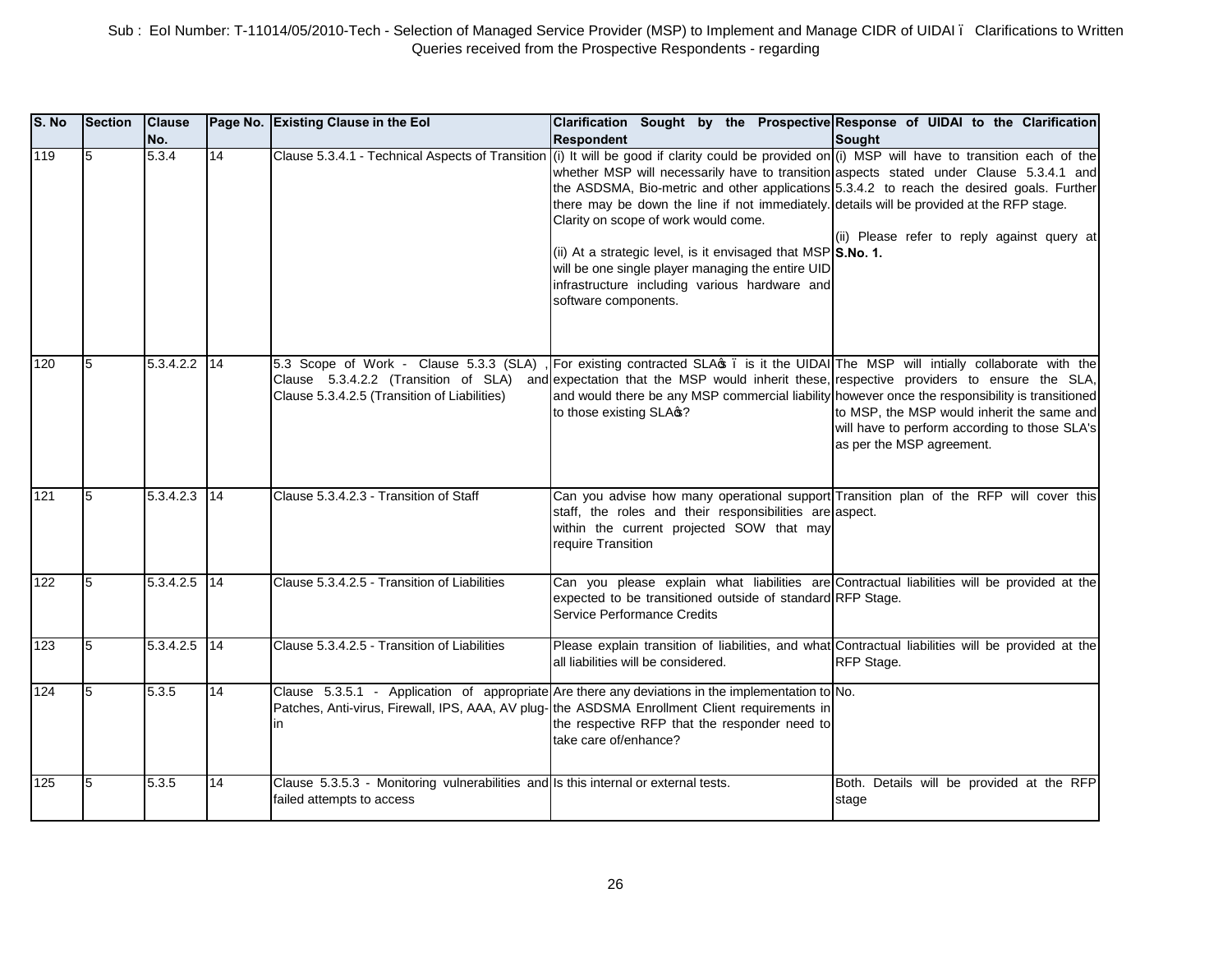| S. No | <b>Section</b> | <b>Clause</b><br>No. |    | Page No. Existing Clause in the Eol                                                                                                                                                                                                                                                                                                                                                                                                                                                                                                                                                                                                                                                                                                                                                                              | Clarification Sought by the Prospective Response of UIDAI to the Clarification<br><b>Respondent</b>                                                                                                                                                                                                                                                                                                                                                           | <b>Sought</b> |
|-------|----------------|----------------------|----|------------------------------------------------------------------------------------------------------------------------------------------------------------------------------------------------------------------------------------------------------------------------------------------------------------------------------------------------------------------------------------------------------------------------------------------------------------------------------------------------------------------------------------------------------------------------------------------------------------------------------------------------------------------------------------------------------------------------------------------------------------------------------------------------------------------|---------------------------------------------------------------------------------------------------------------------------------------------------------------------------------------------------------------------------------------------------------------------------------------------------------------------------------------------------------------------------------------------------------------------------------------------------------------|---------------|
| 126   | 5              | 5.3.5                | 14 | in                                                                                                                                                                                                                                                                                                                                                                                                                                                                                                                                                                                                                                                                                                                                                                                                               | Clause 5.3.5.1 - Application of appropriate Since the Applications are provided by different MSP will be initially responsible for the Quality<br>Patches, Anti-virus, Firewall, IPS, AAA, AV plug-vendors whom MSP does not have direct control Assurance (QA) of these applications. Details<br>on, who will ensure compatibility of a certain will be provided at the RFP stage.<br>patch with the application and whether it should<br>be applied or not? |               |
| 127   | 5              | 5.3.5                | 14 | Information security<br>from unauthorized access, use, disclosure, signed non-disclosure agreement.<br>disruption, modification or destruction, thereby<br>achieving the three-pronged goals<br>of<br>Confidentiality, Integrity and Availability. Among<br>other things, the following also come under the<br>purview of selected MSP:<br>5.3.5.1 Application of appropriate Patches,<br>Antivirus, Firewall, Intrusion Prevention,<br>Authentication- Authorization-Audit Log(AAA),<br>Anti-virus plug-in<br>5.3.5.2 Maintaining Access list for network,<br>servers and storage<br>5.3.5.3 Monitoring vulnerabilities and failed<br>attempts to access<br>5.3.5.4 Define and update Server hardening<br>procedures<br>5.3.5.5 Alert Mgmt Co-relation and appropriate<br>authentication systems for DB systems | We request if any confidential material or Suggestion noted.<br>confidential information to be exchanged<br>The selected MSP would be responsible for between the selected MSP and UIDAI under the<br>protecting information and information systems CIDR project shall be governed by a separately                                                                                                                                                           |               |
| 128   | 5              | 5.3.5                | 14 |                                                                                                                                                                                                                                                                                                                                                                                                                                                                                                                                                                                                                                                                                                                                                                                                                  | What is expected level of compliance required Tier III compliant.                                                                                                                                                                                                                                                                                                                                                                                             |               |
|       |                |                      |    |                                                                                                                                                                                                                                                                                                                                                                                                                                                                                                                                                                                                                                                                                                                                                                                                                  | on Data centre Classification.                                                                                                                                                                                                                                                                                                                                                                                                                                |               |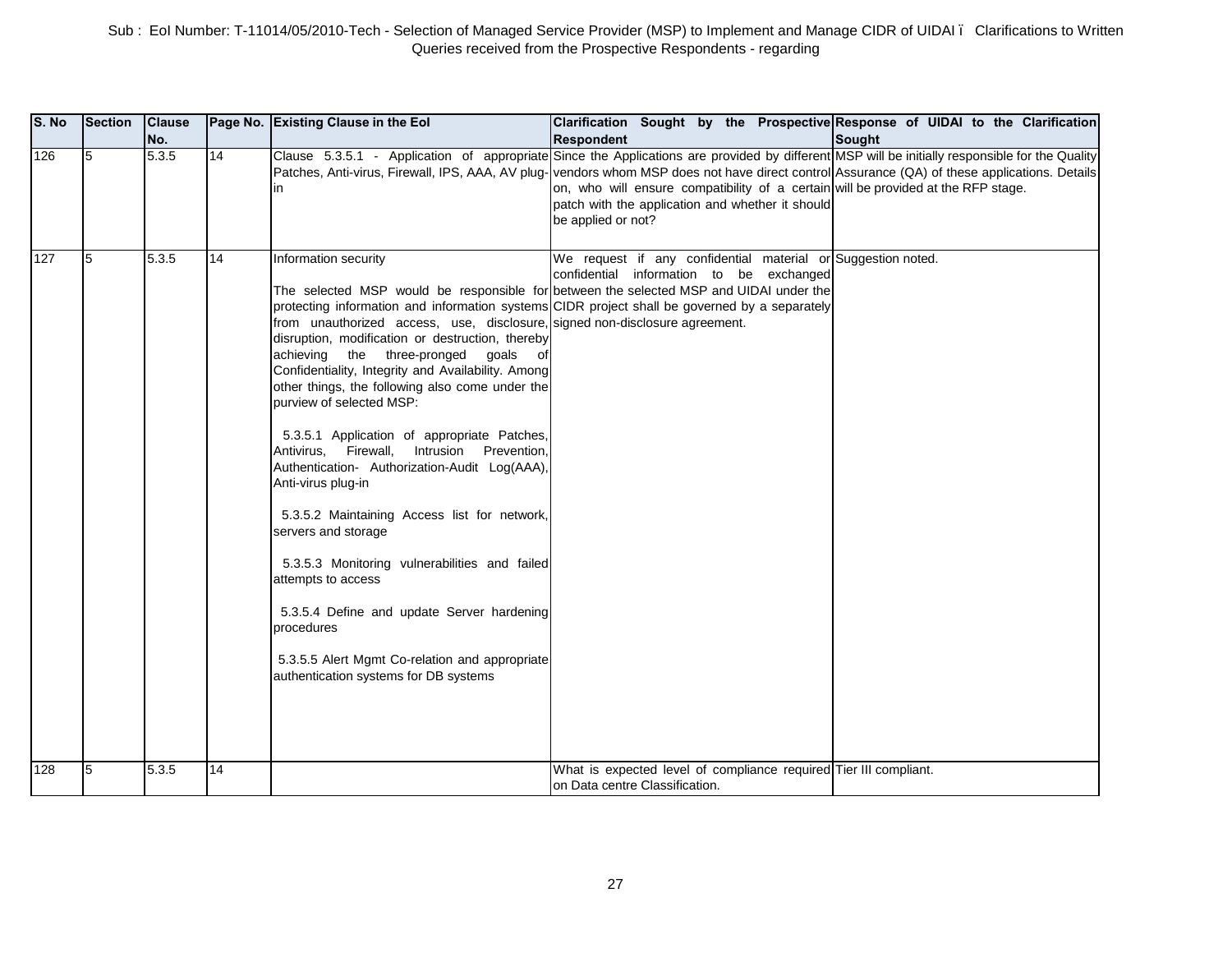| S. No | <b>Section</b> | <b>Clause</b><br>No. |                 | Page No. Existing Clause in the Eol                                                                                                                                                                                     | Clarification Sought by the Prospective Response of UIDAI to the Clarification<br><b>Respondent</b>                                                                                                                                                                                                                                                                                                                                                                                                                                                                                              | <b>Sought</b>                                                                                                                                                                                                                                                                                                                                 |
|-------|----------------|----------------------|-----------------|-------------------------------------------------------------------------------------------------------------------------------------------------------------------------------------------------------------------------|--------------------------------------------------------------------------------------------------------------------------------------------------------------------------------------------------------------------------------------------------------------------------------------------------------------------------------------------------------------------------------------------------------------------------------------------------------------------------------------------------------------------------------------------------------------------------------------------------|-----------------------------------------------------------------------------------------------------------------------------------------------------------------------------------------------------------------------------------------------------------------------------------------------------------------------------------------------|
| 129   | l5             | 5.3.5                | 14              | Clause 5.3.5.2 - Maintaining Access list for Will we manage network also?<br>network, servers and storage                                                                                                               | If not, how will we access network elements.                                                                                                                                                                                                                                                                                                                                                                                                                                                                                                                                                     | <b>Yes</b>                                                                                                                                                                                                                                                                                                                                    |
| 130   | 15             | 5.3.6                | 14              | Vendor and Technical Management                                                                                                                                                                                         | Pls explain prospectsq Pls explain our activity.                                                                                                                                                                                                                                                                                                                                                                                                                                                                                                                                                 | That clause stands modified to read as under:<br>"The MSP would be required to monitor<br>performance and communicate constantly<br>with the various vendors. Also, the selected<br>MSP needs to manage and steer the<br>technical team.<br>The MSP need to share the strategy they<br>envisage for Vendor and Technical Team<br>Management." |
| 131   | 5              | 5.3.8                | 15              | Third Party Audit                                                                                                                                                                                                       | Please explain what measurements and KPIG Details will be provided at the RFP stage.<br>that UIDAI are considering within the Third Party<br>Audit scenario.                                                                                                                                                                                                                                                                                                                                                                                                                                     |                                                                                                                                                                                                                                                                                                                                               |
| 132   | 5              | 5.3.9                | $\overline{15}$ | Design Principles and Solution Architecture                                                                                                                                                                             | Can we have more visibility of various modules Please refer to the RFP For ASDMSA (Vol I,<br><b>ASDMSA</b><br>Application<br>and<br>of<br>integration/workflows with external systems such website.<br>as Verification System, Enrollment System, De-<br>duplication system etc. How end to end handling<br>of business process is mapped into this<br>application?                                                                                                                                                                                                                              | its II & III) in Tenders section of the UIDAI                                                                                                                                                                                                                                                                                                 |
| 133   | 15             | 5.3.9                | 15              | type of storage model(s), deployment the application point of view would be allowed.<br>architecture for servers, storage and hardware,<br>blade server model, clustered environment<br>server and online update model. | The basic goal of MSP is to setup a robust We request UIDAI to provide bidder more Suggestion Noted.<br>Information Technology (IT) CIDR system that flexibility to choose platform and hardware type<br>can cater to the unique and large scale for the proposed architeture. For example blade /<br>requirements of UIDAI. Accordingly, Prospective non blade based architecture and grid based<br>Bidders are requested to provide the elemental storage architecture. We propose that the<br>design principles and architecture for instance, Hardware platform that will performs best from |                                                                                                                                                                                                                                                                                                                                               |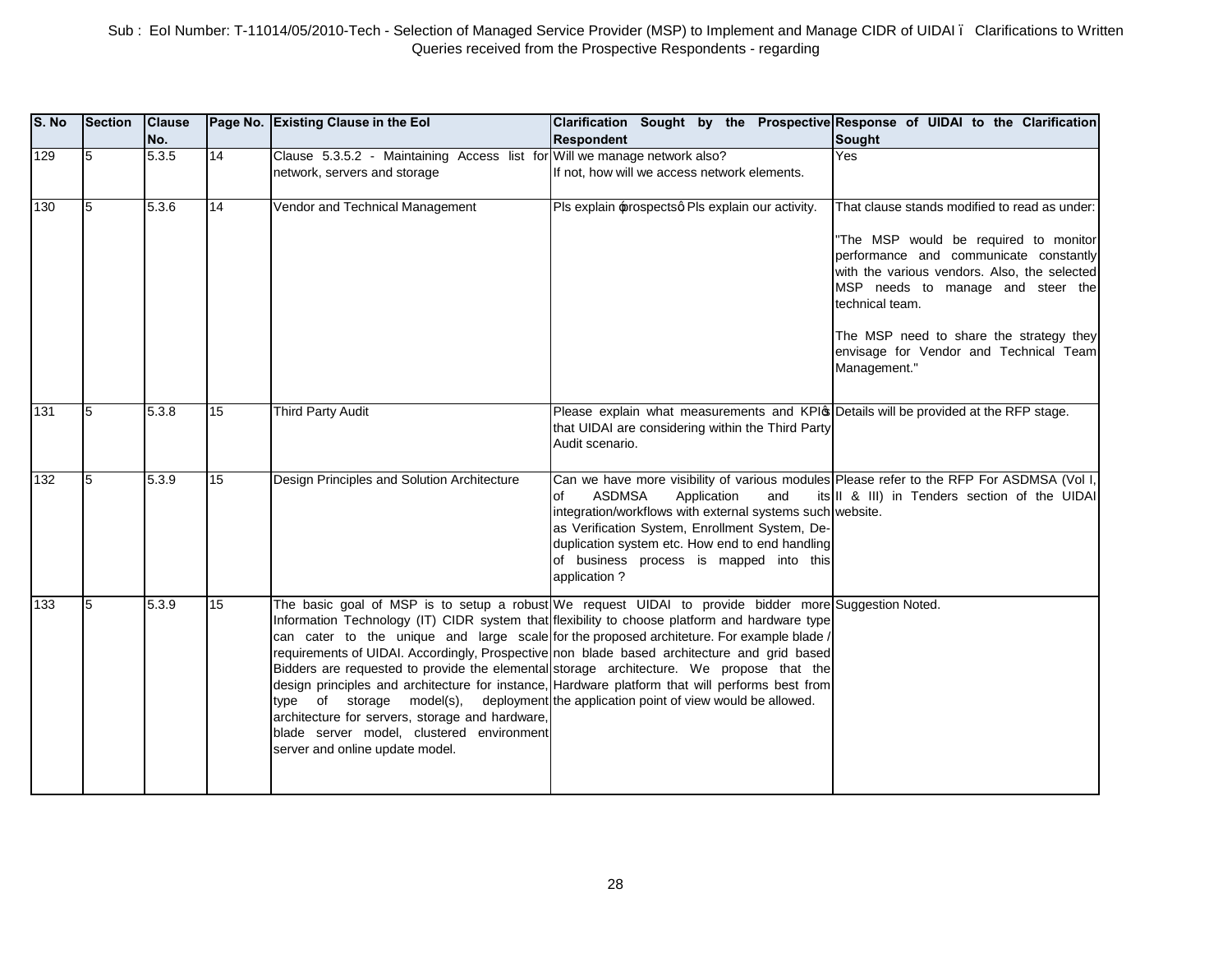| S. No | <b>Section</b> | <b>Clause</b><br>No. |    | Page No. Existing Clause in the Eol                                                                                                                                                                                           | Clarification Sought by the Prospective Response of UIDAI to the Clarification<br><b>Respondent</b>                                                                                                                                                                                                                                                                                                                                                                                                                                                                      | <b>Sought</b>                                                                        |
|-------|----------------|----------------------|----|-------------------------------------------------------------------------------------------------------------------------------------------------------------------------------------------------------------------------------|--------------------------------------------------------------------------------------------------------------------------------------------------------------------------------------------------------------------------------------------------------------------------------------------------------------------------------------------------------------------------------------------------------------------------------------------------------------------------------------------------------------------------------------------------------------------------|--------------------------------------------------------------------------------------|
| 134   | 5              | 5.3.9                | 15 | Design Principles and Solution Architecture                                                                                                                                                                                   | What is online update model?                                                                                                                                                                                                                                                                                                                                                                                                                                                                                                                                             | Model has to be suggested by the prospective<br>Respondent as stated in Clause 5.3.9 |
| 135   | l6             | Annexure 16<br>6.1   |    | Points a and m;                                                                                                                                                                                                               | Consortium partner should not be decided in Please refer to Corrigendum I and revised<br>EOI stage. We would be able to decide only Annexure 6.1<br>based on complete SOW which will be at the<br>RFP stage. This is because the platform has to<br>be completely vendor agonistic and not partner<br>strategy driven. So, we will not provide any<br>details consortium asked at this stage.                                                                                                                                                                            |                                                                                      |
| 136   | 6              | Annexure 16<br>6.1   |    | Duly certified statement from their Appointed information for 2006-07,2007-08 and 2008-09.<br>the relevant period                                                                                                             | S.No. 2 - Proof of Bidder having average annual a) As financial information for IBM for 2009-10 Please refer to Corrigendum I and revised<br>turnover of Rs. 6000 Crore, over a period of last would be available in september 2010 so we Annexure 6.1<br>3 financial years (2007-08, 2008-09, 2009-10). request UIDAI to consider the financial<br>Statutory auditor or Balance Sheet copies for b) We request UIDAI to also consider allowing<br>either the Documents be duly certified from<br>authorized signatory / company secretary or any<br>other auditor / CA. |                                                                                      |
| 137   | l6             | Annexure 16<br>6.1   |    | requiring statutory auditor to certify the certification from Statutory auditors<br>documents                                                                                                                                 | General Particulars to be provided by the Can the bidder provide a certification from Please refer to Corrigendum I and revised<br>respondents - Point n, S.Nos. 1,2,3 and 4 MD/CEO/CFO of the bidding entity in lieu of Annexure 6.1                                                                                                                                                                                                                                                                                                                                    |                                                                                      |
| 138   | l6             | Annexure 16<br>6.1   |    | Point a                                                                                                                                                                                                                       | Kindly elaborate the definition of Prime Please refer to Corrigendum I and revised<br>we assume the Prime Annexure 6.1<br>Respondentq .<br>Respondent includes the Parent Company and<br>all its affiliates and Subsidiaries.                                                                                                                                                                                                                                                                                                                                            |                                                                                      |
| 139   | 6              | Annexure 16<br>6.1   |    | of Application, Hardware, Networking, Data other auditor / CA.<br>centre, Hosting and preferably Biometrics<br>Application, Logistics and Call centre. Duly<br>certified statement from their appointed statutory<br>auditor. | S.No.1 - Enterprise wide System Integration We request UIDAI to also consider allowing Please refer to Corrigendum I and revised<br>experience of providing Managed Services in either the Documents be duly certified from Annexure 6.1<br>multi vendor environment operating in the fields authorized signatory / company secretary or any                                                                                                                                                                                                                             |                                                                                      |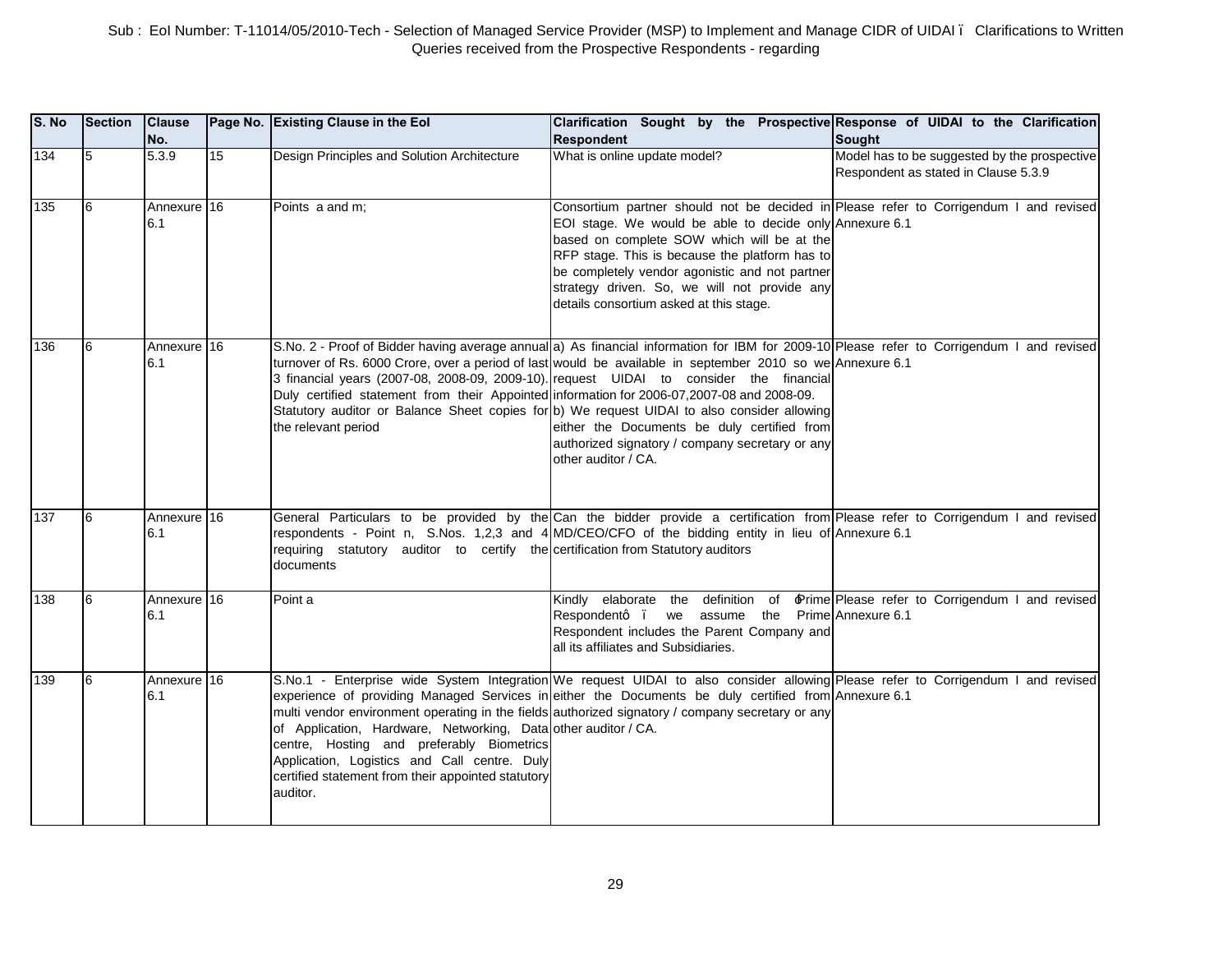| S. No | <b>Section</b> | <b>Clause</b><br>No. | Page No. Existing Clause in the Eol                                                                           | Clarification Sought by the Prospective Response of UIDAI to the Clarification<br><b>Respondent</b>                                                                                                                                                                                                                                                                                                                                                                                                                                         | Sought |
|-------|----------------|----------------------|---------------------------------------------------------------------------------------------------------------|---------------------------------------------------------------------------------------------------------------------------------------------------------------------------------------------------------------------------------------------------------------------------------------------------------------------------------------------------------------------------------------------------------------------------------------------------------------------------------------------------------------------------------------------|--------|
| 140   | l6             | Annexure 16<br>6.1   | prequalification criteria point n S.No. 1                                                                     | What are the logistical items. these were Query is not relevant to the clause.<br>supposed to be provided by the Contact centre<br>Services provider                                                                                                                                                                                                                                                                                                                                                                                        |        |
| 141   | 16             | Annexure 16<br>6.1   | prequalification criteria point n S.No. 2.                                                                    | Please confirm whether the Annual Report will Please refer to Corrigendum I and revised<br>satisfy this clause as the Annual report itself is a Annexure 6.1<br>published document certified by Statutory<br>Auditors containing company financial details.                                                                                                                                                                                                                                                                                 |        |
| 142   |                | Annexure 16<br>6.1   | Networking, Data centre, Hosting and preferably suffice.<br>Biometrics Application, Logistics and Call centre | Duly certified statement from their appointed The Auditor would be able to certify that the Please refer to Corrigendum I and revised<br>statutory auditor Enterprise wide System most of Service Lines exist for the organisations Annexure 6.1<br>Integration experience of providing Managed. The annual report which is a auditor certified<br>Services in multi vendor environment operating report of our company and we meet the required<br>in the fields of Application, Hardware, criteria, request to confirm if this proof will |        |
| 143   | l6             | Annexure 16<br>6.1   | each location.                                                                                                | Details of offices in India and number of In our organisation the HR can certify this, we Not accepted.<br>technical manpower related with IT/ITES for will request HR certificate to be accepted with<br>the relevant details                                                                                                                                                                                                                                                                                                              |        |
| 144   | l6             | Annexure 16<br>6.1   | accepted certification. If yes, furnish details.                                                              | Whether the Firm / Company has any widely We understand that CMMI & ISO27001 are the Industry certifications including CMMI &<br>key accepted certifications for SI & managed ISO27001 are acceptable for this EoI stage.<br>services business for IT companies. Please<br>confirm it will be sufficient to provide the proof<br>for the same.                                                                                                                                                                                              |        |
| 145   |                | Annexure 16<br>6.1   | pts n.2, n.3                                                                                                  | PAT of minimum 10% should be part of eligibility Not Accepted.<br>criteria. This will ensure hygienic business of the<br>service provider.                                                                                                                                                                                                                                                                                                                                                                                                  |        |
| 146   | 16             | Annexure 16<br>6.1   | Point n S. No. 1, 3 and 4                                                                                     | One of the prospective respondent has stated Please refer to Corrigendum I and revised<br>that their Company Secretary signs the Annexure 6.1<br>documentary evidences for prequalification<br>criteria 1, 3 & 4. Is it acceptable?                                                                                                                                                                                                                                                                                                         |        |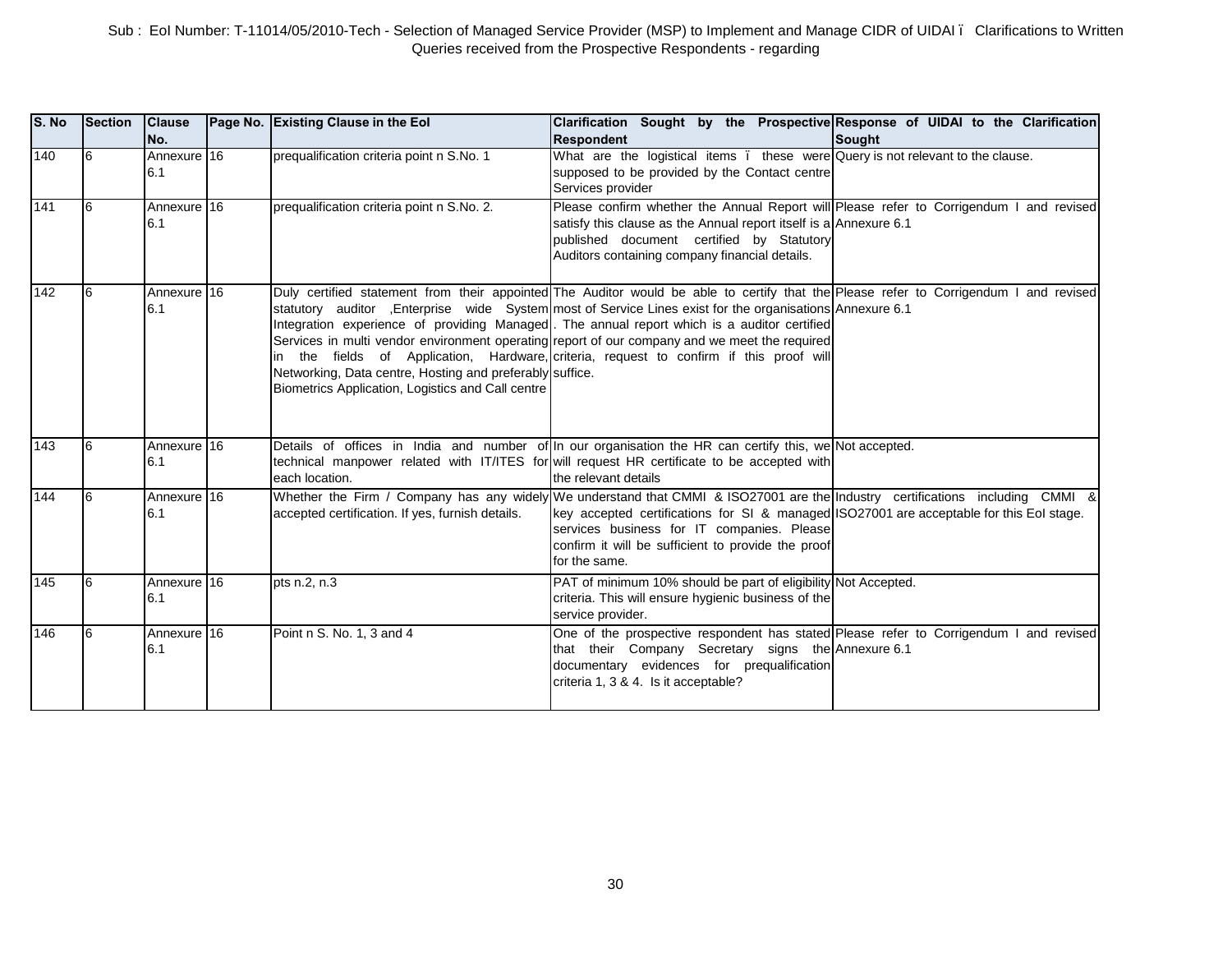| S. No | Section | <b>Clause</b><br>No. | Page No. Existing Clause in the Eol                                                                                                                                              | Clarification Sought by the Prospective Response of UIDAI to the Clarification<br><b>Respondent</b>                                                                                                                                                                                                                                                                                                                                                                                                                                                                                                                                                                                                                                                                                                                                                         | Sought              |
|-------|---------|----------------------|----------------------------------------------------------------------------------------------------------------------------------------------------------------------------------|-------------------------------------------------------------------------------------------------------------------------------------------------------------------------------------------------------------------------------------------------------------------------------------------------------------------------------------------------------------------------------------------------------------------------------------------------------------------------------------------------------------------------------------------------------------------------------------------------------------------------------------------------------------------------------------------------------------------------------------------------------------------------------------------------------------------------------------------------------------|---------------------|
| 147   | 16      | Annexure 17<br>6.1   | to at least Rs. 4000 Crore or equivalent USD.                                                                                                                                    | General particular requirement, Point n SI. No. 4 Keeping in view of large Indian companies, Please refer to Corrigendum I and revised<br>Proof of Prime Bidders of networth being equal there may be very few organizations which Annexure 6.1<br>would qualify for the same. This also translates<br>to approximately the turnover of around Rs.<br>20,000 Crore (assuming the margin of 20%).<br>Such a condition will restrain excellent Indian<br>origin IT organization to participate. We request<br>you to change the same to minimum Rs. 1000<br>Crores.                                                                                                                                                                                                                                                                                           |                     |
| 148   | 16      | Annexure 17<br>6.1   | 09, 2009-10) from System Integration and information for 2006-07, 2007-08 and 2008-09.<br>Managed Services related operations. Duly<br>Statutory Auditor and Copy of Work Order. | S.No. 3 - Proof of Bidder (Prime Bidder in case (i) A prospective Respondent has stated that, in (i) Accepted.<br>of a consortium) having a minimum average their case, financial information for 2009-10<br>annual turnover of Rs. 500 Crore in each year would be available in september 2010. Hence (ii) Please refer to Revised Annexure 6.1 in<br>during the last 3 financial years (2007-08, 2008- requested UIDAI to consider the financial Corrigendum I.<br>certified statement from their Appointed (ii) We request UIDAI to also consider allowing<br>either the Documents be duly certified from<br>authorized signatory / company secretary or any<br>other auditor / CA.<br>(iii) Also we request you to consider the<br>requirement of Copies of Work orders as<br>optional as this will comprise of multiple Work<br>orders across 3 years. | (iii) Not Accepted. |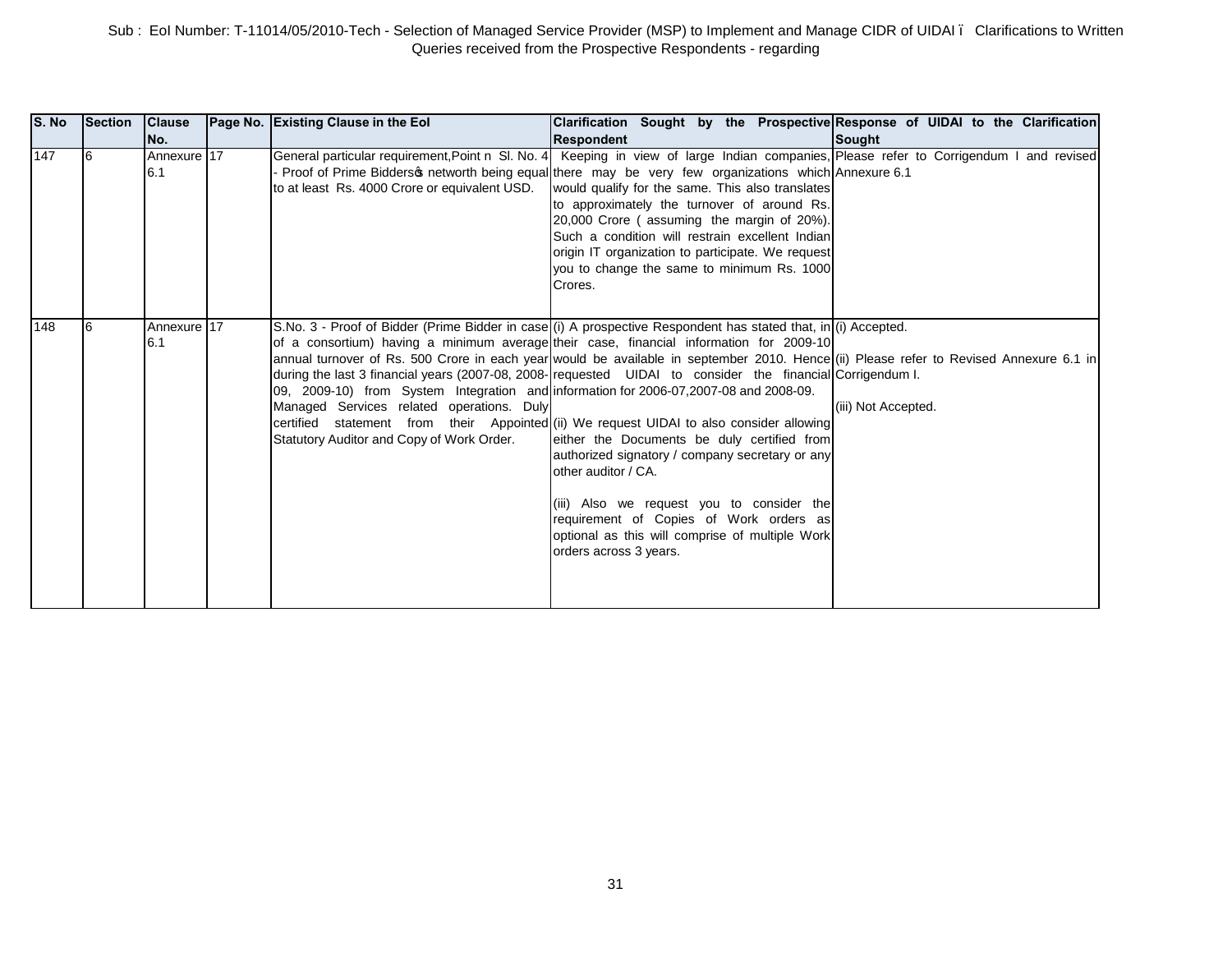| S. No | <b>Section</b> | <b>Clause</b><br>No. | Page No. Existing Clause in the Eol                                                                                                              | Clarification Sought by the Prospective Response of UIDAI to the Clarification<br><b>Respondent</b>                                                                                                                                                                                                                                                                                                                                                                                                                                                                                                                                                                                                                                                                                                                                                                                                                                                                                                                                    | Sought                                                                                                    |
|-------|----------------|----------------------|--------------------------------------------------------------------------------------------------------------------------------------------------|----------------------------------------------------------------------------------------------------------------------------------------------------------------------------------------------------------------------------------------------------------------------------------------------------------------------------------------------------------------------------------------------------------------------------------------------------------------------------------------------------------------------------------------------------------------------------------------------------------------------------------------------------------------------------------------------------------------------------------------------------------------------------------------------------------------------------------------------------------------------------------------------------------------------------------------------------------------------------------------------------------------------------------------|-----------------------------------------------------------------------------------------------------------|
| 149   | 6              | Annexure 17<br>6.1   | accounts of any of the last 3 financial years evaluation of the EOI.<br>(2007-08, 2008-09, 2009-10)<br>from their appointed statutory auditor.   | S.No. 4 - Proof of Prime Bidder's Networth (i) A prospective Respondent has stated that, (i), (ii) & (iii) Please refer to Revised Annexure<br>being equal to at least Rs. 4000 /-Crore or they are a 100% subsidiary of their parent 6.1 in Corrigendum I.<br>equivalent USD computed as the Networth Corporation and therefore Networth of their<br>based on unconsolidated audited annual parent Corporation should be considered for the<br>{Networth = Equity share capital + Reserves - (ii) As financial information for their corporation<br>Miscellaneous expenditures to the extent not for 2009-10 would be available in september<br>written off and carry forward losses}. Duly 2010, they have requested UIDAI to consider the<br>certified statement of Prime Bidder's net worth financial information for 2006-07,2007-08 and<br>2008-09.<br>(iii) We request UIDAI to also consider allowing<br>either the Documents be duly certified from<br>authorized signatory / company secretary or any<br>other auditor / CA. |                                                                                                           |
| 150   | 6              | Annexure 17<br>6.1   | Point n S. No. 5                                                                                                                                 | Prequalification criteria 5 - What does :proof of Certified copies of work orders related to<br>provision of Managed services and infrastructure Managed Services and / or infrastructure<br>management services" means? Can you management services provided by the<br>elaborate your understanding?                                                                                                                                                                                                                                                                                                                                                                                                                                                                                                                                                                                                                                                                                                                                  | respondent organization in the last 3<br>years. Please refer to Revised Annexure 6.1 in<br>Corrigendum I. |
| 151   | l6             | Annexure 17<br>6.1   | Point n S. No. 7                                                                                                                                 | Prequalification criteria 7 - Should the project Please refer to Revised Annexure 6.1 in<br>gross value of Rs. 100cr be for one year or Can Corrigendum I.<br>it be Total Contract Value?                                                                                                                                                                                                                                                                                                                                                                                                                                                                                                                                                                                                                                                                                                                                                                                                                                              |                                                                                                           |
| 152   | 6              | Annexure 17<br>6.1   | Point n S. No. 8                                                                                                                                 | Prequalification criteria 8 - Can we consider a Please refer to Revised Annexure 6.1 in<br>project which is under implementation stage or Corrigendum I.<br>ongoing for more than 2 years?                                                                                                                                                                                                                                                                                                                                                                                                                                                                                                                                                                                                                                                                                                                                                                                                                                             |                                                                                                           |
| 153   | 6              | Annexure 17<br>6.1   | Software/Hardware maintenance qualification other auditor / CA<br>and experience. Duly certified statement by the<br>MD/CEO of the prime bidder. | S.No. 6 - Prime Bidder should have Technical We request UIDAI to also consider allowing Please refer to Revised Annexure 6.1 in<br>strength of minimum 4,000 people of which either the Documents be duly certified from Corrigendum I.<br>2,000 should be with ITIL/Database/Application authorized signatory / company secretary or any                                                                                                                                                                                                                                                                                                                                                                                                                                                                                                                                                                                                                                                                                              |                                                                                                           |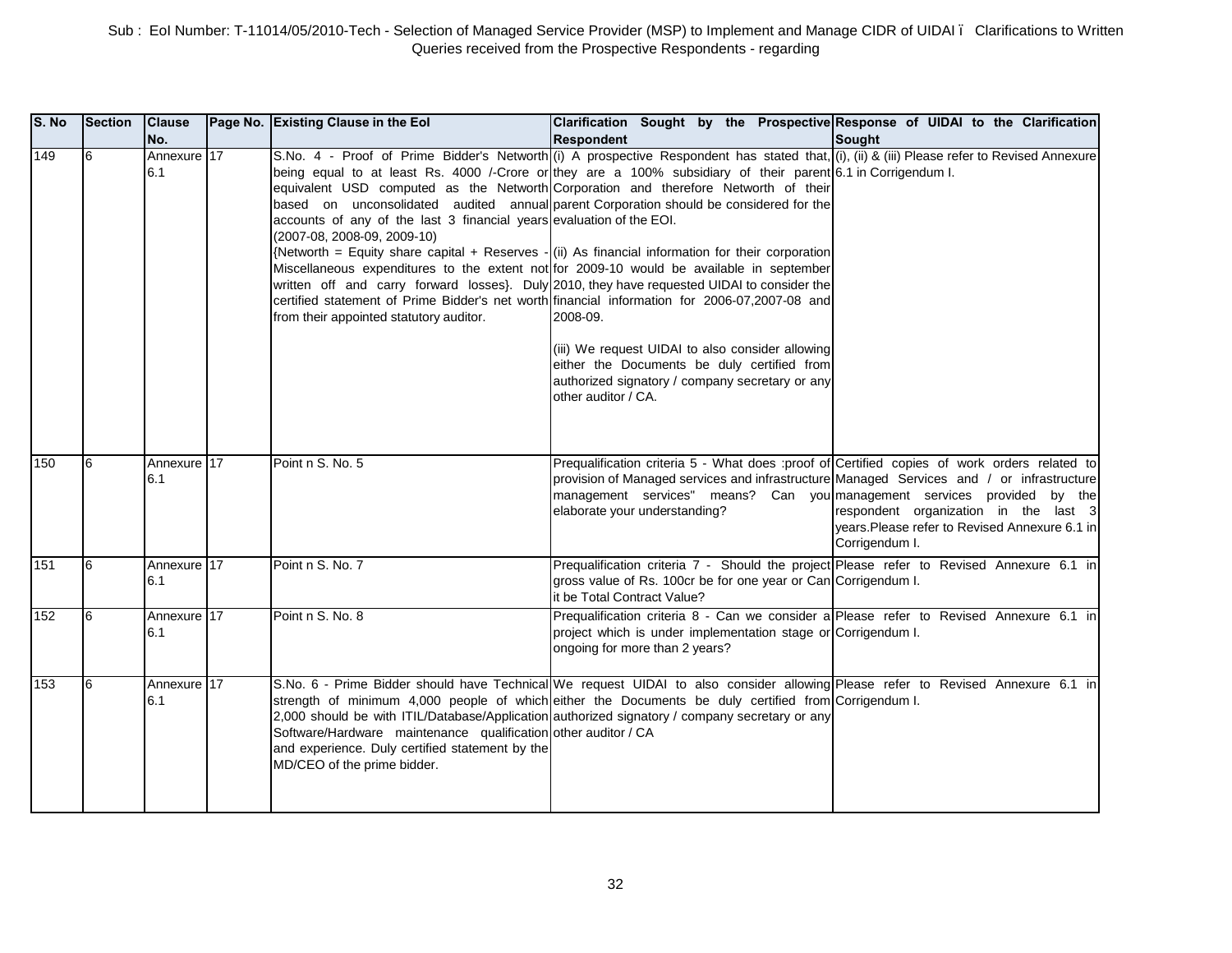| S. No | Section | <b>Clause</b><br>No. | Page No. Existing Clause in the Eol                                                                                                                                              | Clarification Sought by the Prospective Response of UIDAI to the Clarification<br><b>Respondent</b>                                                                                                                                                                                                                                                                                                                                                                                                                                                                                                                                                                                                                                                                                               | <b>Sought</b> |
|-------|---------|----------------------|----------------------------------------------------------------------------------------------------------------------------------------------------------------------------------|---------------------------------------------------------------------------------------------------------------------------------------------------------------------------------------------------------------------------------------------------------------------------------------------------------------------------------------------------------------------------------------------------------------------------------------------------------------------------------------------------------------------------------------------------------------------------------------------------------------------------------------------------------------------------------------------------------------------------------------------------------------------------------------------------|---------------|
| 154   | 16      | Annexure 17<br>6.1   | Provider<br><b>Services</b><br>and<br>certified statement from their appointed statutory other auditor / CA.<br>auditor or self certification by MD/ CEO of the<br>prime bidder. | S.No. 5 - Proof of provision of Managed We request UIDAI to also consider allowing Please refer to Revised Annexure 6.1 in<br>infrastructure either the Documents be duly certified from Corrigendum I.<br>management services for last 3 years. Duly authorized signatory / company secretary or any                                                                                                                                                                                                                                                                                                                                                                                                                                                                                             |               |
| 155   |         | Annexure 17<br>6.1   | Annexure 6.2 Technical Particulars                                                                                                                                               | General particular Point n sl. No. 7, 8 and Where most of the requirements are pertaining Please refer to Revised Annexure 6.1 in<br>to the Prime bidder be the MSP company. We Corrigendum I.<br>request if these are applied to the whole<br>consortium rather than the prime bidder alone.<br>That means that in place of prime bidder, the<br>consortium as group to demonstrate the<br>capability.                                                                                                                                                                                                                                                                                                                                                                                           |               |
| 156   | 16      | Annexure 17<br>6.1   | Services related operations and requirement of order still required<br>Work order:                                                                                               | Proof of Bidder (Prime Bidder in case of a (i). How many workorders would be required (i). Please refer to Revised Annexure 6.1 in<br>consortium) having a minimum average annual given the fact that the revenue for MSP accrue Corrigendum I.<br>turnover of Rs. 500 Crore in each year during over a period of time and many of the contracts<br>the last 3 financial years (2007-08, 2008-09, would be confidential. Since the Statutory (ii) Yes.<br>2009-10) from System Integration and Managed Certificate from Auditor is available Is the work<br>(ii). Please confirm that the Managed Services<br>Related Operations include Infrastructure<br>Management Services as clause 5 has asked<br>for the certification on Infrastucture Mangement<br>Services along with Managed Services. |               |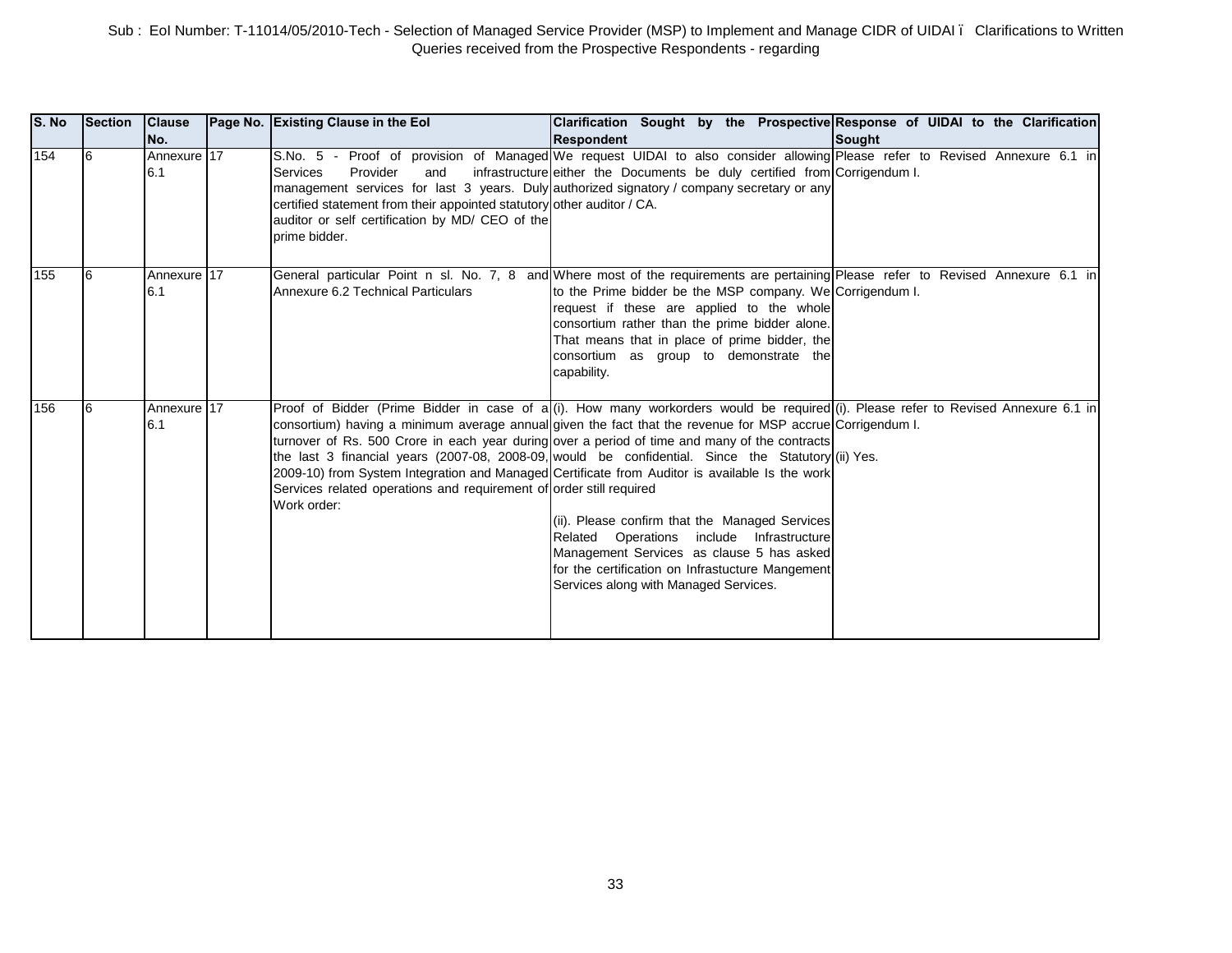| S. No | <b>Section</b> | <b>Clause</b><br>No. | Page No. Existing Clause in the Eol           | Clarification Sought by the Prospective Response of UIDAI to the Clarification<br><b>Respondent</b>                                                                                                                                                                                                                                                                                                                                                                                                                                     | Sought |
|-------|----------------|----------------------|-----------------------------------------------|-----------------------------------------------------------------------------------------------------------------------------------------------------------------------------------------------------------------------------------------------------------------------------------------------------------------------------------------------------------------------------------------------------------------------------------------------------------------------------------------------------------------------------------------|--------|
| 157   | 6              | Annexure 17<br>6.1   | prequalification criteria point n S.No. 3.    | As we are submitting the duly certified statement Request not accepted.<br>from the Statutory Auditor on minimum average<br>annual turnover for last 3 FY from System Please refer to Revised Annexure 6.1 in<br>Integration and Managed Services related Corrigendum I.<br>operations.<br>(i) Question: are purchase/work orders regd over<br>above the statutory auditorgcertificate? For 500<br>crs, it may take a lot of WO/POs . we may have<br>to get approvals from too many customeros.<br>Requesting UADAI to drop this reqmt. |        |
| 158   | 6              | Annexure 17<br>6.1   | prequalification criteria point n S.No. 5 & 6 | Please confirm whether a self certificate from Please refer to Revised Annexure 6.1 in<br>Power of Attorney or from Business Head of Corrigendum I.<br>Indian Operation will suffice instead<br>ofl<br>certification from MD/ CEO of the company.                                                                                                                                                                                                                                                                                       |        |
| 159   | 6              | Annexure 17<br>6.1   | executed at least 2 projects                  | Pre- Qualification Criteria 7 - should have Can a project under execution also be Please refer to Revised Annexure 6.1 in<br>considered as part of criteria since typically Corrigendum I.<br>Managed services runs for multi years                                                                                                                                                                                                                                                                                                     |        |
| 160   | 6              | Annexure 17<br>6.1   | statement by the MD/CEO of the prime bidder   | Pre- Qualification Criteria 6 - Duly certified In our organisation the HR can certify this, we Not accepted.<br>will request HR certificate to be accepted with<br>the relevant details.                                                                                                                                                                                                                                                                                                                                                |        |
| 161   | 6              | Annexure 17<br>6.1   | successfully for more than 24 months          | Pre- Qualification Criteria 8 - reference of we understand on going Managed services Please refer to Revised Annexure 6.1 in<br>completed project in handling managed services engagements (since it is a multi year Corrigendum I.<br>engagement) which are more than 2 years into<br>the contract will qualify for this requirement,<br>please confirm.                                                                                                                                                                               |        |
| 162   | 6              | Annexure 18<br>6.2   | near to UIDAI                                 | As UID is one of first initiatives across the Assumption is correct<br>Globe, the "Near to UIDAI" should mean a<br>traditional IT application and infrastruture<br>services and the same we provide to our<br>Enterprise customers.<br>We request<br>our<br>assumption is correct                                                                                                                                                                                                                                                       |        |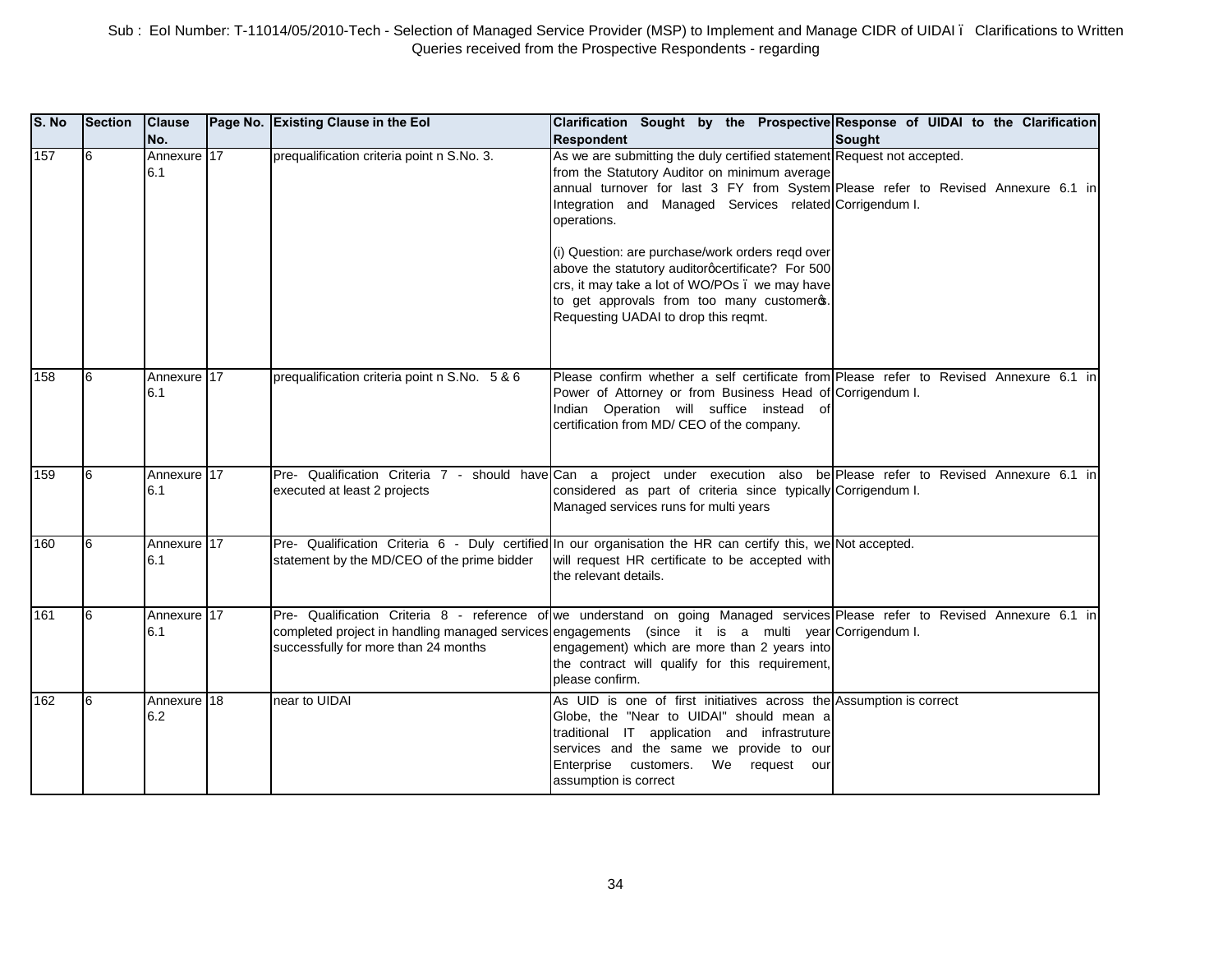| S. No | <b>Section</b> | <b>Clause</b><br>No. | Page No. Existing Clause in the Eol                                                                                                                                                                     | Clarification Sought by the Prospective Response of UIDAI to the Clarification<br><b>Respondent</b>                                                                                                                                                      | <b>Sought</b>                                                                                                                                                                                                                       |
|-------|----------------|----------------------|---------------------------------------------------------------------------------------------------------------------------------------------------------------------------------------------------------|----------------------------------------------------------------------------------------------------------------------------------------------------------------------------------------------------------------------------------------------------------|-------------------------------------------------------------------------------------------------------------------------------------------------------------------------------------------------------------------------------------|
| 163   | 6              | Annexure 18<br>6.2   | crietria ----during last three years----                                                                                                                                                                | Explain -----past 5 years-----& cosideration Consideration criteria requires last three years of No. Clause remains unchanged.<br>expereince and the explanation mentions past 5<br>years. Please confirm if past 3 years expereince<br>will suffice.    |                                                                                                                                                                                                                                     |
| 164   | l6             | Annexure 18<br>6.2   | consideration criteria                                                                                                                                                                                  | Similar requirements should mean a traditional Assumption is correct<br>IT application and infrastruture services which<br>we provide to our Enterprise customers. We<br>request our assumption is correct                                               |                                                                                                                                                                                                                                     |
| 165   | 6              | Annexure 18<br>6.2   | (1) transitioning-in and transitioning-out                                                                                                                                                              | Many examples of the Transitioning out is No.<br>difficult, is it sufficient to consider expereince of<br>Transitioning In only?                                                                                                                         |                                                                                                                                                                                                                                     |
| 166   | l6             | Annexure 18<br>6.2   | (1) policies underlying transition;                                                                                                                                                                     | Please give details on the expectation of the Annexure 6.2 (1) Consideration Criteria is self<br>statement "policies underlying transition".                                                                                                             | explanatory.                                                                                                                                                                                                                        |
| 167   | 16             | Annexure 18<br>6.2   |                                                                                                                                                                                                         | Can UIDAI elaborate on the definition of Services provided, but not limited to, for the<br><b>Managed Services?</b>                                                                                                                                      | management of IT Enabled products /<br>services in general and in the fields of<br>Application, Hardware, Networking, Data<br>centre Operations, Hosting in particular and<br>preferably in the field of Biometrics<br>Application. |
| 168   | l6             | Annexure 18<br>6.2   | Annexure 6.2 (2) - How has your organization Please explain point 2<br>used technology to support MSP services<br>delivered?                                                                            |                                                                                                                                                                                                                                                          | Annexure 6.2 (2) - 'Consideration criteria'<br>elaborates the expected response.                                                                                                                                                    |
| 169   | 6              | Annexure 19<br>6.2   | Annexure 6.2 (4) - Regulatory framework                                                                                                                                                                 | Please elaborate a little bit further on the Annexure 6.2 (4) - 'Consideration criteria'<br>expected response in providing the description elaborates the expected response.<br>of the regulatory framework governing the<br>administration of services. |                                                                                                                                                                                                                                     |
| 170   | l6             | Annexure 20<br>6.2   | accommodate unexpected changes in each of it be in scope of work?<br>following<br>technology<br>components<br>the<br>constituting the MSP services:a) Data Centre<br>build, operate, manage, transition | S.No. 7 - Demonstrate where you have effected If Data centre Non-IT infrastructure built is Details will be provided at the RFP Stage.<br>a service delivery and have experience to preferred then shall it be green field project.shall                 |                                                                                                                                                                                                                                     |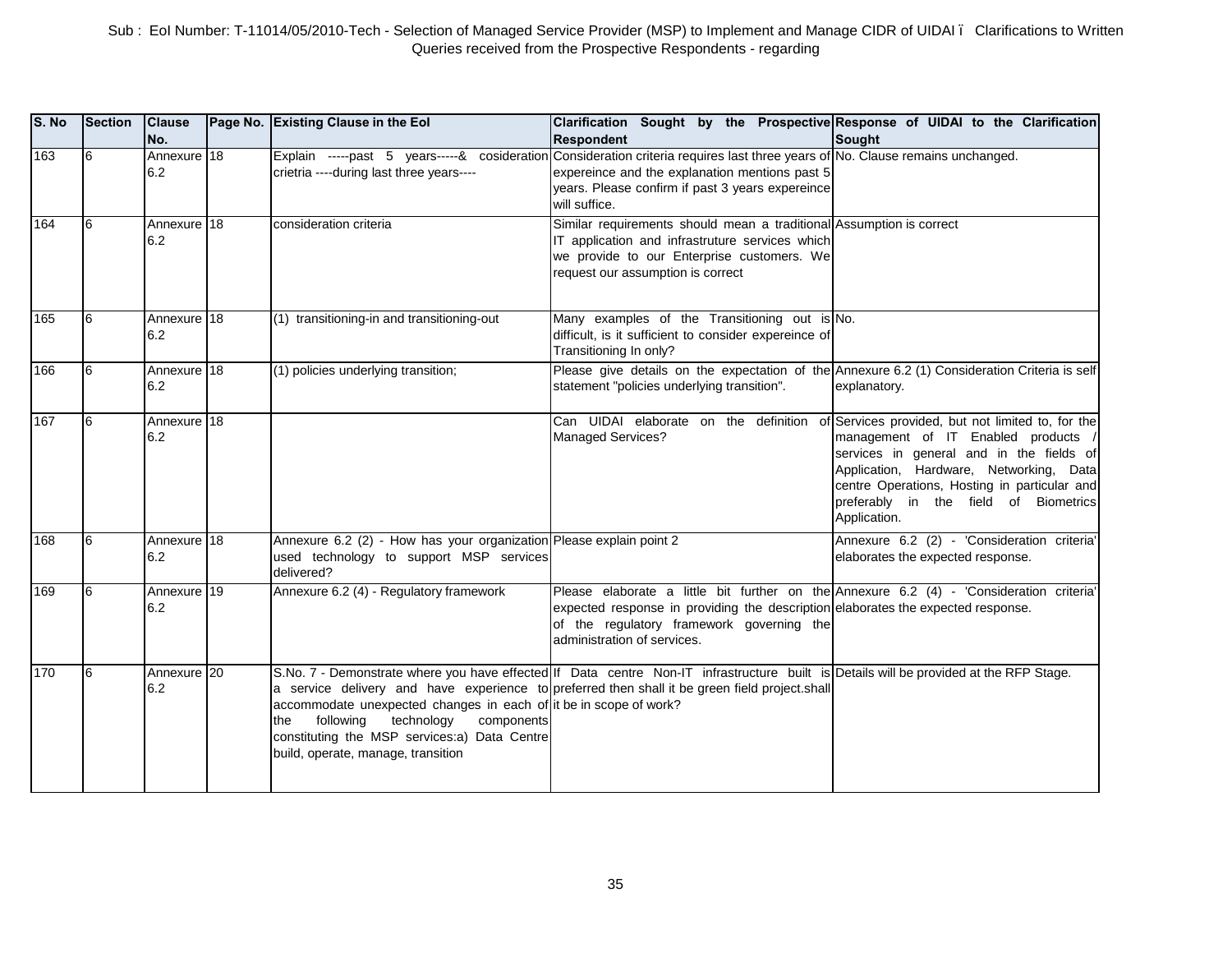| S. No | <b>Section</b> | <b>Clause</b><br>INo. | Page No. Existing Clause in the Eol                     | Clarification Sought by the Prospective Response of UIDAI to the Clarification<br><b>Respondent</b>                                                                                                                                                                                                                                                                                                                                                                                                                                                                                                                                                           | <b>Sought</b>                                    |
|-------|----------------|-----------------------|---------------------------------------------------------|---------------------------------------------------------------------------------------------------------------------------------------------------------------------------------------------------------------------------------------------------------------------------------------------------------------------------------------------------------------------------------------------------------------------------------------------------------------------------------------------------------------------------------------------------------------------------------------------------------------------------------------------------------------|--------------------------------------------------|
| 171   | l6             | Annexure 22<br>6.3    | Clause 6.1.6 - Bid security (EMD)                       | Please Confirm that the subsequent Tender Limitations of the liability will be detailed at the<br>terms have limitation of liability and is excluding RFP stage<br>indirect consequential and punitive                                                                                                                                                                                                                                                                                                                                                                                                                                                        |                                                  |
| 172   | 6              | Annexure 23<br>6.4    | been short listed in accordance of the EOI<br>Document: | EMD form - (b) Fails or refuses to participate in We would request UIDAI to explain the rationale To ensure that the EoI is submitted only by<br>the subsequent tender process after having to have this forfieture of EMD under this clause. the serious respondents.<br>EOI provides information at high level and an<br>opportunity for UIDAI to assess prospective<br>bidder/s capability. Whereas the actual RFP is<br>expected to provide the detailed scope, T&C,<br>SLA's under which UIDAI wishes to contract the<br>MSP work which will provide the prosepective<br>bidder/s opportunity to qualify this from<br>commercial & business perspective. |                                                  |
| 173   |                |                       | General                                                 | As the SLA is not clear at this moment, for Data Details will be provided at the RFP Stage.<br>centre Non-IT part, the minimum availability<br>%(percentage)shall be suggested or to be<br>worked out on overall SLA requirements.                                                                                                                                                                                                                                                                                                                                                                                                                            |                                                  |
| 174   |                |                       |                                                         | <b>Business</b><br>Asset<br>management,<br>management, Application transfer management stage.<br>seem to be missing. Who will carry out these<br>activities?                                                                                                                                                                                                                                                                                                                                                                                                                                                                                                  | service MSP. Details will be provided at the RFP |
| 175   |                |                       |                                                         | Can a copy of the UIDAI of standard Contract No. Details will be provided at the RFP stage.<br>Terms and Conditions be made available prior to<br>submission date                                                                                                                                                                                                                                                                                                                                                                                                                                                                                             |                                                  |
| 176   |                |                       | General                                                 | Can UIDAI share the proposed technical No. Details will be provided at the RFP stage.<br>environment?                                                                                                                                                                                                                                                                                                                                                                                                                                                                                                                                                         |                                                  |
| 177   |                |                       |                                                         | Do all services need to be performed onsite, or Details will be provided at the RFP stage.<br>we can perform some remotely also. If yes,<br>which activities.                                                                                                                                                                                                                                                                                                                                                                                                                                                                                                 |                                                  |
| 178   |                |                       |                                                         | Do you need all managed services to be Both. Details will be provided at the RFP<br>provided % nsite+ or can the vendor provide stage.<br>services in an % ansite+/ % offsite+model?                                                                                                                                                                                                                                                                                                                                                                                                                                                                          |                                                  |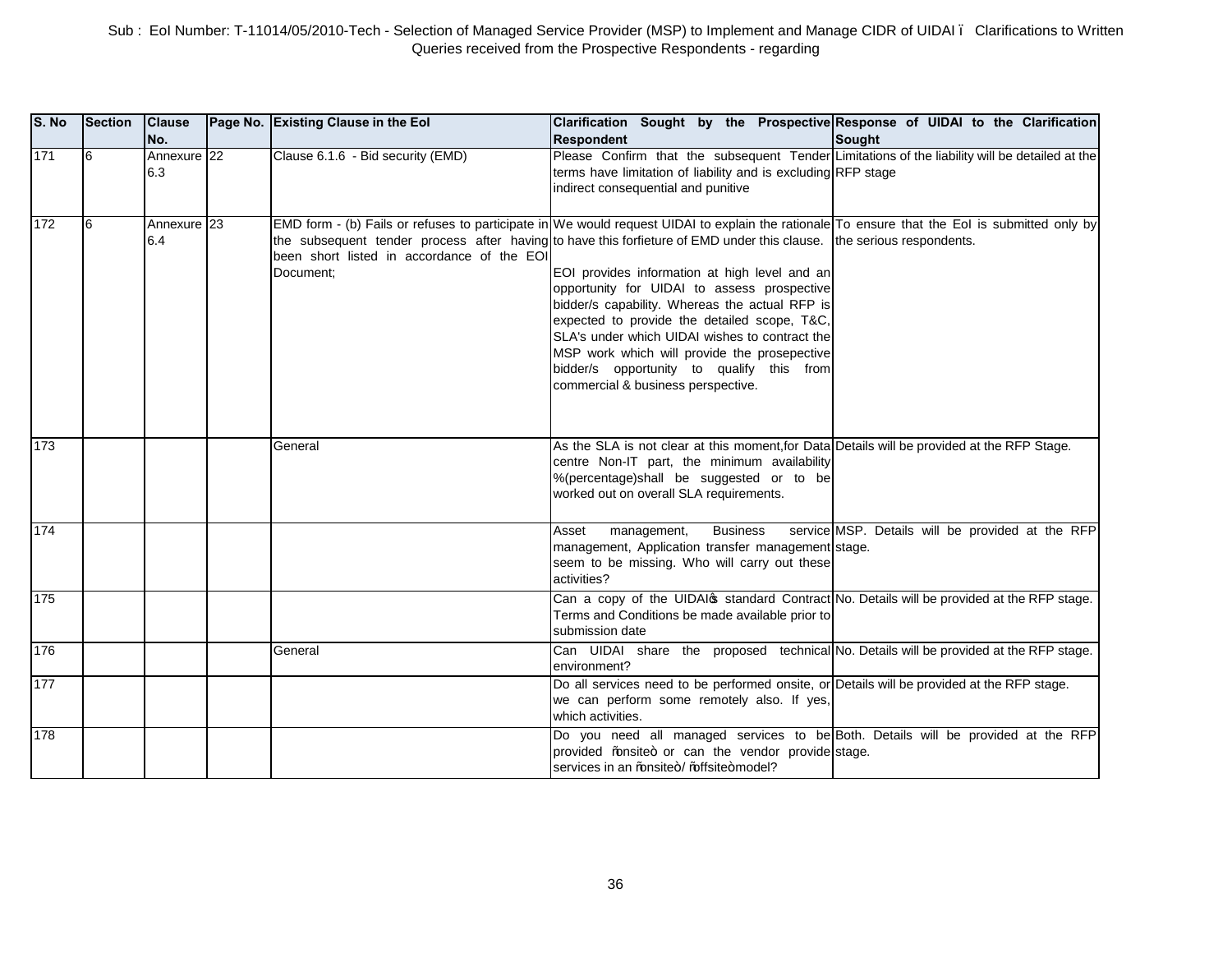| S. No | Section | <b>Clause</b><br>No. | Page No. Existing Clause in the Eol | Clarification Sought by the Prospective Response of UIDAI to the Clarification<br><b>Respondent</b>                                                                                                                                                             | Sought                                                                                                                                          |
|-------|---------|----------------------|-------------------------------------|-----------------------------------------------------------------------------------------------------------------------------------------------------------------------------------------------------------------------------------------------------------------|-------------------------------------------------------------------------------------------------------------------------------------------------|
| 179   |         |                      | <b>General Question</b>             | Does the MSP have the authority to derive the Wherever required / considered necessary,<br>right SLAs from these identified vendors?                                                                                                                            | selected MSP shall have to assist the UIDAI<br>in formulating appropriate SLAs with the<br>identified vendors.                                  |
| 180   |         |                      | <b>General Question</b>             | Does the scope of MSP includes selection of Yes.<br>service providers like ISP, Network Equipments,<br>OEMs etc?                                                                                                                                                |                                                                                                                                                 |
| 181   |         |                      | <b>General Question</b>             | For the areas where it is mentioned service Yes, the details would be provided at RFP<br>providers have been identified, could you please stage.<br>name them and how UID will enable the<br>shortlisted MSP Vendor to work with these<br>identified providers? |                                                                                                                                                 |
| 182   |         |                      | General                             | If Data centre hosting is preferred then what Selection criterion of Data centre locations is<br>shall be the selection criterion of Data centrenot in the Scope of MSP and will be decided<br>locations.                                                       | by UIDAI.                                                                                                                                       |
| 183   |         |                      |                                     | If DC Built is in scope, is there any benchmark DC built is not in the scope of MSP. Data<br>on efficiency of Data centre Non-IT Centre would be built by UIDAI appointed<br>infrastructure.                                                                    | agency. The Data Centre operations relating<br>to IT Systems and IT Services would be the<br>responsibility of the Managed Service<br>Provider. |
| 184   |         |                      |                                     | permitted<br>sub-contracting<br>beyond<br>ls.<br>Consortium model?                                                                                                                                                                                              | the Please refer to Corrigendum I.                                                                                                              |
| 185   |         |                      | <b>General Question</b>             | Is the DC location pre-decided? If yes, can you Bengaluru has a 2K Data Centre operational.<br>share the # and location of these Data centres, Further details will be shared at the RFP<br>and approximate size per data centre?                               | stage.                                                                                                                                          |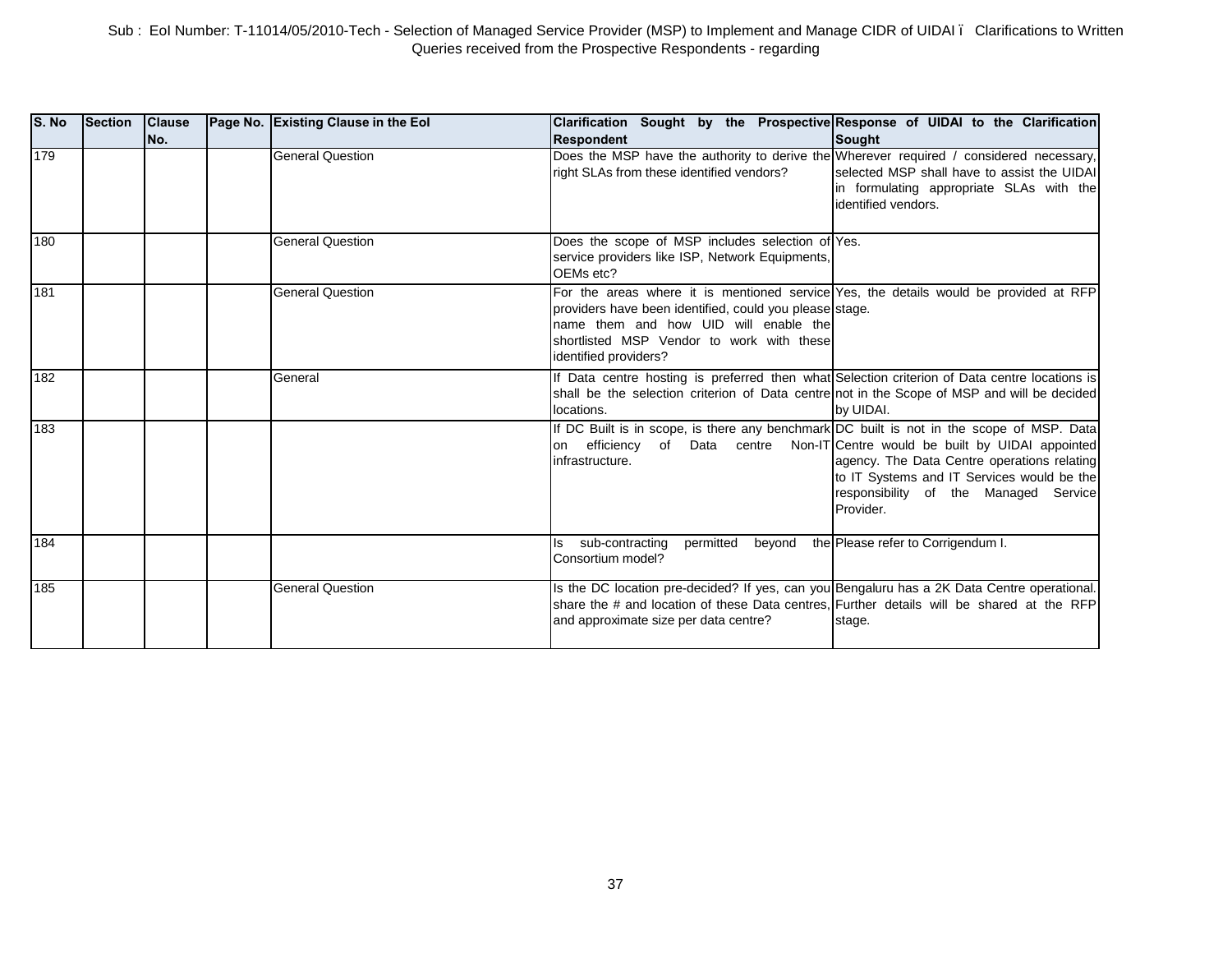| S. No | <b>Section</b> | <b>Clause</b> | Page No. Existing Clause in the Eol | Clarification Sought by the Prospective Response of UIDAI to the Clarification                                                                                                                                                                                                                                                                                                                                                                                                                                                                                                                                                                                                                                                                                                                                                                                                                                                                                                                                                                                                                                                                                                                                                                                                                                                                    |                                      |
|-------|----------------|---------------|-------------------------------------|---------------------------------------------------------------------------------------------------------------------------------------------------------------------------------------------------------------------------------------------------------------------------------------------------------------------------------------------------------------------------------------------------------------------------------------------------------------------------------------------------------------------------------------------------------------------------------------------------------------------------------------------------------------------------------------------------------------------------------------------------------------------------------------------------------------------------------------------------------------------------------------------------------------------------------------------------------------------------------------------------------------------------------------------------------------------------------------------------------------------------------------------------------------------------------------------------------------------------------------------------------------------------------------------------------------------------------------------------|--------------------------------------|
|       |                | No.           |                                     | <b>Respondent</b>                                                                                                                                                                                                                                                                                                                                                                                                                                                                                                                                                                                                                                                                                                                                                                                                                                                                                                                                                                                                                                                                                                                                                                                                                                                                                                                                 | <b>Sought</b>                        |
| 186   |                |               |                                     | It is indicated that the Prime Respondent may Please refer to Corrigendum I for consoritum<br>form a Consortium but the Consortium Members conditions. Further details will be provided at<br>are resticted to 1) OEMs and 2) Telcos. Our the RFP Stage.<br>postion to date on a such a large project like the<br>MSP is to parther with an Indian SI (who will be<br>the lead respondent) in a consortium or sub-<br>contract agreement. This will enable UIDAI to<br>benefit from the mix of Indian / international<br>experience and price points to ensure maximum<br>leverage to UIDAI. In other words the lead<br>respondent continues to be a SI but haing the<br>flexibility of partnering with one or more<br>specialist (e.g., biometrics) SI companies (you<br>may limit this number) so that UIDAI has the<br>best SI mix. Other consortium members<br>continue to be OEMs or Telcos as indicated and<br>as required. We are in discussion with leading<br>Indian SI on this engagement model. Role of<br>ABIS in MSP. It is understood that the BSP<br>infrastructure will be transistioned to the MSP.<br>Can one assume that the BSP provider of the<br>ABIS component of the BSP will continue to<br>provide de-duplication services to the MSP<br>beyond the 2 years BSP contractual end date<br>on separately negotiated terms? |                                      |
| 187   |                |               |                                     | It is not clear from the document whether Please refer to Corrigendum I.<br>incorporated / registered consortium is required.<br>Pls clarify                                                                                                                                                                                                                                                                                                                                                                                                                                                                                                                                                                                                                                                                                                                                                                                                                                                                                                                                                                                                                                                                                                                                                                                                      |                                      |
| 188   |                |               |                                     | Query optimization will be under whose scope.                                                                                                                                                                                                                                                                                                                                                                                                                                                                                                                                                                                                                                                                                                                                                                                                                                                                                                                                                                                                                                                                                                                                                                                                                                                                                                     | Query is not relevant at this stage. |
| 189   |                |               | General                             | Shall O&M of each data centre Non-It Query is not relevant at this stage.<br>infrastructure<br>be considered for non-built<br>DC(Hosted DC)                                                                                                                                                                                                                                                                                                                                                                                                                                                                                                                                                                                                                                                                                                                                                                                                                                                                                                                                                                                                                                                                                                                                                                                                       |                                      |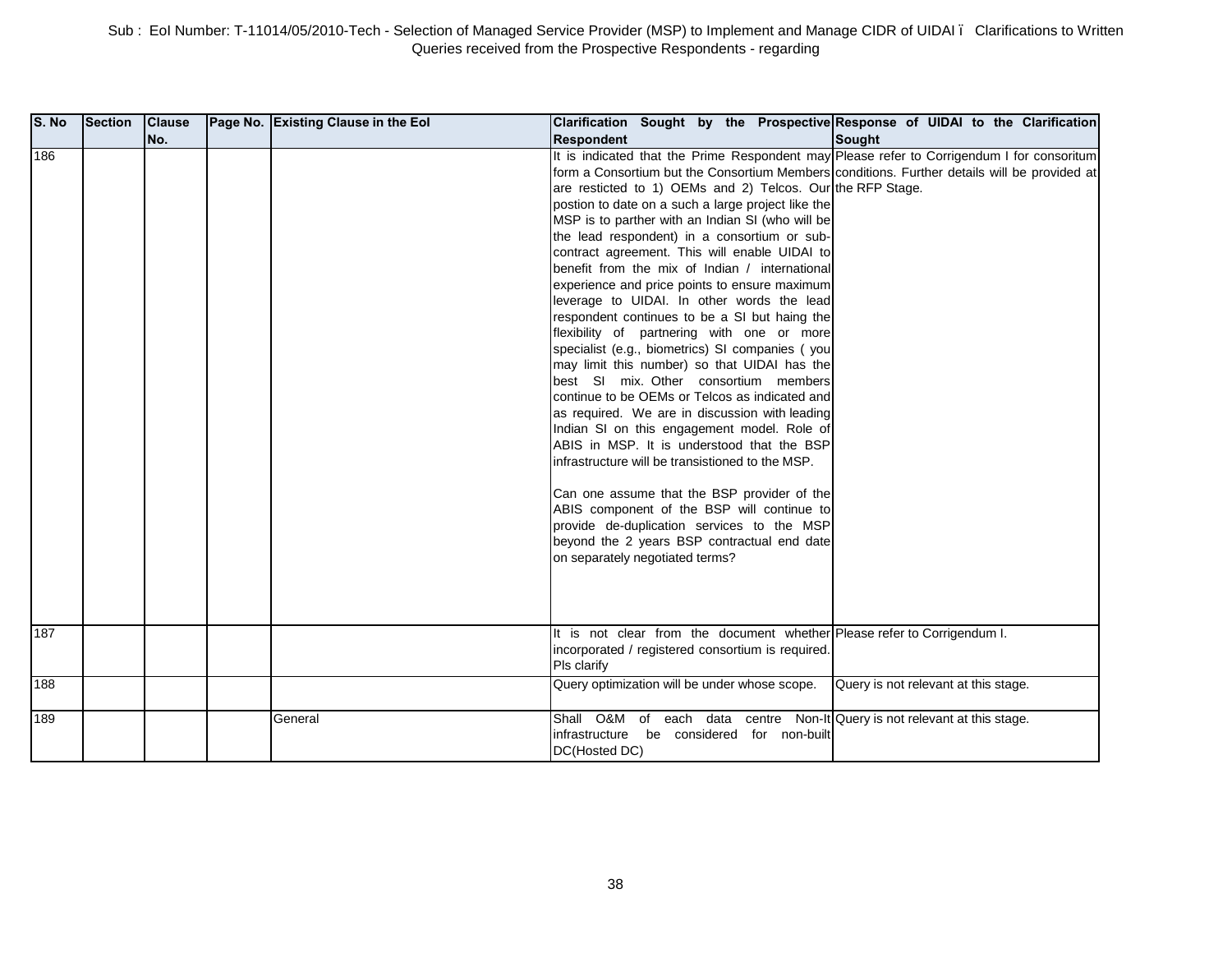| S. No | <b>Section</b> | <b>Clause</b><br>No. | Page No. Existing Clause in the Eol | Clarification Sought by the Prospective Response of UIDAI to the Clarification<br><b>Respondent</b>                                                                                                                                                                                                                                                                                                                    | <b>Sought</b>                                            |
|-------|----------------|----------------------|-------------------------------------|------------------------------------------------------------------------------------------------------------------------------------------------------------------------------------------------------------------------------------------------------------------------------------------------------------------------------------------------------------------------------------------------------------------------|----------------------------------------------------------|
| 190   |                |                      |                                     | We request UIDAI to include following clauses in The suggestion made is noted and will be<br>subsequent Contract to be executed between considered at the RFP stage.<br>the parties:<br>LIMITATION OF LIABILITY<br>FORCE MAJEURE<br>RISK OF LOSS/TITLE TRANSFER<br><b>PAYMENT</b><br><b>TAXATION</b><br><b>WARRANTY AND EXCLUSIONS</b><br>INTELLECTUAL PROPERTY RIGHTS<br><b>CONFIDENTIALITY</b><br><b>TERMINATION</b> |                                                          |
|       |                |                      |                                     |                                                                                                                                                                                                                                                                                                                                                                                                                        |                                                          |
| 191   |                |                      |                                     | What are the timelines for the transition and cut-Please refer to reply against query at S.No.<br>over phase?                                                                                                                                                                                                                                                                                                          | 117                                                      |
| 192   |                |                      | <b>General Question</b>             | What is expected out of the MSP as part of the Query is not clear on the 8 areas referred in<br>identified 8 areas. will it be more like a vendor the query.<br>management or will it involve the MSP being a<br>single point of service delivery while it has the<br>ability or authority to choose the right services<br>partner?                                                                                    |                                                          |
| 193   |                |                      | <b>General Question</b>             | What is the expected support hours coverage?                                                                                                                                                                                                                                                                                                                                                                           | The query is not relevant in the context of this<br>Eol. |
| 194   |                |                      | General                             | What shall be the model of meeting Operating The query is not relevant in the context of this<br>expenses of Data centre Non-IT part in terms of Eol.<br>energy cost, as cost of energy varies in all<br>locations. Shall it be remitted at actuals or<br>average cost shall be worked out.                                                                                                                            |                                                          |
| 195   |                |                      | <b>General Question</b>             | What will be the # of release or maintenance This is an ongoing process in any IT setup.<br>schedules in a given year with respect to Therefore, it is not possible to specify the<br>technical support model                                                                                                                                                                                                          | number of releases or maintenance<br>schedules.          |
| 196   |                |                      | <b>General Question</b>             | What will be the method of sharing the inputs for Details will be provided in the RFP stage.<br>scaling, and what lead times are normally<br>envisaged?                                                                                                                                                                                                                                                                |                                                          |
| 197   |                |                      | <b>General Question</b>             | What will be the size of the initial setup - # of Query is not clear. However, the details of<br>users/ID, # of DCs, # of vendors?                                                                                                                                                                                                                                                                                     | existing set up will be shared at the RFP<br>stage.      |